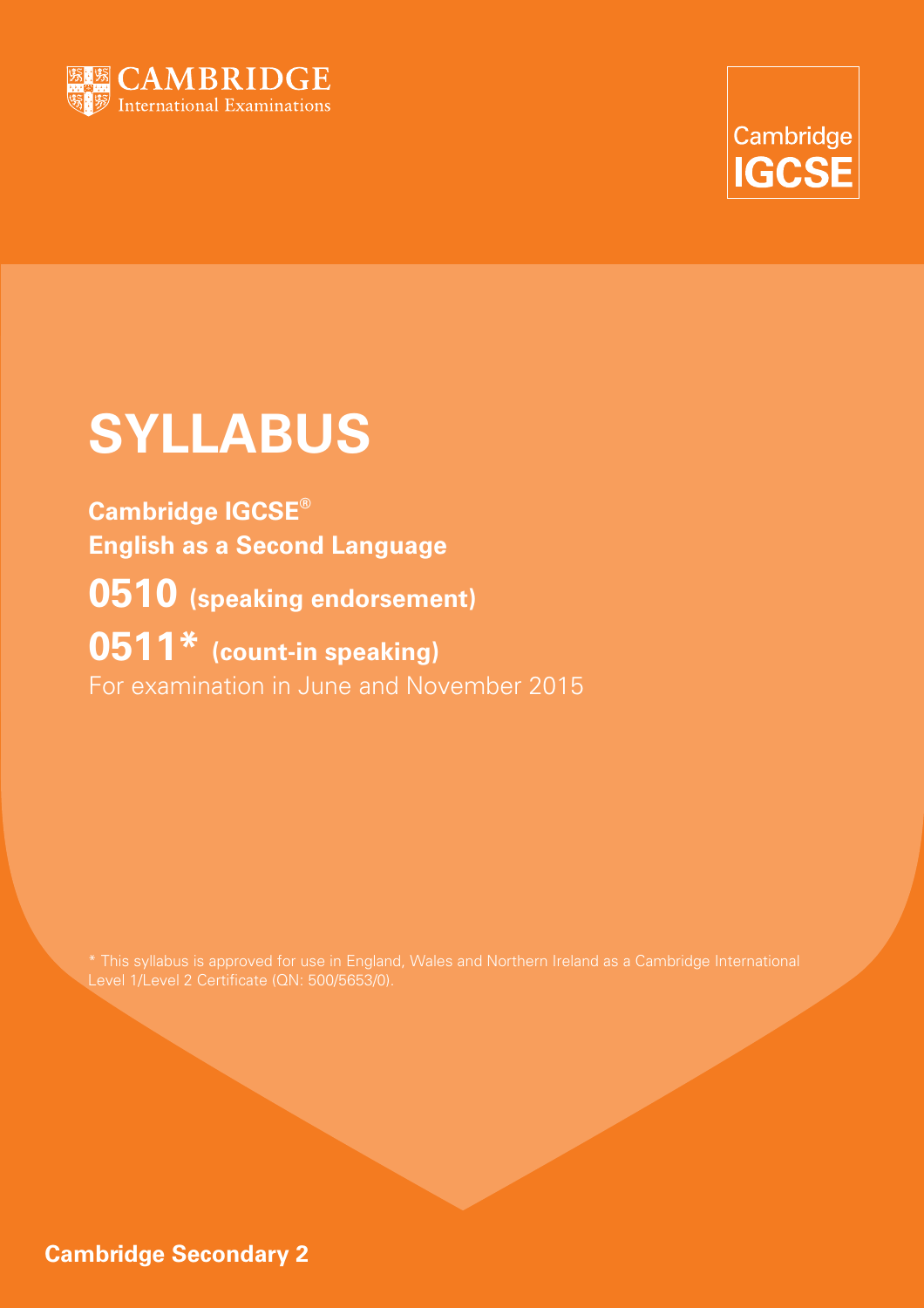#### **Changes to syllabus for 2015**

This syllabus has been revised. The key changes are set out below. You are advised to read through the whole syllabus before planning your teaching programme.

- The following assessment objectives have been **revised**
	- AO1: Reading
	- AO3: Listening
- New task types (multiple matching and multiple choice) have been added to **Component 3 Listening (Core)** and **Component 4 Listening (Extended)**.
- The number of marks for **Component 4 Listening (Extended)** has been increased from 36 to 40.
- The distinction between the **Core** and **Extended** curriculum content has been clarified.
- The information that is provided for **Component 5 Speaking** and **Component 6 Speaking Coursework** has been clarified.
- The arrangements for the recording of the Component 5 Speaking test have been updated. The recording will **no** longer be paused after the warm-up period of the test. It must be recorded throughout.

Cambridge International Examinations retains the copyright on all its publications. Registered Centres are permitted to copy material from this booklet for their own internal use. However, we cannot give permission to Centres to photocopy any material that is acknowledged to a third party even for internal use within a Centre.

® IGCSE is the registered trademark of Cambridge International Examinations

© Cambridge International Examinations 2013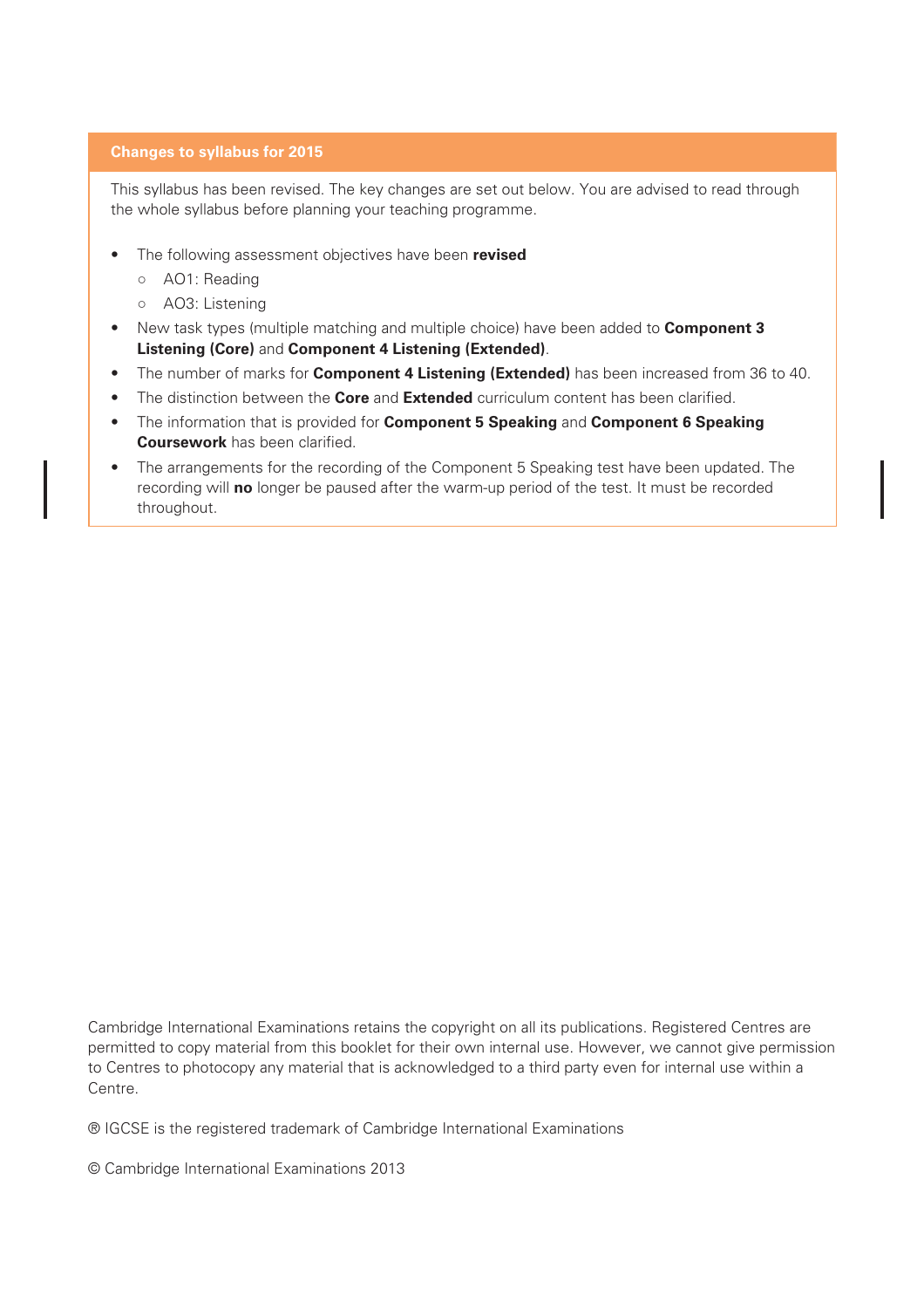## **Contents**

| 1 <sub>1</sub> |                                                                                                                                                                                                                                                   |
|----------------|---------------------------------------------------------------------------------------------------------------------------------------------------------------------------------------------------------------------------------------------------|
|                | 1.1 Why choose Cambridge?<br>1.2 Why choose Cambridge IGCSE?<br>1.3 Why choose Cambridge IGCSE English as a Second Language?<br>1.4 Cambridge ICE (International Certificate of Education)<br>1.5 How can I find out more?                        |
| 2.             | 2.1 Support materials<br>2.2 Resource lists<br>2.3 Training                                                                                                                                                                                       |
| 3.             | 3.1 Syllabus code 0510 (speaking endorsement)<br>3.2 Syllabus code 0511 (count-in speaking)                                                                                                                                                       |
| 4.             | 4.1 Syllabus aims<br>4.2 Assessment objectives<br>4.3 Relationship between assessment objectives and components<br>4.4 Grade descriptions                                                                                                         |
| 5.             |                                                                                                                                                                                                                                                   |
| 6.             | 6.1 Component 1: Reading and writing (Core)<br>6.2 Component 2: Reading and writing (Extended)<br>6.3 Component 3: Listening (Core)<br>6.4 Component 4: Listening (Extended)<br>6.5 Component 5: Speaking<br>6.6 Component 6: Speaking coursework |
| 7.             | 7.1 Speaking assessment criteria grid                                                                                                                                                                                                             |
| 8.             |                                                                                                                                                                                                                                                   |
|                | 9. Additional information for England, Wales and Northern Ireland31                                                                                                                                                                               |
|                |                                                                                                                                                                                                                                                   |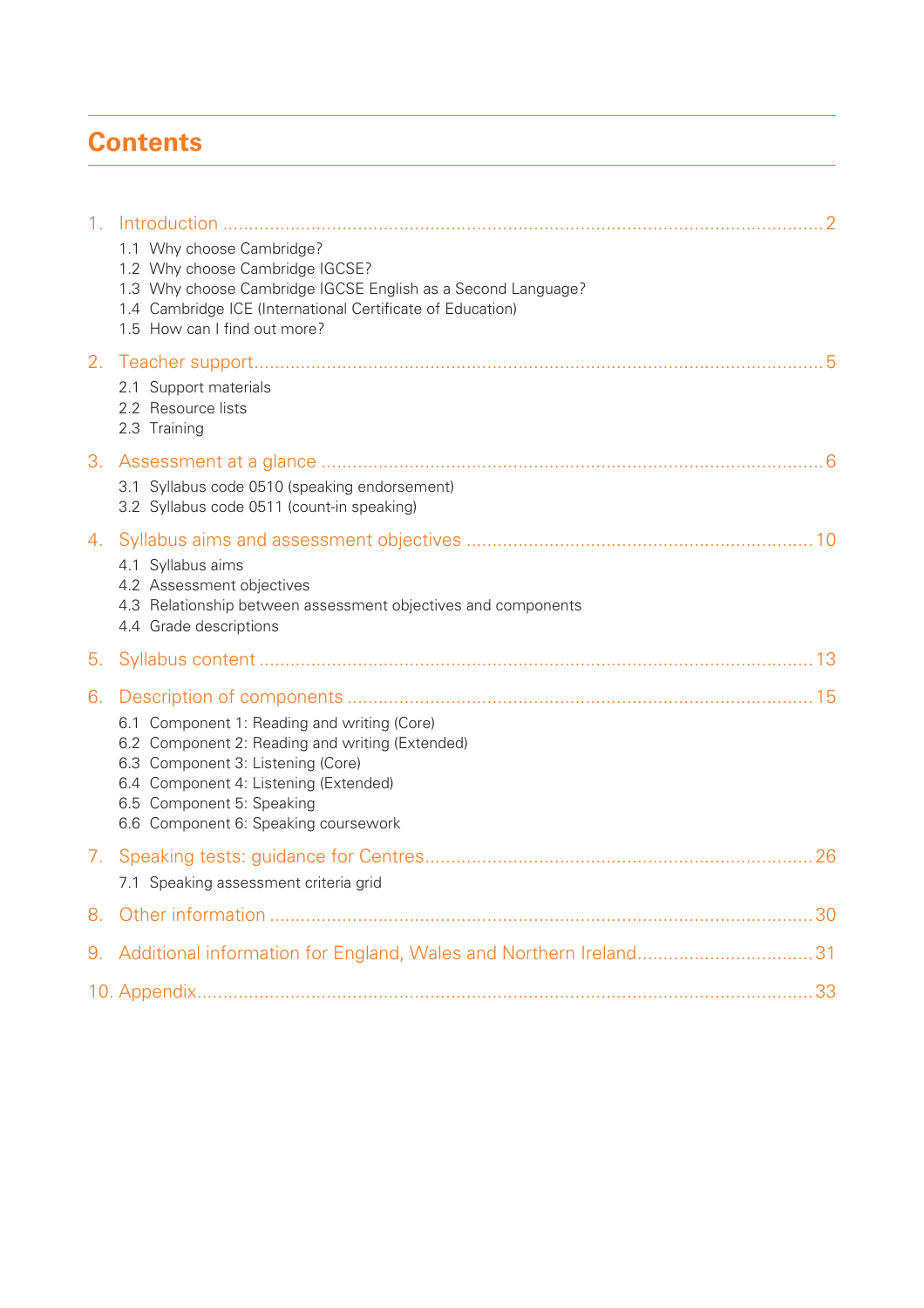## **1. Introduction**

### 1.1 Why choose Cambridge?

### **Recognition**

Cambridge International Examinations is the world's largest provider of international education programmes and qualifications for learners aged 5 to 19. We are part of Cambridge Assessment, a department of the University of Cambridge, trusted for excellence in education. Our qualifications are recognised by the world's universities and employers.

Cambridge IGCSE<sup>®</sup> (International General Certificate of Secondary Education) is internationally recognised by schools, universities and employers as equivalent in demand to UK GCSEs. Learn more at **www.cie.org.uk/recognition**

### Excellence in education

Our mission is to deliver world-class international education through the provision of high-quality curricula, assessment and services.

More than 9000 schools are part of our Cambridge learning community. We support teachers in over 160 countries who offer their learners an international education based on our curricula and leading to our qualifications. Every year, thousands of learners use Cambridge qualifications to gain places at universities around the world.

Our syllabuses are reviewed and updated regularly so that they reflect the latest thinking of international experts and practitioners and take account of the different national contexts in which they are taught.

Cambridge programmes and qualifications are designed to support learners in becoming:

- **confident** in working with information and ideas their own and those of others
- **responsible** for themselves, responsive to and respectful of others
- reflective as learners, developing their ability to learn
- **innovative** and equipped for new and future challenges
- **engaged** intellectually and socially, ready to make a difference.

### Support for teachers

A wide range of materials and resources is available to support teachers and learners in Cambridge schools. Resources suit a variety of teaching methods in different international contexts. Through subject discussion forums and training, teachers can access the expert advice they need for teaching our qualifications. More details can be found in Section 2 of this syllabus and at **www.cie.org.uk/teachers**

### Support for exams officers

Exams officers can trust in reliable, efficient administration of exams entries and excellent personal support from our customer services. Learn more at **www.cie.org.uk/examsofficers**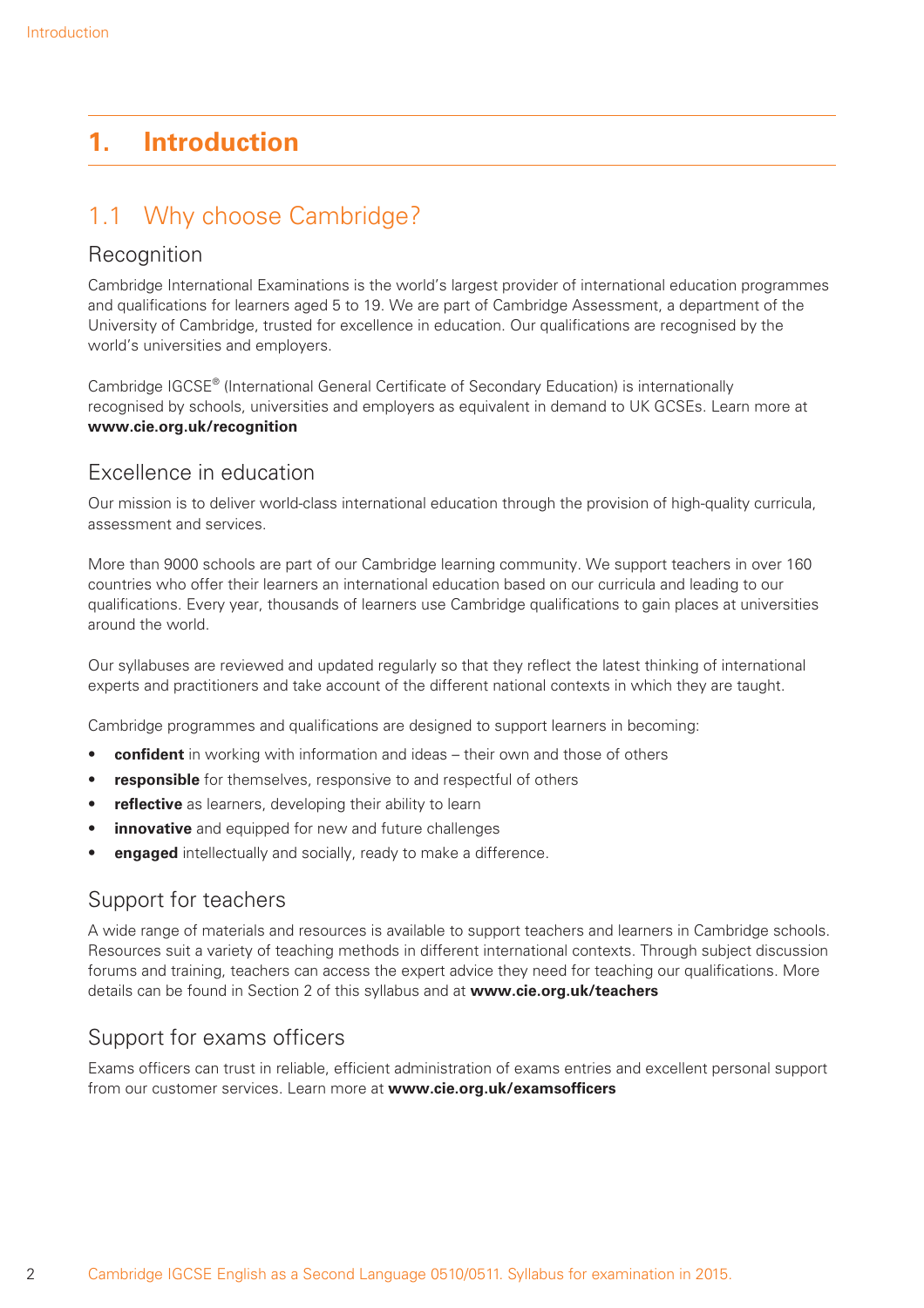### Not-for-profit, part of the University of Cambridge

We are a not-for-profit organisation where the needs of the teachers and learners are at the core of what we do. We continually invest in educational research and respond to feedback from our customers in order to improve our qualifications, products and services.

Our systems for managing the provision of international qualifications and education programmes for learners aged 5 to 19 are certified as meeting the internationally recognised standard for quality management, ISO 9001:2008. Learn more at **www.cie.org.uk/ISO9001**

## 1.2 Why choose Cambridge IGCSE?

Cambridge IGCSEs are international in outlook, but retain a local relevance. The syllabuses provide opportunities for contextualised learning and the content has been created to suit a wide variety of schools, avoid cultural bias and develop essential lifelong skills, including creative thinking and problem-solving.

Our aim is to balance knowledge, understanding and skills in our programmes and qualifications to enable candidates to become effective learners and to provide a solid foundation for their continuing educational journey.

Through our professional development courses and our support materials for Cambridge IGCSEs, we provide the tools to enable teachers to prepare learners to the best of their ability and work with us in the pursuit of excellence in education.

Cambridge IGCSEs are considered to be an excellent preparation for Cambridge International AS and A Levels, the Cambridge AICE (Advanced International Certificate of Education) Group Award, Cambridge Pre-U, and other education programmes, such as the US Advanced Placement program and the International Baccalaureate Diploma programme. Learn more about Cambridge IGCSEs at **www.cie.org.uk/cambridgesecondary2**

### Guided learning hours

Cambridge IGCSE syllabuses are designed on the assumption that candidates have about 130 guided learning hours per subject over the duration of the course, but this is for guidance only. The number of hours required to gain the qualification may vary according to local curricular practice and the learners' prior experience of the subject.

### 1.3 Why choose Cambridge IGCSE English as a Second Language?

Cambridge IGCSE English as a Second Language offers learners the opportunity to gain lifelong skills and knowledge including:

- better communicative ability in English
- improved ability to understand English in a range of everyday situations and in a variety of social registers and styles
- greater awareness of the nature of language and language-learning skills
- wider international perspective.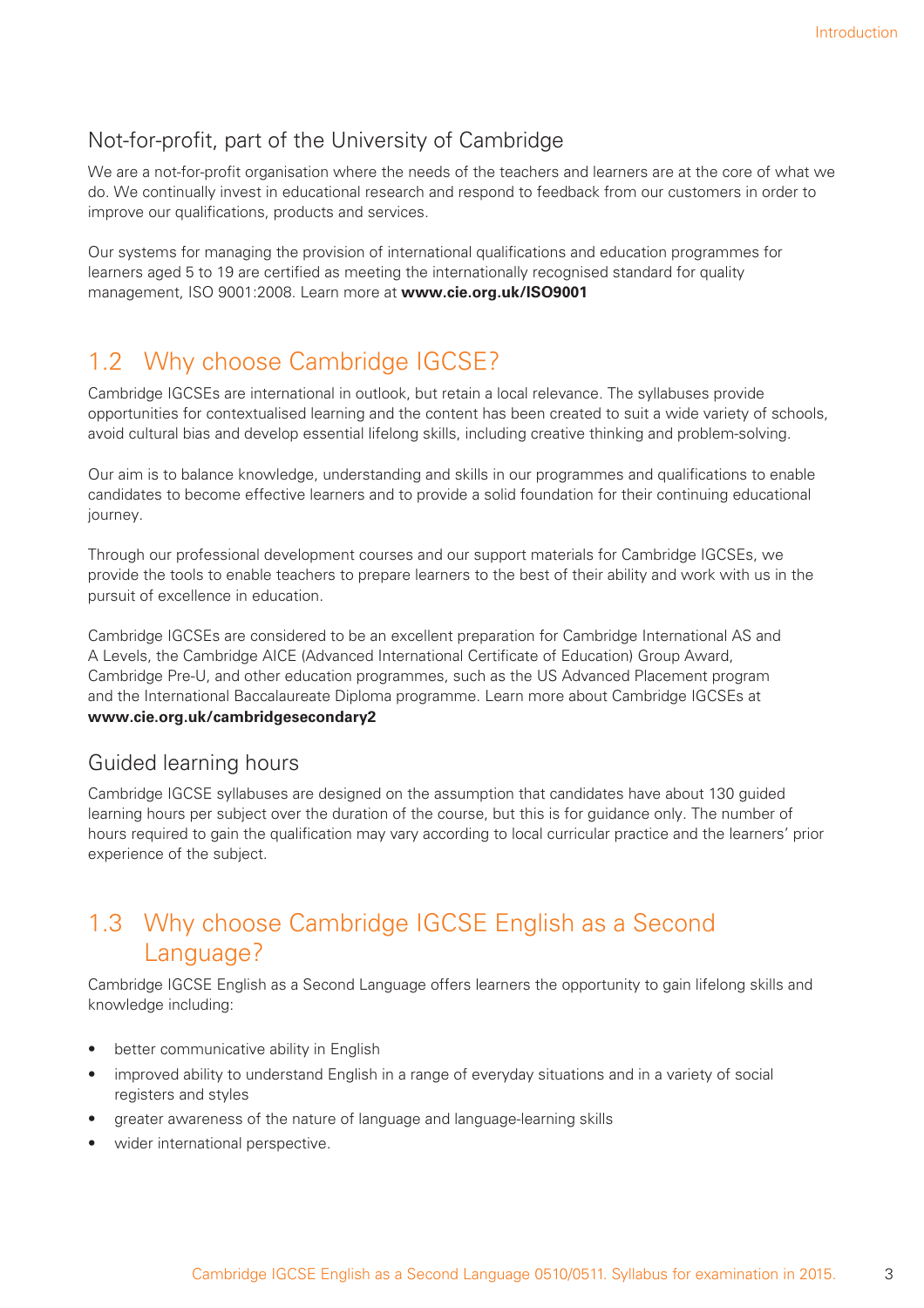### Prior learning

Cambridge IGCSE English as a Second Language is designed for learners whose first language is not English but who use it as a lingua franca or language of study.

### Progression

Cambridge IGCSEs are general qualifications that enable learners to progress directly to employment or to proceed to further study.

Candidates who are awarded grades A\* to C in Cambridge IGCSE English as a Second Language are well prepared to follow courses leading to Cambridge International AS and A Level English or the equivalent.

### 1.4 Cambridge ICE (International Certificate of Education)

Cambridge ICE is a group award for Cambridge IGCSE. It gives schools the opportunity to benefit from offering a broad and balanced curriculum by recognising the achievements of learners who pass examinations in at least seven subjects. To qualify for the Cambridge ICE award learners are required to have studied subjects from five groups: two languages from Group I, and one subject from each of the remaining four groups. The seventh subject can be taken from any of the five subject groups.

English as a Second Language (0510) is in Group 1, Languages.

Learn more about Cambridge ICE at **www.cie.org.uk/cambridgesecondary2**

The Cambridge ICE is awarded from examinations administered in the June and November series each year.

Detailed timetables are available from **www.cie.org.uk/examsofficers** 

### 1.5 How can I find out more?

#### If you are already a Cambridge school

You can make entries for this qualification through your usual channels. If you have any questions, please contact us at **info@cie.org.uk**

#### If you are not yet a Cambridge school

Learn about the benefits of becoming a Cambridge school at **www.cie.org.uk/startcambridge**. Email us at **info@cie.org.uk** to find out how your organisation can register to become a Cambridge school.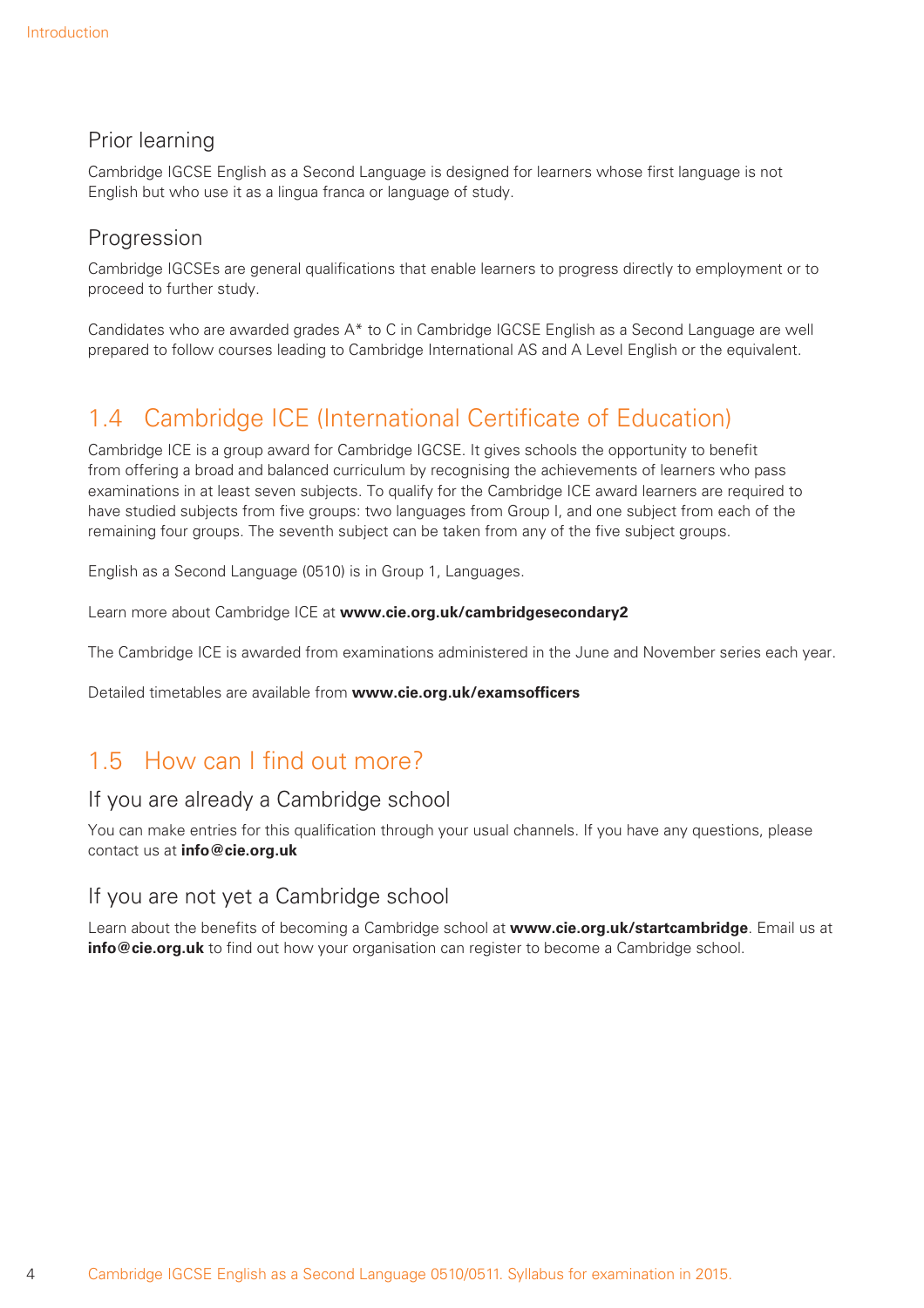### **2. Teacher support**

### 2.1 Support materials

Cambridge syllabuses, past question papers and examiner reports to cover the last examination series are on the Syllabus and Support Materials DVD, which we send to all Cambridge schools.

You can also go to our public website at **www.cie.org.uk/igcse** to download current and future syllabuses together with specimen papers or past question papers and examiner reports from one series.

For teachers at registered Cambridge schools a range of additional support materials for specific syllabuses is available online. For Teacher Support go to **http://teachers.cie.org.uk** (username and password required).

### 2.2 Resource lists

We work with publishers providing a range of resources for our syllabuses including textbooks, websites, CDs etc. Any endorsed, recommended and suggested resources are listed on both our public website and on Teacher Support.

The resource lists can be filtered to show all resources or just those which are endorsed or recommended by Cambridge. Resources endorsed by Cambridge go through a detailed quality assurance process and are written to align closely with the Cambridge syllabus they support.

### 2.3 Training

We offer a range of support activities for teachers to ensure they have the relevant knowledge and skills to deliver our qualifications. See **www.cie.org.uk/events** for further information.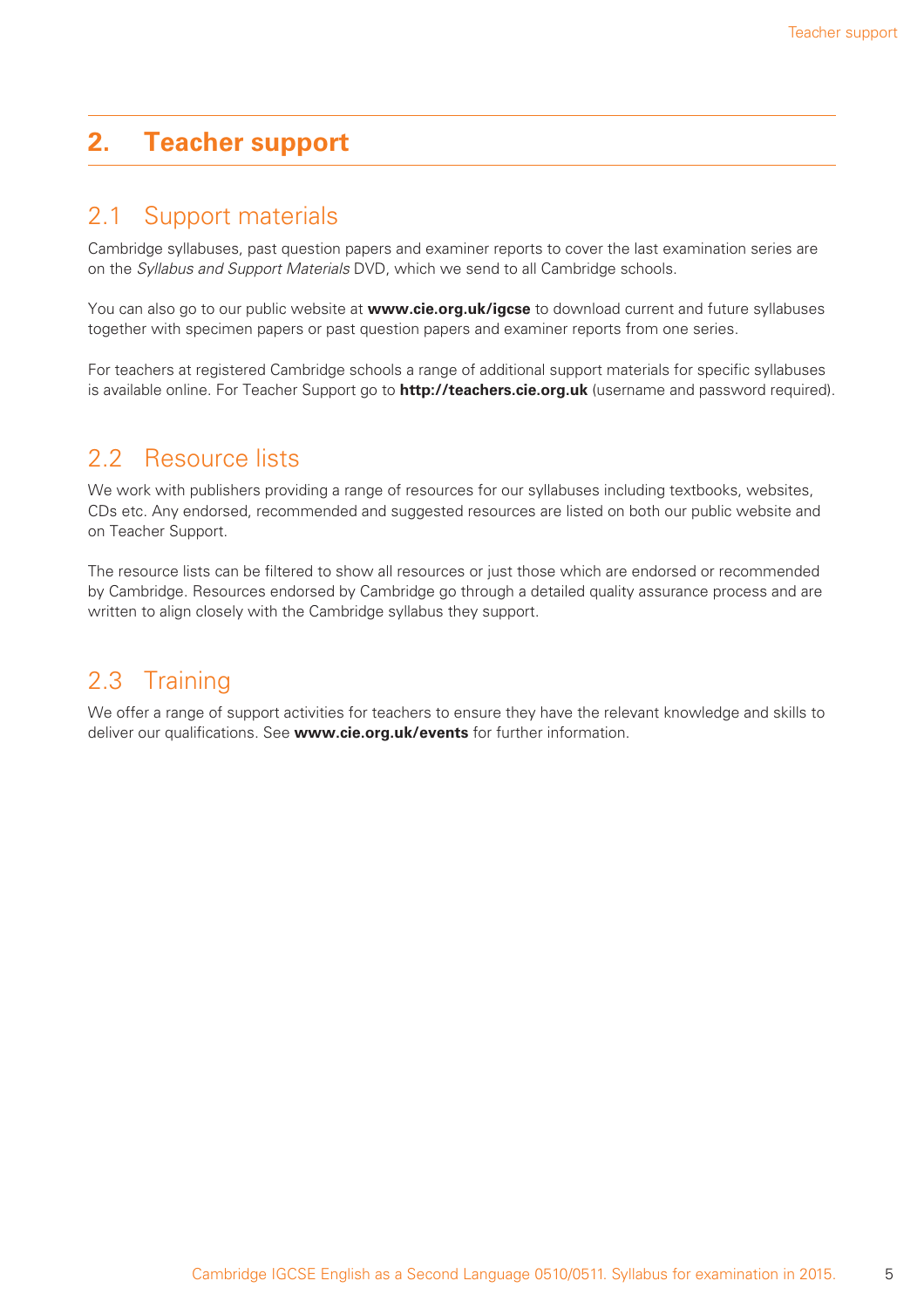## **3. Assessment at a glance**

### 3.1 Syllabus code 0510 (speaking endorsement)

Cambridge IGCSE English as a Second Language candidates take **three** components: Reading and writing (Component 1 or Component 2), Listening (Component 3 or Component 4) and a speaking component (Component 5 or Component 6).

Candidates who study the Core curriculum take Components 1 and 3, and candidates who study the Extended curriculum take Components 2 and 4. It is not possible for candidates to combine Component 1 with Component 4 or Component 2 with Component 3.

| <b>Components</b>                                                                                                                                                                          | <b>Weighting</b>                                                                                                                                                                                        |     |
|--------------------------------------------------------------------------------------------------------------------------------------------------------------------------------------------|---------------------------------------------------------------------------------------------------------------------------------------------------------------------------------------------------------|-----|
| <b>Candidates take either:</b>                                                                                                                                                             | or:                                                                                                                                                                                                     |     |
| <b>Component 1 Reading and writing</b><br>(Core)<br><b>Written paper</b>                                                                                                                   | <b>Component 2 Reading and writing</b><br>(Extended)<br><b>Written paper</b>                                                                                                                            | 70% |
| 1 hour 30 minutes                                                                                                                                                                          | 2 hours                                                                                                                                                                                                 |     |
| There are seven tasks in the paper, testing<br>a range of reading and writing skills.                                                                                                      | There are seven tasks in the paper,<br>testing a range of reading and writing<br>skills.                                                                                                                |     |
| Candidates who take this component are<br>eligible for grades C-G.                                                                                                                         | Candidates who take this component are<br>eligible for grades A*-E.                                                                                                                                     |     |
| 70 marks<br>Externally marked                                                                                                                                                              | 90 marks<br>Externally marked                                                                                                                                                                           |     |
| and either:                                                                                                                                                                                | or:                                                                                                                                                                                                     |     |
| <b>Component 3 Listening (Core)</b><br><b>Written paper</b><br>Approximately 30-40 minutes                                                                                                 | <b>Component 4 Listening (Extended)</b><br><b>Written paper</b><br>Approximately 45 minutes                                                                                                             | 30% |
| Candidates listen to several short extracts<br>and longer texts, and complete a range<br>of task types, including short-answer<br>questions, gap filling, matching and<br>multiple choice. | Candidates listen to several short extracts<br>and longer texts, and complete a range<br>of task types, including short-answer<br>questions, gap filling, matching, multiple<br>choice and note taking. |     |
| Candidates who take this component are<br>eligible for grades C-G.                                                                                                                         | Candidates who take this component are<br>eligible for grades A*-E.                                                                                                                                     |     |
| 30 marks<br>Externally marked                                                                                                                                                              | 40 marks<br>Externally marked                                                                                                                                                                           |     |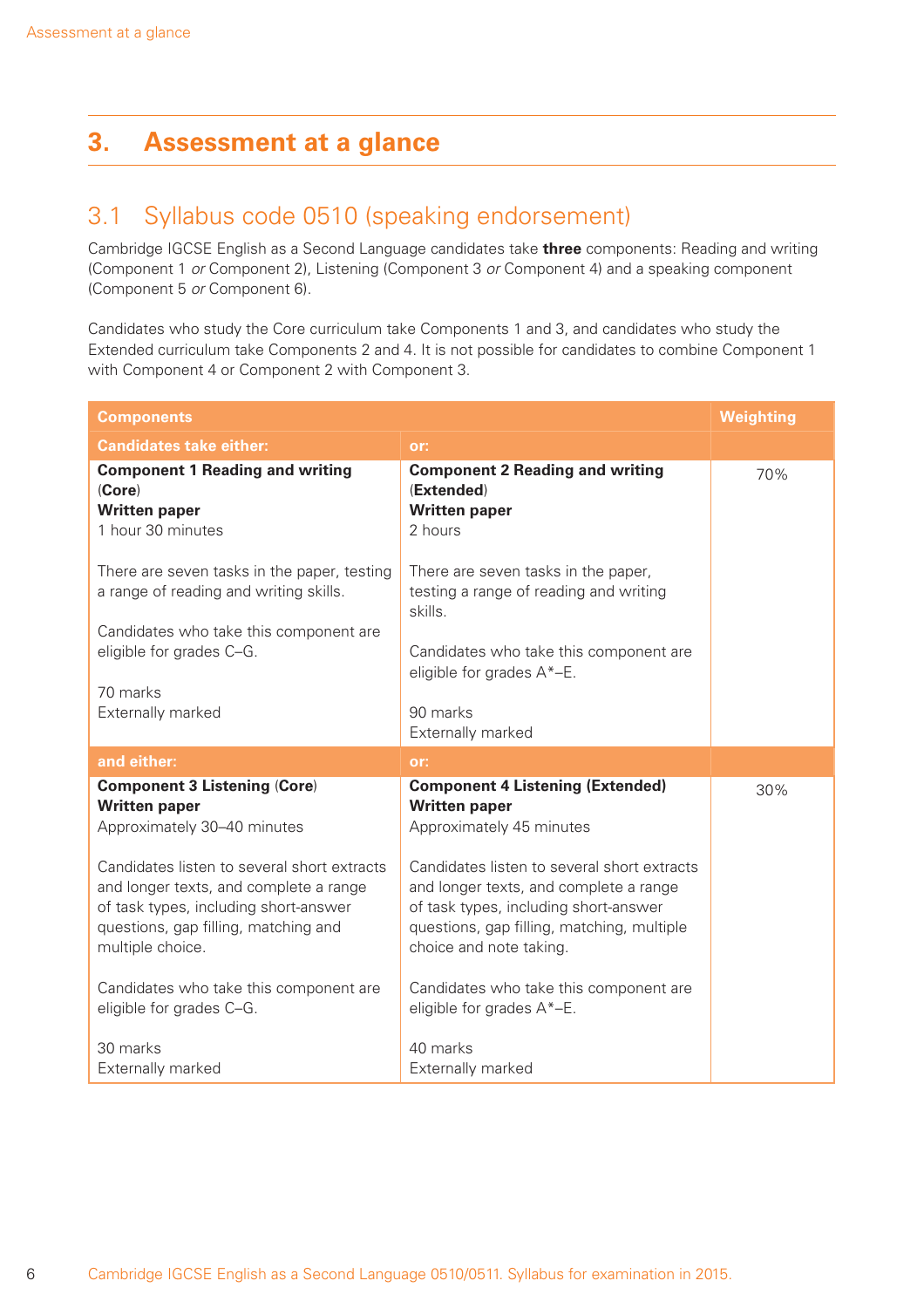| and either:                                                                                                                            | or:                                                                |                        |
|----------------------------------------------------------------------------------------------------------------------------------------|--------------------------------------------------------------------|------------------------|
| <b>Component 5 Speaking</b><br>Approximately 10-15 minutes                                                                             | <b>Component 6 Speaking coursework</b><br>n/a                      | separately<br>endorsed |
| Following a 2-3 minute warm-up<br>conversation, candidates engage in a 6-9<br>minute discussion with the examiner on a<br>given topic. | Candidates complete three speaking<br>tasks, chosen by the Centre. |                        |
| 30 marks<br>Internally marked and<br>externally moderated                                                                              | 30 marks<br>Internally marked and<br>externally moderated          |                        |

#### **Speaking endorsement**

In syllabus 0510, marks for the Speaking component do not contribute to the overall grade candidates receive for the written components. Instead, where candidates perform to an appropriate standard, certificates record separately the achievements of grades 1 (high) to 5 (low) for speaking.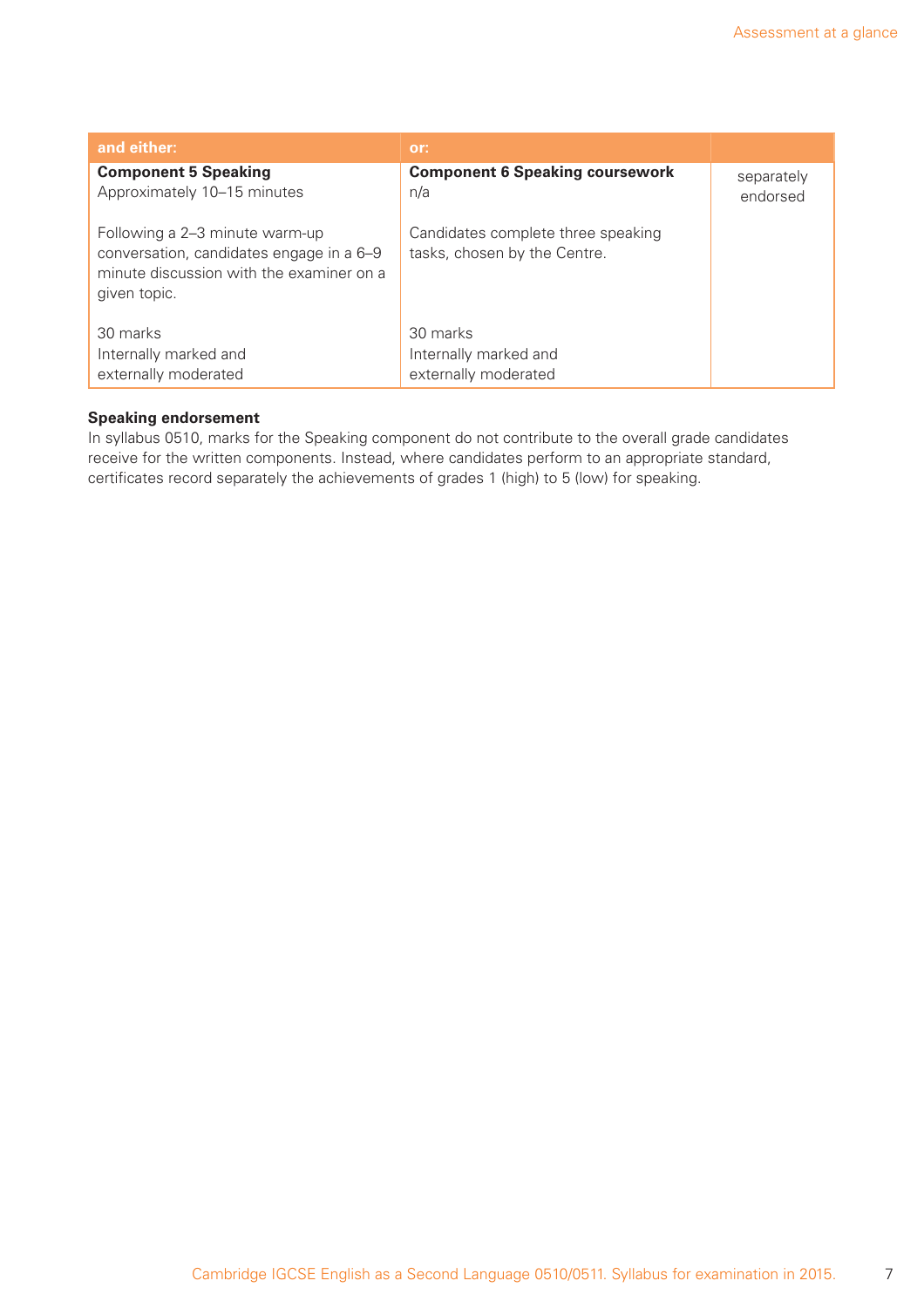## 3.2 Syllabus code 0511 (count-in speaking)\*

| <b>Components</b>                                                                                                                                                                          | <b>Weighting</b>                                                                                                                                                                                        |     |
|--------------------------------------------------------------------------------------------------------------------------------------------------------------------------------------------|---------------------------------------------------------------------------------------------------------------------------------------------------------------------------------------------------------|-----|
| <b>Candidates take either:</b>                                                                                                                                                             | or:                                                                                                                                                                                                     |     |
| <b>Component 1 Reading and writing</b><br>(Core)<br><b>Written paper</b><br>1 hour 30 minutes                                                                                              | <b>Component 2 Reading and writing</b><br>(Extended)<br><b>Written paper</b><br>2 hours                                                                                                                 | 70% |
| There are seven tasks in the paper testing<br>a range of reading and writing skills.                                                                                                       | There are seven tasks in the paper testing<br>a range of reading and writing skills.                                                                                                                    |     |
| Candidates who take this component are<br>eligible for grades C-G.                                                                                                                         | Candidates who take this component are<br>eligible for grades A*-E.                                                                                                                                     |     |
| 70 marks<br>Externally marked                                                                                                                                                              | 90 marks<br>Externally marked                                                                                                                                                                           |     |
| and either:                                                                                                                                                                                | or:                                                                                                                                                                                                     |     |
| <b>Component 3 Listening (Core)</b><br>Approximately 30-40 minutes                                                                                                                         | <b>Component 4 Listening (Extended)</b><br>Approximately 45 minutes                                                                                                                                     | 15% |
| Candidates listen to several short extracts<br>and longer texts, and complete a range<br>of task types, including short-answer<br>questions, gap filling, matching and<br>multiple choice. | Candidates listen to several short extracts<br>and longer texts, and complete a range<br>of task types, including short-answer<br>questions, gap filling, matching, multiple<br>choice and note taking. |     |
| Candidates who take this component are<br>eligible for grades C-G.                                                                                                                         | Candidates who take this component are<br>eligible for grades A*-E.                                                                                                                                     |     |
| 30 marks<br>Externally marked                                                                                                                                                              | 40 marks<br>Externally marked                                                                                                                                                                           |     |
| and either:                                                                                                                                                                                | or:                                                                                                                                                                                                     |     |
| <b>Component 5 Speaking</b><br>Approximately 10-15 minutes                                                                                                                                 | <b>Component 6 Speaking coursework</b><br>n/a                                                                                                                                                           | 15% |
| Following a 2-3 minute warm-up<br>conversation, candidates engage in a 6-9<br>minute discussion with the examiner on a<br>given topic.                                                     | Candidates complete three speaking<br>tasks, chosen by the Centre.                                                                                                                                      |     |
| 30 marks<br>Internally marked and<br>externally moderated                                                                                                                                  | 30 marks<br>Internally marked and<br>externally moderated                                                                                                                                               |     |

### Availability

These syllabuses are examined in the June examination series and in the November examination series.

<sup>\*</sup> Candidates who enter for the regulated version of this syllabus must enter for 0511 (count-in speaking).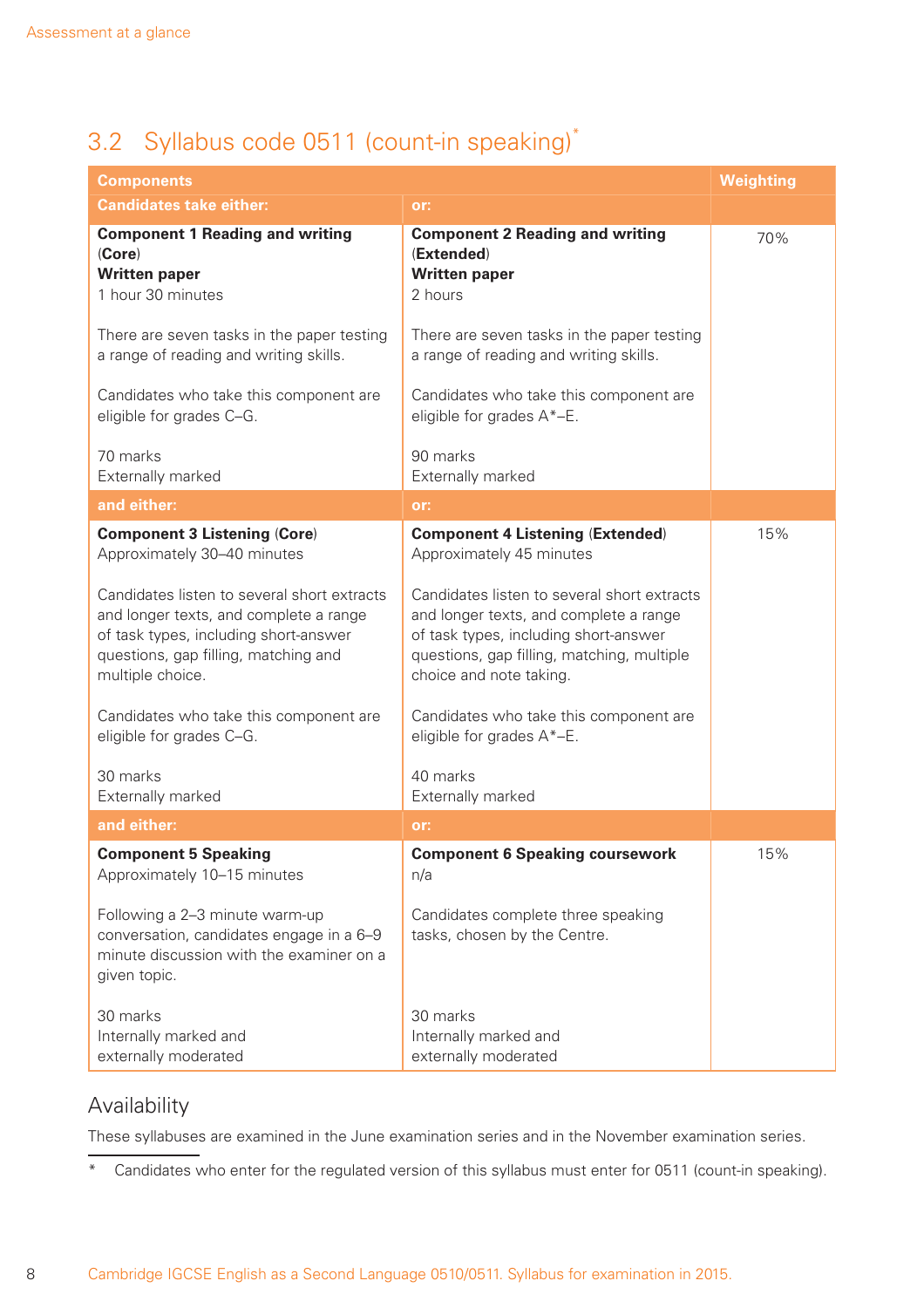These syllabuses are available to private candidates.

Centres in the UK that receive government funding are advised to consult the Cambridge website **www.cie.org.uk** for the latest information before beginning to teach these syllabuses.

Detailed timetables are available from **www.cie.org.uk/examsofficers** 

### Combining this with other syllabuses

Candidates can combine syllabus 0510 in an examination series with any other Cambridge syllabus, except:

- syllabuses with the same title at the same level
- 0500 Cambridge IGCSE First Language English
- 0522 Cambridge International Level 1/Level 2 Certificate First Language English
- 1119 Cambridge O Level English Language (Malaysia)
- 1120 Cambridge O Level English Language (Brunei)
- 1123 Cambridge O Level English Language.

Candidates can combine syllabus 0511 in an examinaton series with any other Cambridge syllabus, except:

- syllabuses with the same title at the same level
- 0500 Cambridge IGCSE First Language English
- 0522 Cambridge International Level 1/Level 2 Certificate First Language English
- 1119 Cambridge O Level English Language (Malaysia)
- 1120 Cambridge O Level English Language (Brunei)
- 1123 Cambridge O Level English Language.

Please note that Cambridge IGCSE, Cambridge International Level 1/Level 2 Certificates and Cambridge O Level syllabuses are at the same level.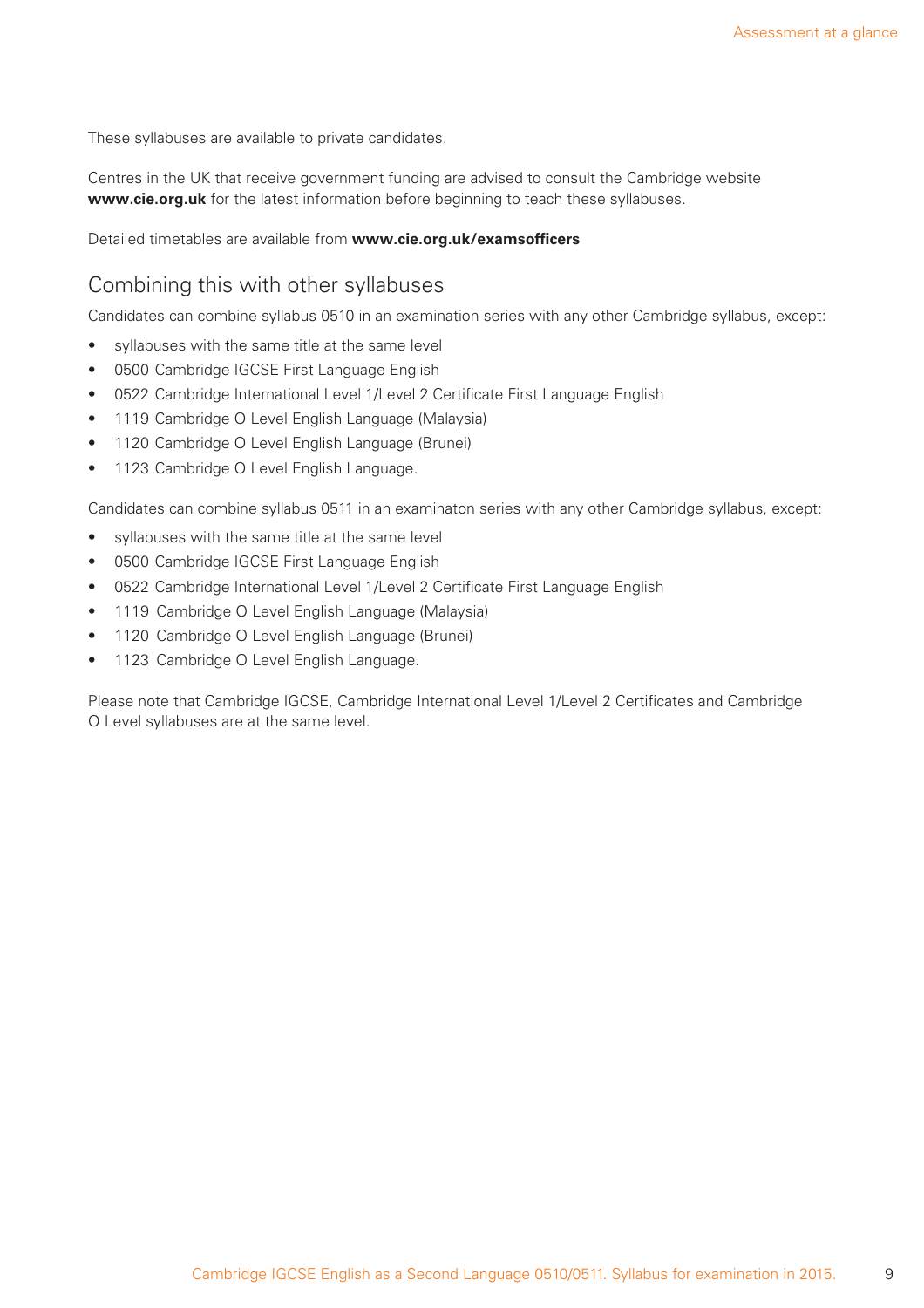## **4. Syllabus aims and assessment objectives**

### 4.1 Syllabus aims

The aims of Cambridge IGCSE English as a Second Language are to:

- develop learners' ability to use English effectively for the purpose of practical communication
- form a solid foundation for the skills required for further study or employment using English as the medium
- develop learners' awareness of the nature of language and language-learning skills
- promote learners' personal development.

### 4.2 Assessment objectives

Candidates must demonstrate ability in the following areas:

#### **AO1: Reading**

- R1 identify and retrieve facts and details
- R2 understand and select relevant information
- R3 recognise and understand ideas, opinions and attitudes and the connections between related ideas
- R4 understand what is implied but not actually written, e.g. gist, relationships, writer's purpose/intention, writer's feelings, situation or place

#### **AO2: Writing**

- W1 communicate clearly, accurately and appropriately
- W2 convey information and express opinions effectively
- W3 employ and control a variety of grammatical structures
- W4 demonstrate knowledge and understanding of a range of appropriate vocabulary
- W5 observe conventions of paragraphing, punctuation and spelling
- W6 employ appropriate register/style

#### **AO3: Listening**

- L1 identify and retrieve facts and details
- L2 understand and select relevant information
- L3 recognise and understand ideas, opinions and attitudes and the connections between related ideas
- L4 understand what is implied but not actually stated, e.g. gist, relationships between speakers, speaker's purpose/intention, speaker's feelings, situation or place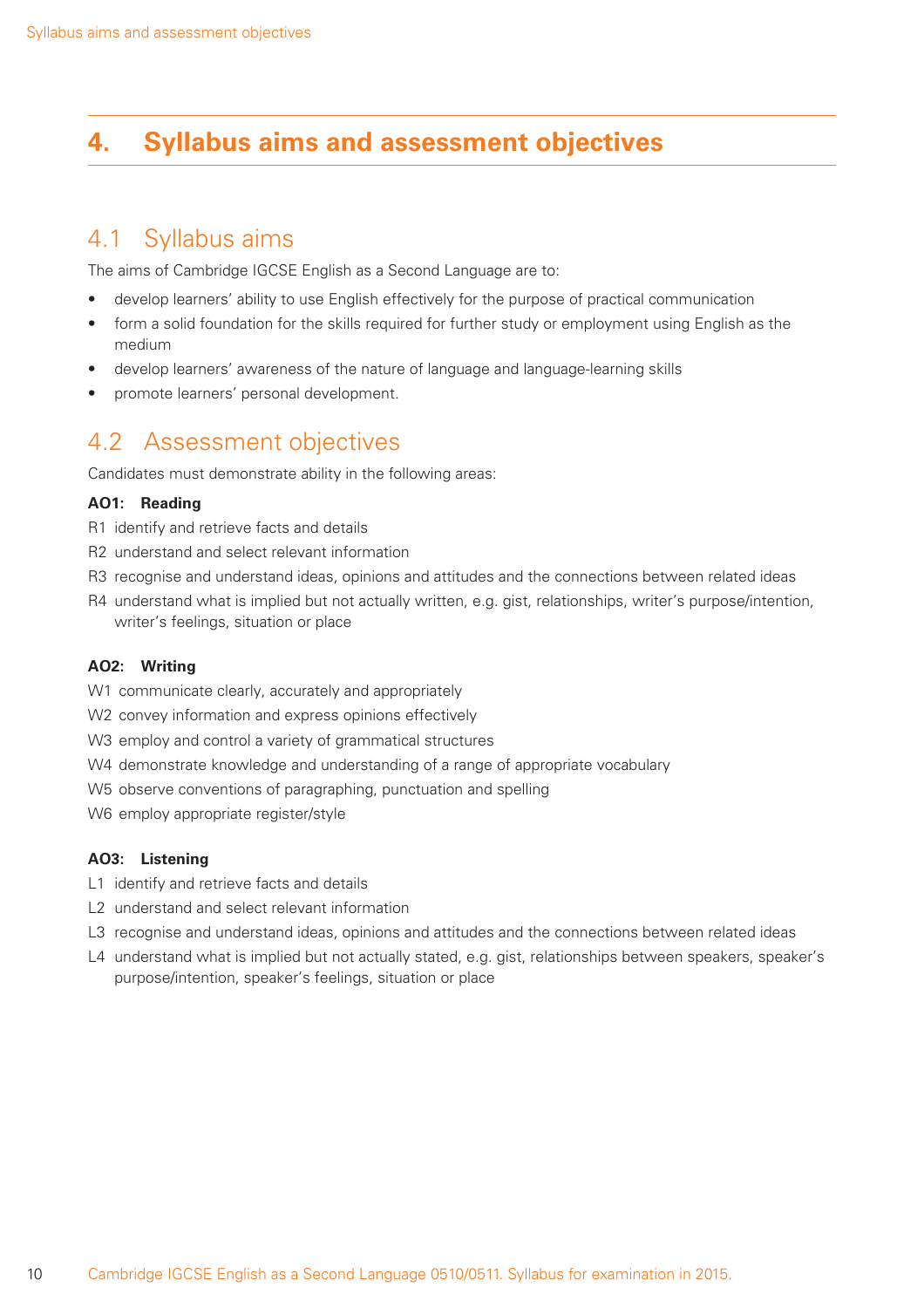#### **AO4: Speaking**

- S1 communicate clearly, accurately and appropriately
- S2 convey information and express opinions effectively
- S3 employ and control a variety of grammatical structures
- S4 demonstrate knowledge of a range of appropriate vocabulary
- S5 engage in and influence the direction of conversation
- S6 employ suitable pronunciation and stress patterns

### 4.3 Relationship between assessment objectives and components

The weightings allocated to each of the assessment objectives are summarised in the tables below.

#### **Syllabus 0510**

| <b>Assessment</b><br>objective | Comp 1<br>(marks) | Comp 2<br>(marks) | Comp 3<br>(marks) | Comp 4<br>(marks) | Comp 5<br>(marks) | Comp 6<br>(marks) | <b>Weighting for</b><br>qualification<br>(%) |
|--------------------------------|-------------------|-------------------|-------------------|-------------------|-------------------|-------------------|----------------------------------------------|
| AO1: Reading                   | 35                | 45                |                   |                   |                   |                   | 35%                                          |
| AO2: Writing                   | 35                | 45                |                   |                   |                   |                   | 35%                                          |
| AO3: Listening                 |                   |                   | 30                | 40                |                   |                   | 30%                                          |
| AO4: Speaking                  |                   | -                 |                   |                   | 30                | 30                | separately<br>endorsed                       |

#### **Syllabus 0511**

| <b>Assessment</b><br>objective | Comp 1<br>(marks) | Comp 2<br>(marks) | Comp 3<br>(marks) | Comp 4<br>(marks) | $\mathsf{Comp}\,5$<br>(marks) | Comp 6<br>(marks) | <b>Weighting for</b><br>qualification<br>(%) |
|--------------------------------|-------------------|-------------------|-------------------|-------------------|-------------------------------|-------------------|----------------------------------------------|
| AO1: Reading                   | 35                | 45                |                   |                   |                               |                   | 35%                                          |
| AO2: Writing                   | 35                | 45                |                   |                   |                               |                   | 35%                                          |
| AO3: Listening                 | -                 | -                 | 30                | 40                |                               |                   | 15%                                          |
| AO4: Speaking                  |                   | -                 | –                 |                   | 30                            | 30                | 15%                                          |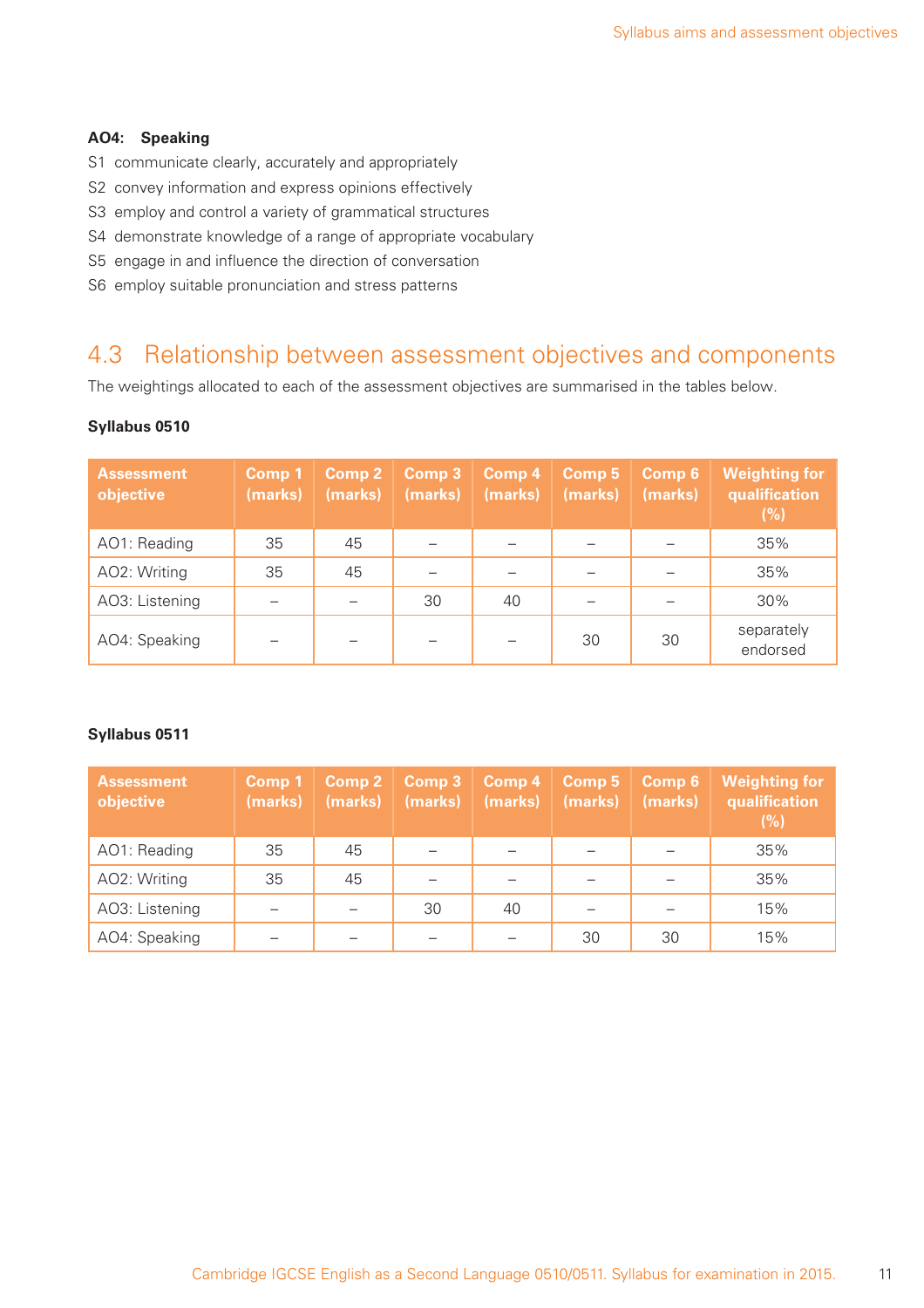### 4.4 Grade descriptions

Grade descriptions give a general indication of the standards of achievement likely to be shown by candidates awarded particular grades.

To achieve a Grade A, a candidate will be able to:

- understand and communicate arguments, ideas and information both at a straightforward and a more complex level
- structure work so the reader can follow the argument from the beginning to the end
- select material from texts and develop it in relationship to the question, sufficient to show some independence of thought
- describe and reflect upon experience and express effectively what is felt and imagined
- recognise and explain underlying meaning and the writer's attitude to the subject matter
- vary style straightforwardly in different types of writing and give evidence of a good range of language
- spell and punctuate accurately, with few, if any, mistakes
- use well-constructed paragraphs and sentences (of average complexity) and obey standard grammatical conventions
- speak clearly and confidently in response to other speakers and occasionally take the initiative.

To achieve a Grade C, a candidate will be able to:

- understand and communicate arguments, ideas and information at a straightforward level
- ensure that all work has a clear beginning, middle and ending, and that ideas generally follow on from one another
- select material from texts in answer to questions and provide straightforward explanations and developments to show relevance
- recognise more obvious meanings and attitudes
- write with some knowledge of style and the possibility of varying it according to different types of writing; use a range of language adequate to all the tasks set
- spell and punctuate with accuracy so that communication is not impaired
- use adequate paragraphing and some variety of sentence construction
- speak clearly with some confidence, mostly in response to the directions of other speakers; show a readiness to listen to others and to respond appropriately.

To achieve a Grade F, a candidate will be able to:

- understand and communicate information at a basic level
- ensure that all work has a basic sequence
- select material from texts in answer to questions and provide basic explanations
- recognise straightforward meanings and attitudes
- write at least in single sentences with the possibility of sentence variety according to different types of writing; use language adequate to some of the tasks set
- spell and punctuate so that weaknesses do not seriously impair communication
- use occasional paragraphing and variety of sentence construction, with some regard to everyday grammatical conventions
- speak with some confidence, but usually in response to the directions of other speakers; show a readiness to listen to others and to respond.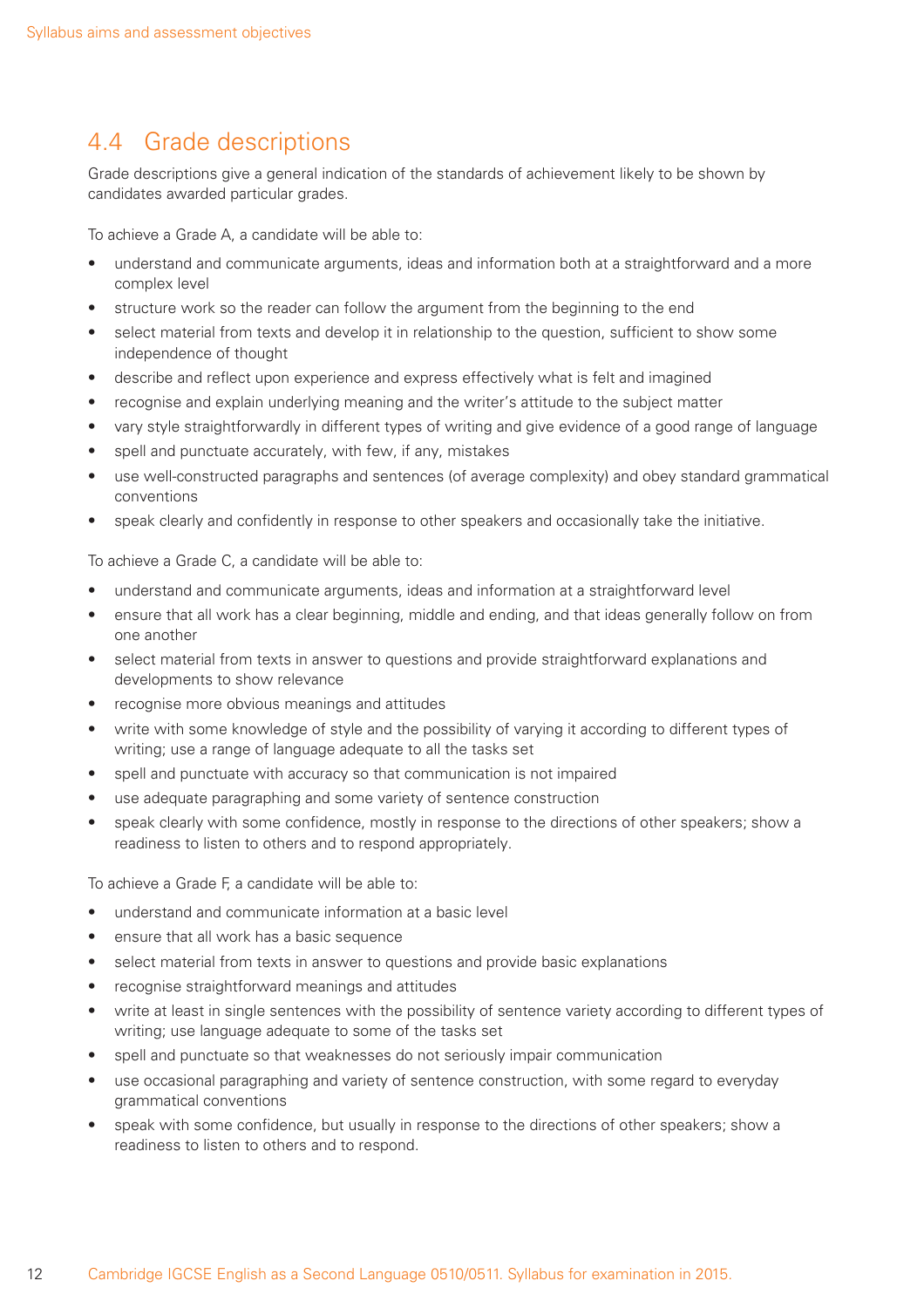## **5. Syllabus content**

Candidates may follow either the Core curriculum only or the Extended curriculum which includes both the Core and Extended. Candidates aiming for grades A\* to B must follow the Extended curriculum.

| <b>Assessment objective 1: Reading</b>                                                                                                                                                                                                                                                                                                                                                                                                                                                                                                                                                                                                                                                      |                                                                                                                                                                                                                                                                                                                                                                                                                                                                                                                                                                                                                                                                                                                                                                                                                                                                                     |  |  |  |  |
|---------------------------------------------------------------------------------------------------------------------------------------------------------------------------------------------------------------------------------------------------------------------------------------------------------------------------------------------------------------------------------------------------------------------------------------------------------------------------------------------------------------------------------------------------------------------------------------------------------------------------------------------------------------------------------------------|-------------------------------------------------------------------------------------------------------------------------------------------------------------------------------------------------------------------------------------------------------------------------------------------------------------------------------------------------------------------------------------------------------------------------------------------------------------------------------------------------------------------------------------------------------------------------------------------------------------------------------------------------------------------------------------------------------------------------------------------------------------------------------------------------------------------------------------------------------------------------------------|--|--|--|--|
| <b>Core</b>                                                                                                                                                                                                                                                                                                                                                                                                                                                                                                                                                                                                                                                                                 | <b>Extended</b>                                                                                                                                                                                                                                                                                                                                                                                                                                                                                                                                                                                                                                                                                                                                                                                                                                                                     |  |  |  |  |
| understand simple texts, e.g. public<br>$\bullet$<br>notices and signs (including timetables and<br>advertisements)<br>identify and retrieve some facts from<br>$\bullet$<br>simple texts, e.g. to complete a form<br>select and organise some relevant<br>$\bullet$<br>information from a range of texts including<br>letters, brochures, forms and imaginative<br>writing within the experience of young<br>people and reflecting the interests of<br>people from varied cultural backgrounds<br>recognise some ideas, opinions and<br>$\bullet$<br>attitudes in a range of texts<br>begin to understand what is implied but<br>not actually written, e.g. gist, purpose and<br>intention | understand and select from a range of<br>$\bullet$<br>texts in a variety of forms, including<br>public notices, signs, and magazines and<br>newspapers<br>identify and retrieve facts, details,<br>$\bullet$<br>important points and themes from a range<br>of texts, including extended pieces of<br>writing, e.g. to complete a form<br>select and organise relevant information<br>$\bullet$<br>from a range of texts including letters,<br>brochures, forms, extended texts and<br>imaginative writing within the experience<br>of young people and reflecting the interests<br>of people from varied cultural backgrounds<br>recognise and understand ideas, opinions<br>$\bullet$<br>and attitudes within extended texts and<br>explore the connections between them<br>understand what is implied but not actually<br>$\bullet$<br>written, e.g. gist, purpose and intention |  |  |  |  |
| <b>Assessment objective 2: Writing</b>                                                                                                                                                                                                                                                                                                                                                                                                                                                                                                                                                                                                                                                      |                                                                                                                                                                                                                                                                                                                                                                                                                                                                                                                                                                                                                                                                                                                                                                                                                                                                                     |  |  |  |  |
| <b>Core</b>                                                                                                                                                                                                                                                                                                                                                                                                                                                                                                                                                                                                                                                                                 | <b>Extended</b>                                                                                                                                                                                                                                                                                                                                                                                                                                                                                                                                                                                                                                                                                                                                                                                                                                                                     |  |  |  |  |
| carry out simple writing tasks in response<br>$\bullet$<br>to a written stimulus, such as completing<br>a form, writing a postcard, a short letter,<br>a basic summary or an extended piece of<br>writing (100-150 words) in an appropriate<br>and accurate form of English<br>describe, report and give personal<br>information<br>identify, organise and present material in a<br>particular format for a particular audience<br>or purpose, e.g. an article for a school<br>newspaper                                                                                                                                                                                                    | carry out a range of writing tasks in<br>$\bullet$<br>response to a written stimulus, on a range<br>of topics, including completing a form,<br>writing a postcard, a letter, a summary or<br>extended piece of writing in an appropriate,<br>accurate and clear form of English<br>describe, report and give a wide range of<br>$\bullet$<br>information<br>identify, organise, structure and present<br>$\bullet$<br>material in an appropriate format and<br>register for a particular audience or<br>purpose, e.g. an article for a school<br>newspaper                                                                                                                                                                                                                                                                                                                          |  |  |  |  |
| <b>Assessment objective 3: Listening</b>                                                                                                                                                                                                                                                                                                                                                                                                                                                                                                                                                                                                                                                    |                                                                                                                                                                                                                                                                                                                                                                                                                                                                                                                                                                                                                                                                                                                                                                                                                                                                                     |  |  |  |  |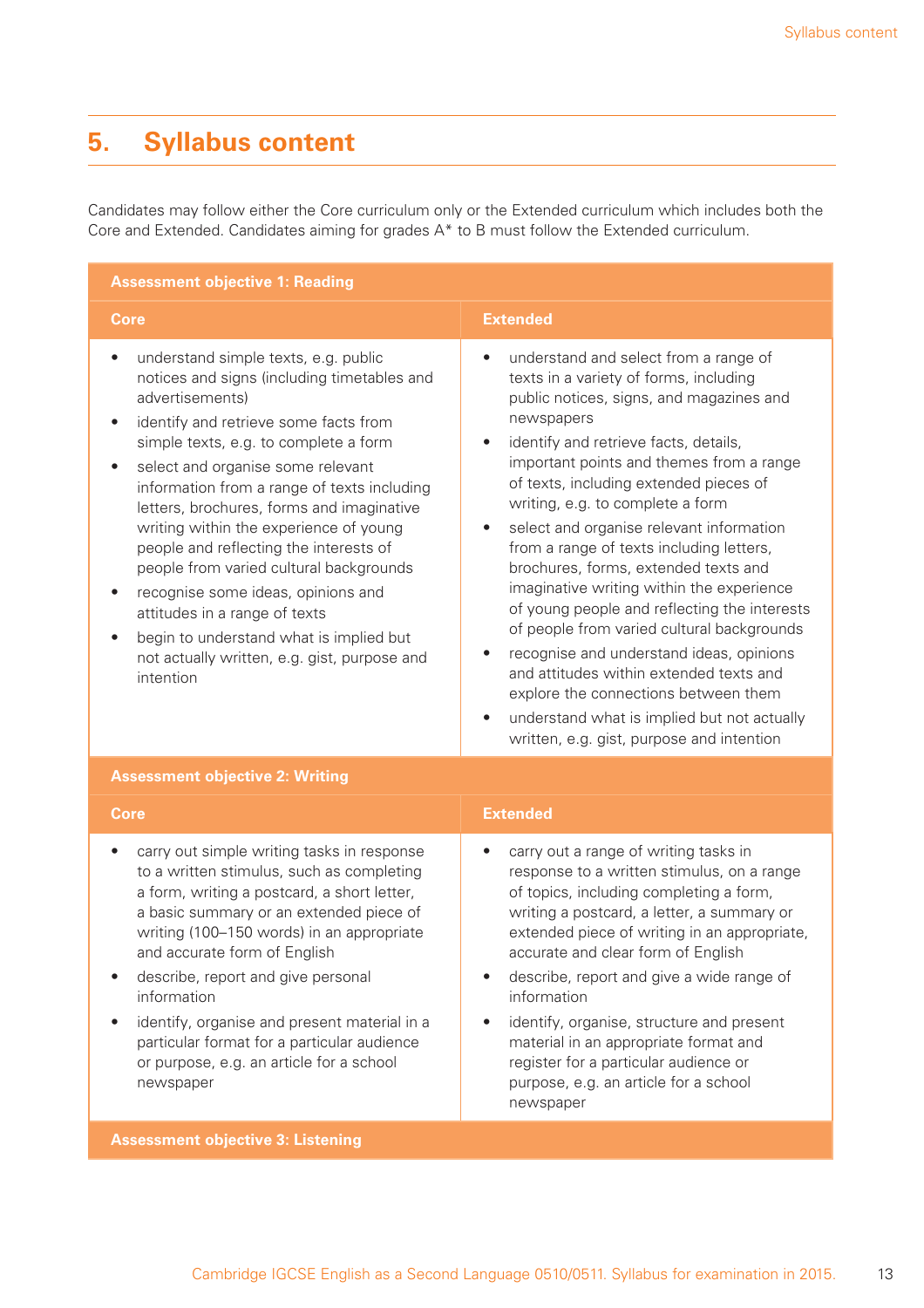| <b>Core</b>                                                                                                                                                                                                                                                                                                                                                                                                                                   | <b>Extended</b>                                                                                                                                                                                                                                                                                                                                                                                                                                                                                                                                                                                                                                                                                                       |
|-----------------------------------------------------------------------------------------------------------------------------------------------------------------------------------------------------------------------------------------------------------------------------------------------------------------------------------------------------------------------------------------------------------------------------------------------|-----------------------------------------------------------------------------------------------------------------------------------------------------------------------------------------------------------------------------------------------------------------------------------------------------------------------------------------------------------------------------------------------------------------------------------------------------------------------------------------------------------------------------------------------------------------------------------------------------------------------------------------------------------------------------------------------------------------------|
| understand simple information presented<br>$\bullet$<br>in a variety of forms, e.g. an answerphone<br>message, news, weather, travel,<br>interviews, dialogues and telephone<br>conversations<br>identify and retrieve some facts from<br>$\bullet$<br>material, e.g. a formal talk<br>recognise some ideas, opinions and<br>attitudes<br>begin to understand what is implied but<br>not actually spoken, e.g. gist, purpose and<br>intention | understand and select from a range of<br>$\bullet$<br>information presented in a variety of forms,<br>e.g. an answerphone message, news,<br>weather, travel, interviews, dialogues and<br>telephone conversations<br>identify and retrieve facts, details,<br>$\bullet$<br>important points and themes from a range<br>of material, e.g. a formal talk<br>recognise and understand ideas, opinions<br>$\bullet$<br>and attitudes and explore the connections<br>between them<br>identify the important points or themes of<br>$\bullet$<br>the material including attitude, relationships<br>between speakers<br>understand what is implied but not actually<br>$\bullet$<br>spoken, e.g. gist, purpose and intention |
| <b>Assessment objective 4: Speaking</b>                                                                                                                                                                                                                                                                                                                                                                                                       |                                                                                                                                                                                                                                                                                                                                                                                                                                                                                                                                                                                                                                                                                                                       |
| <b>Core</b>                                                                                                                                                                                                                                                                                                                                                                                                                                   | <b>Extended</b>                                                                                                                                                                                                                                                                                                                                                                                                                                                                                                                                                                                                                                                                                                       |
| carry out a range of speaking activities,<br>$\bullet$<br>e.g. respond to questions on topics within<br>a defined range such as past and present<br>schooling, future plans, current affairs<br>conduct a sustained conversation with<br>some confidence                                                                                                                                                                                      | demonstrate competence in a range<br>$\bullet$<br>of speaking activities, e.g. respond to<br>questions on a range of topics including<br>past and present schooling, future plans,<br>current affairs<br>respond confidently to new, topical ideas<br>$\bullet$<br>conduct a sustained conversation with a<br>$\bullet$<br>sense of audience and purpose                                                                                                                                                                                                                                                                                                                                                              |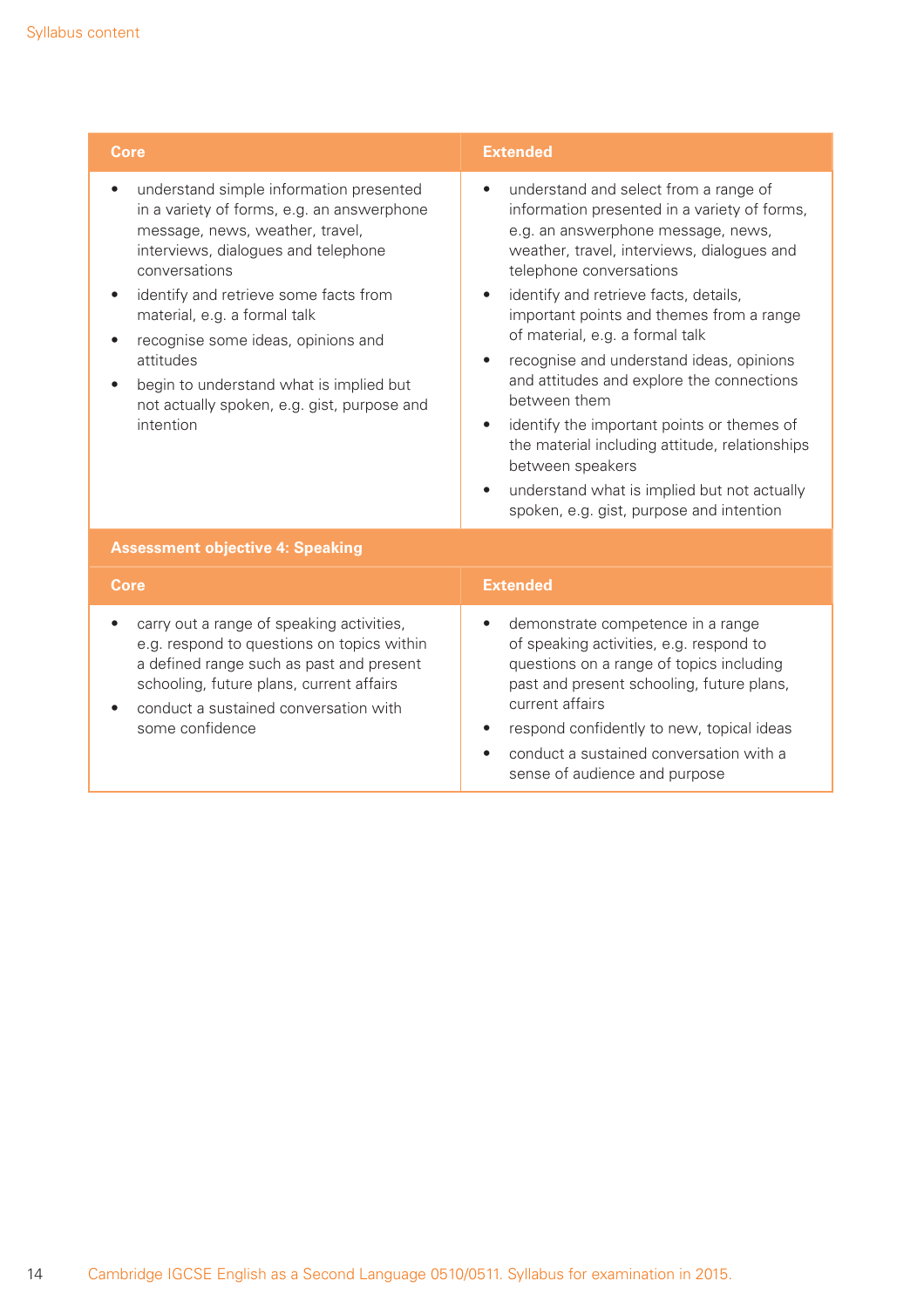## **6. Description of components**

### 6.1 Component 1: Reading and writing (Core)

This is a written paper which lasts 1 hour 30 minutes.

Candidates may not use dictionaries.

There are seven exercises in the question paper. The exercises have different mark allocations, and some exercises consist of a series of sub-questions. Candidates must answer all questions and sub-questions in each exercise.

The balance of assessment of reading and writing skills is equal.

The paper is an externally set assessment, marked by Cambridge.

### Overview of exercises in Component 1: Reading and writing (Core)

|                                   |                      | <b>Marks</b><br>for AO1:<br><b>Reading</b> | <b>Marks</b><br>for AO2:<br><b>Writing</b> | <b>Total marks</b> |
|-----------------------------------|----------------------|--------------------------------------------|--------------------------------------------|--------------------|
| Exercise 1                        | Reading              | 7                                          |                                            | 7                  |
| Exercise 2                        | Reading              | 11                                         |                                            | 11                 |
| Exercise 3                        | Information transfer | 10                                         | $\overline{4}$                             | 14                 |
| Exercise 4                        | Note-making          | 7                                          |                                            | 7                  |
| Exercise 5 (linked to Exercise 4) | Summary              |                                            | 5                                          | 5                  |
| Exercise 6                        | Writing              |                                            | 13                                         | 13                 |
| Exercise 7                        | Writing              |                                            | 13                                         | 13                 |
|                                   |                      | 35                                         | 35                                         | 70                 |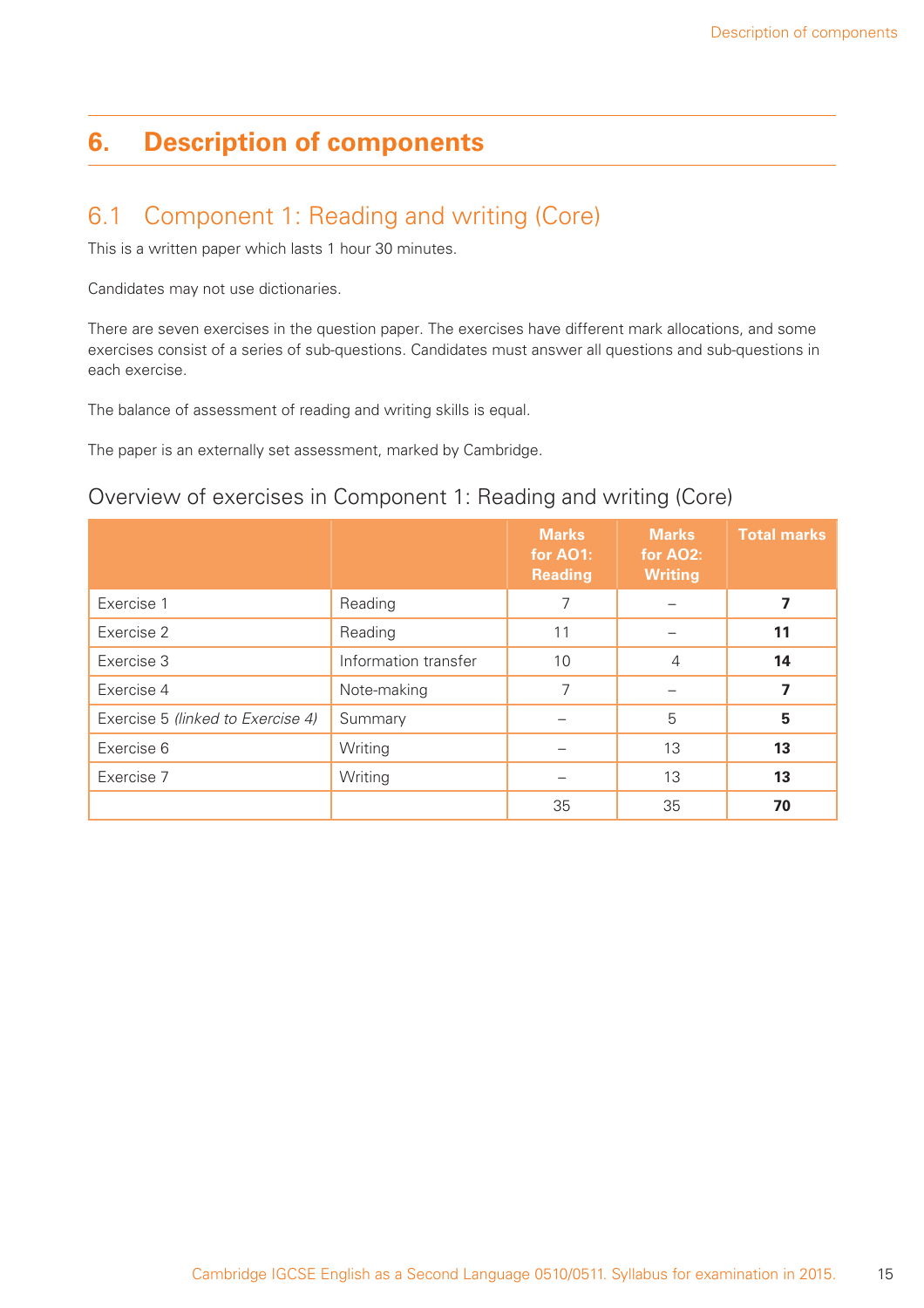### Description of exercises in Component 1: Reading and writing (Core)

| <b>Exercise 1</b>       |                                                                                                                                                                            |
|-------------------------|----------------------------------------------------------------------------------------------------------------------------------------------------------------------------|
| Assessment<br>objective | R <sub>1</sub> , R <sub>2</sub>                                                                                                                                            |
| Task                    | Reading exercise. Candidates read a short text and answer a series of questions testing<br>skim-/gist-reading skills. Candidates write short (single word/phrase) answers. |
| Text type               | One of the following: advertisement, brochure, leaflet, guide, report, manual,<br>instructions.                                                                            |
| Total marks             |                                                                                                                                                                            |

| <b>Exercise 2</b>       |                                                                                                                   |
|-------------------------|-------------------------------------------------------------------------------------------------------------------|
| Assessment<br>objective | R <sub>1</sub> , R <sub>2</sub> , R <sub>4</sub>                                                                  |
| Task                    | Reading exercise. Candidates read a text and answer a series of questions testing more<br>detailed comprehension. |
| Text type               | Either a report or a newspaper/magazine article, which incorporates a graphical element.                          |
| Total marks             |                                                                                                                   |

| <b>Exercise 3</b>        |                                                                                                                |
|--------------------------|----------------------------------------------------------------------------------------------------------------|
| Assessment<br>objectives | R1, R2, W1, W5                                                                                                 |
| Task                     | Information transfer. Candidates complete a form or notes using information provided<br>on the question paper. |
| Total marks              | 14                                                                                                             |

| <b>Exercise 4</b>        |                                                                                                                                      |
|--------------------------|--------------------------------------------------------------------------------------------------------------------------------------|
| Assessment<br>objectives | R <sub>1</sub> , R <sub>2</sub> , R <sub>3</sub>                                                                                     |
| Task                     | Note-making. Candidates make brief notes (under a supplied heading or headings)<br>relating to a text printed in the question paper. |
| Total marks              |                                                                                                                                      |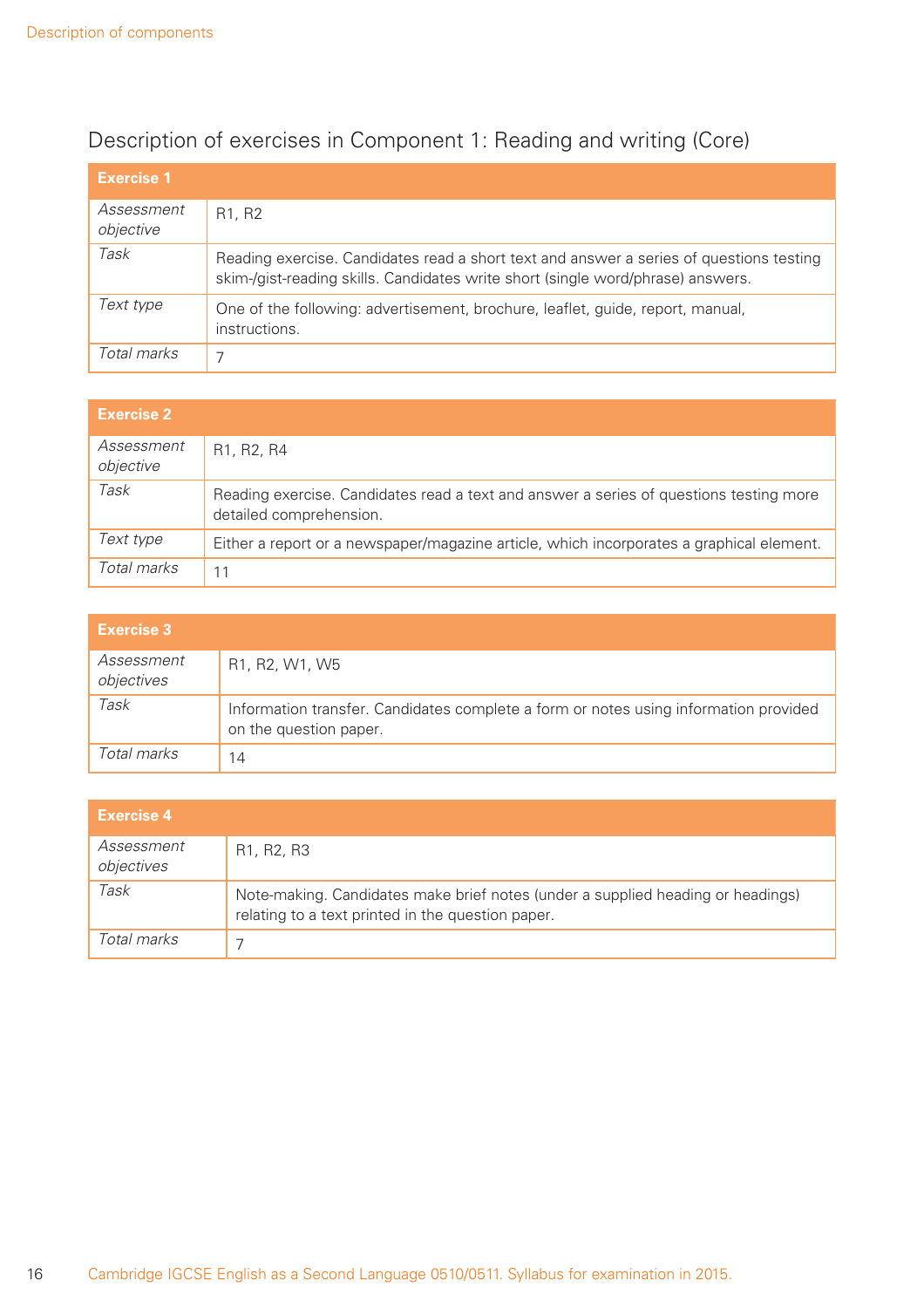| <b>Exercise 5 – linked with Exercise 4</b> |                                                                                                                                                       |  |
|--------------------------------------------|-------------------------------------------------------------------------------------------------------------------------------------------------------|--|
| Assessment<br>objectives                   | W1, W2, W3, W4, W5                                                                                                                                    |  |
| Task                                       | Summary writing. Candidates write a 70-word summary about an aspect or aspects<br>of the passage. They make use of the notes they made in Exercise 4. |  |
| Total marks                                | ხ                                                                                                                                                     |  |

| <b>Exercise 6</b>        |                                                                                                                                                                                                                                                                 |
|--------------------------|-----------------------------------------------------------------------------------------------------------------------------------------------------------------------------------------------------------------------------------------------------------------|
| Assessment<br>objectives | W1, W2, W3, W4, W5, W6                                                                                                                                                                                                                                          |
| Task                     | Candidates write approximately 100–150 words of continuous prose, in response to a<br>short stimulus (which may take the form of pictures) and/or short prompts printed on<br>the paper. The question includes information on the purpose, format and audience. |
| Total marks              | 13                                                                                                                                                                                                                                                              |

| <b>Exercise 7</b>        |                                                                                                                                                                                                                                                                                                                  |
|--------------------------|------------------------------------------------------------------------------------------------------------------------------------------------------------------------------------------------------------------------------------------------------------------------------------------------------------------|
| Assessment<br>objectives | W1, W2, W3, W4, W5, W6                                                                                                                                                                                                                                                                                           |
| Task                     | Candidates write approximately 100-150 words of continuous prose, in response to a<br>short stimulus (which may take the form of pictures) and/or short prompts printed on<br>the paper. The question includes information on the purpose, format and audience,<br>which are different from those in Exercise 6. |
| Total marks              | 13                                                                                                                                                                                                                                                                                                               |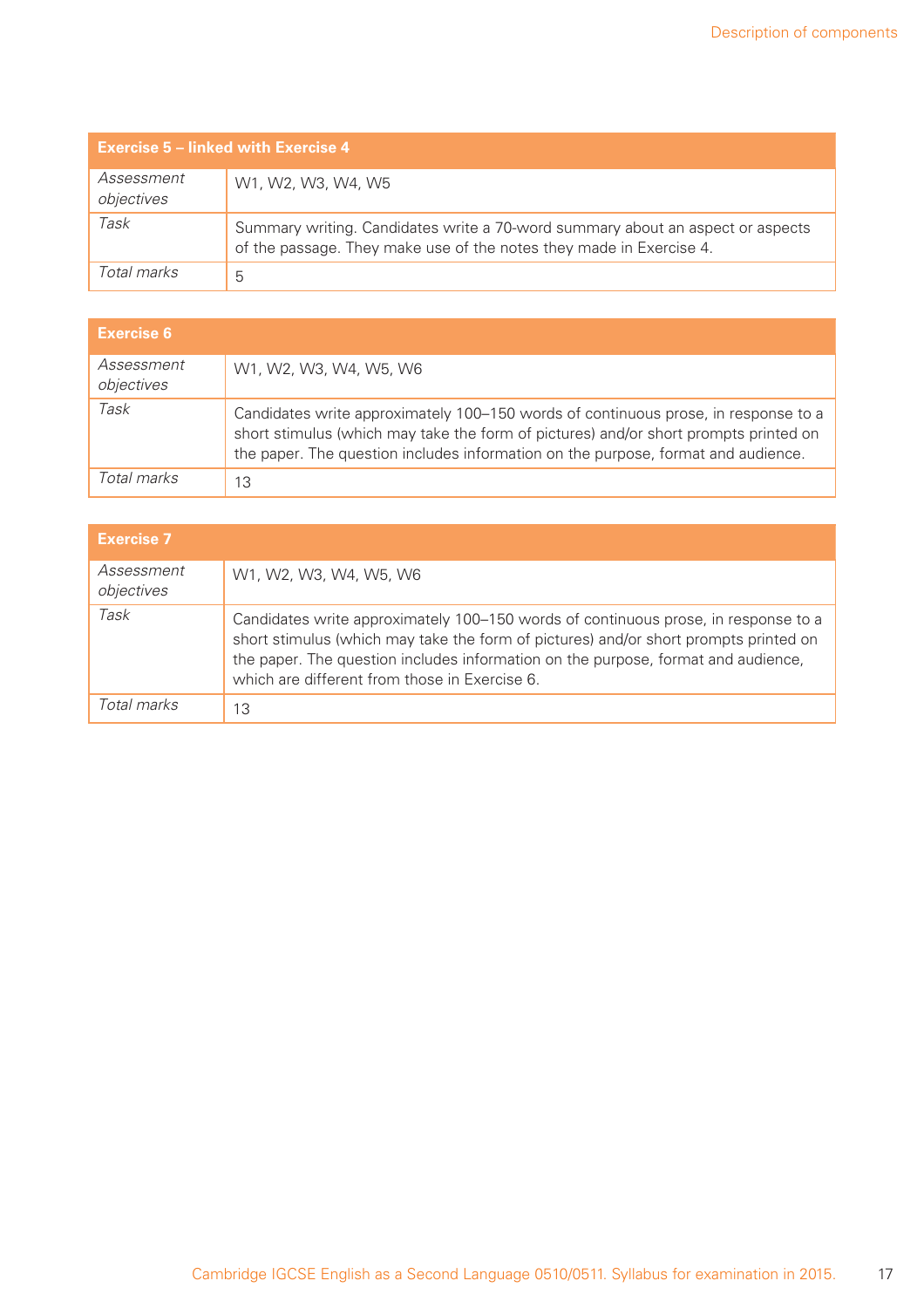## 6.2 Component 2: Reading and writing (Extended)

This is a written paper which lasts two hours.

Candidates may not use dictionaries.

There are seven exercises in the question paper. The exercises have different mark allocations, and some exercises consist of a series of sub-questions. Candidates must answer all questions and sub-questions in each exercise.

The balance of assessment of reading and writing skills is equal.

The paper is an externally set assessment, marked by Cambridge.

### Overview of exercises in Component 2: Reading and writing (Extended)

|            |                      | <b>Marks</b><br>for AO1:<br><b>Reading</b> | <b>Marks</b><br>for AO2:<br><b>Writing</b> | <b>Total marks</b> |
|------------|----------------------|--------------------------------------------|--------------------------------------------|--------------------|
| Exercise 1 | Reading              | 9                                          |                                            | 9                  |
| Exercise 2 | Reading              | 15                                         |                                            | 15                 |
| Exercise 3 | Information transfer | 6                                          | 2                                          | 8                  |
| Exercise 4 | Note-making          | $9\,$                                      |                                            | $\overline{9}$     |
| Exercise 5 | Summary              | 6                                          | 5                                          | 11                 |
| Exercise 6 | Writing              |                                            | 19                                         | 19                 |
| Exercise 7 | Writing              |                                            | 19                                         | 19                 |
|            |                      | 45                                         | 45                                         | 90                 |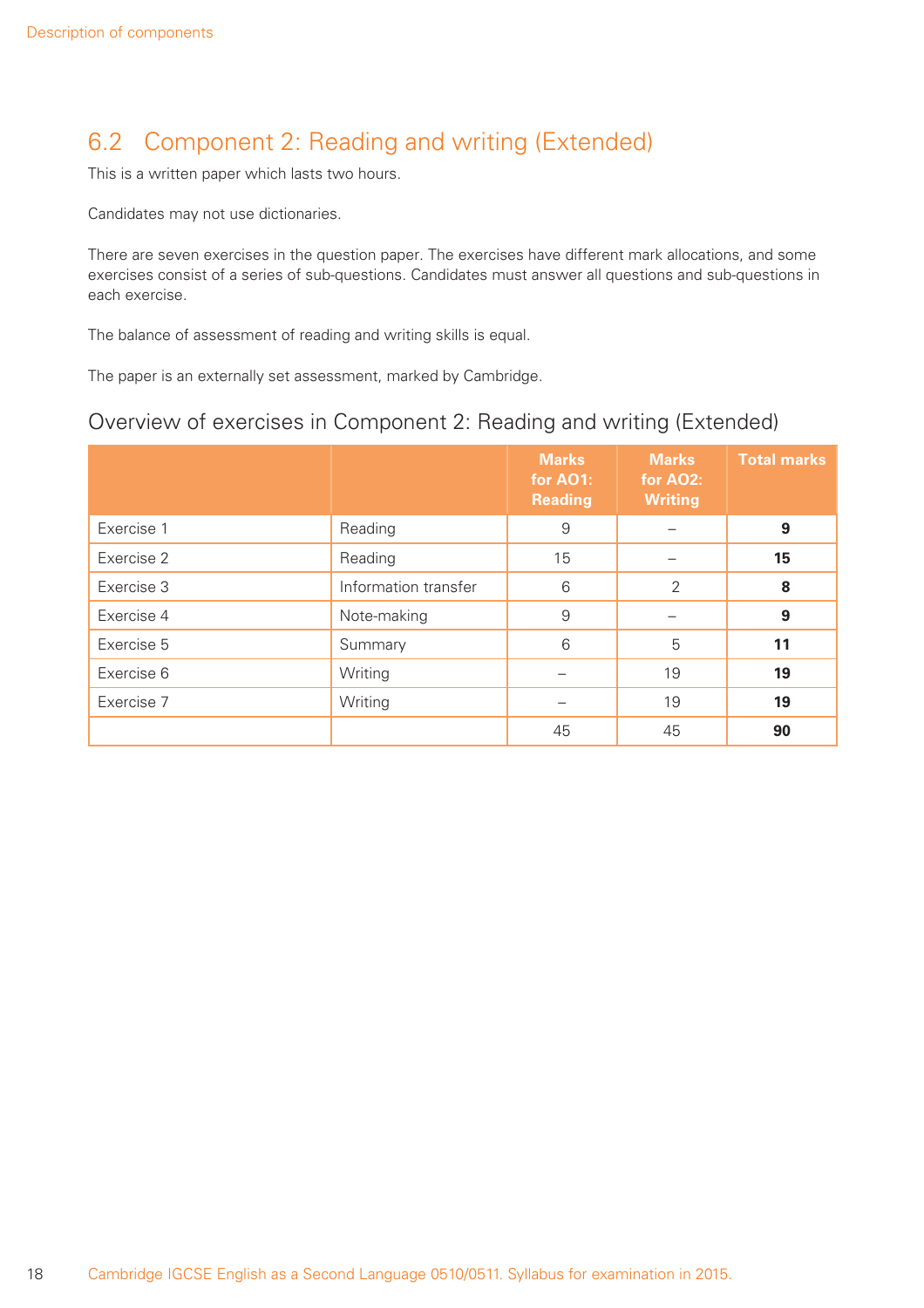## Description of exercises in Component 2: Reading and writing (Extended)

| <b>Exercise 1</b>       |                                                                                                                                                                            |
|-------------------------|----------------------------------------------------------------------------------------------------------------------------------------------------------------------------|
| Assessment<br>objective | R <sub>1</sub> , R <sub>2</sub>                                                                                                                                            |
| Task                    | Reading exercise. Candidates read a short text and answer a series of questions testing<br>skim-/gist-reading skills. Candidates write short (single word/phrase) answers. |
| Text type               | One of the following: advertisement, brochure, leaflet, guide, report, manual, instructions.                                                                               |
| Total marks             | 9                                                                                                                                                                          |

| <b>Exercise 2</b>        |                                                                                                                   |
|--------------------------|-------------------------------------------------------------------------------------------------------------------|
| Assessment<br>objectives | R1, R2, R4                                                                                                        |
| Task                     | Reading exercise. Candidates read a text and answer a series of questions testing more<br>detailed comprehension. |
| Text type                | Either a report or a newspaper/magazine article, which incorporates a graphical element.                          |
| Total marks              | 15                                                                                                                |

| <b>Exercise 3</b>        |                                                                                                                |
|--------------------------|----------------------------------------------------------------------------------------------------------------|
| Assessment<br>objectives | R1, R2, R4, W1, W5                                                                                             |
| Task                     | Information transfer. Candidates complete a form or notes using information provided on<br>the question paper. |
| Total marks              |                                                                                                                |

| <b>Exercise 4</b>        |                                                                                                                                      |
|--------------------------|--------------------------------------------------------------------------------------------------------------------------------------|
| Assessment<br>objectives | R <sub>1</sub> , R <sub>2</sub> , R <sub>3</sub>                                                                                     |
| Task                     | Note-making. Candidates make brief notes (under a supplied heading or headings) relating<br>to a text printed in the question paper. |
| Total marks              | 9                                                                                                                                    |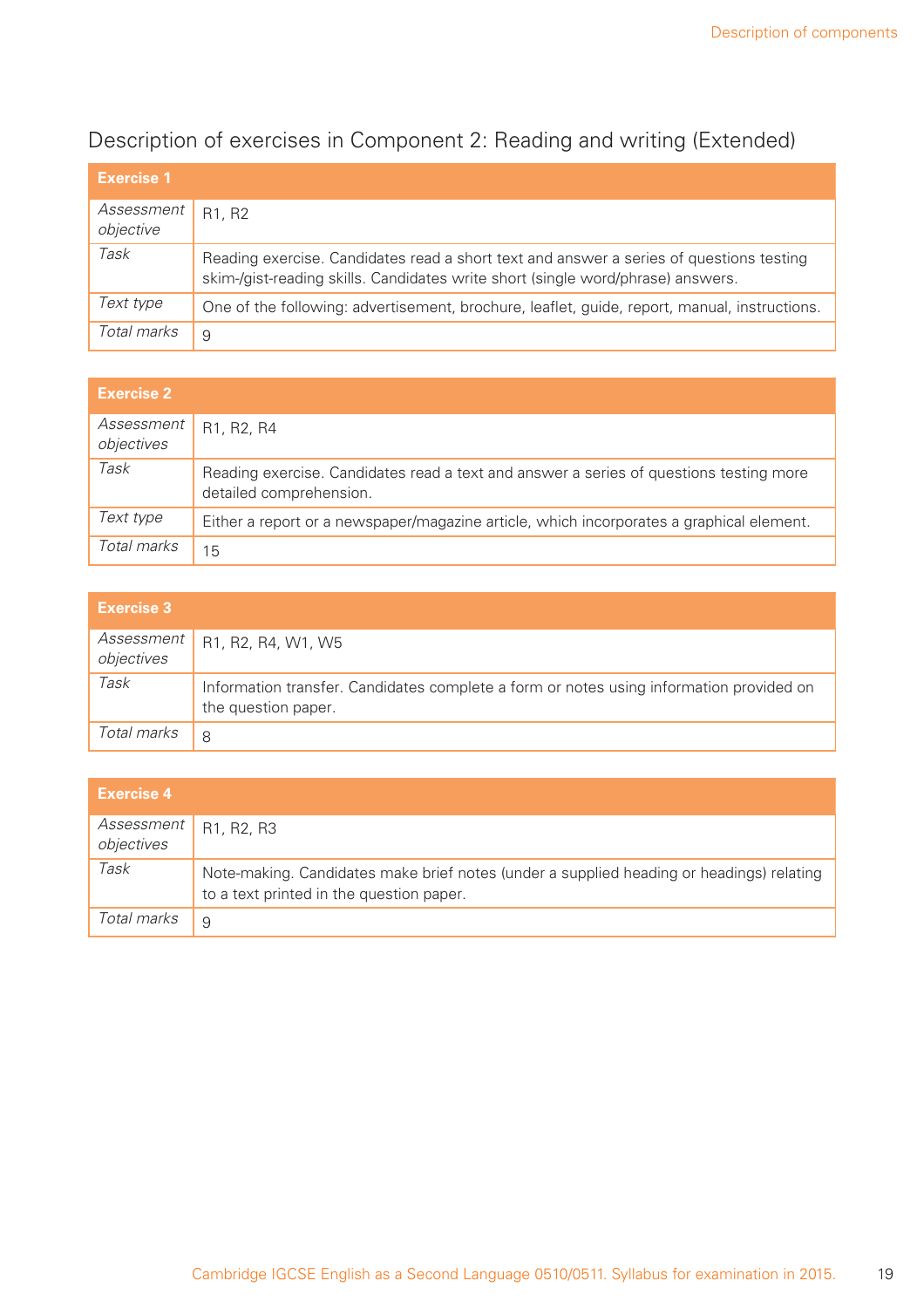| <b>Exercise 5</b>        |                                                                                                                                 |
|--------------------------|---------------------------------------------------------------------------------------------------------------------------------|
| Assessment<br>objectives | R1, R2, R3, W1, W2, W3, W4, W5                                                                                                  |
| Task                     | Summary writing. Candidates write a 100–120-word summary about an aspect or aspects<br>of a text printed in the question paper. |
| Total marks              | 11                                                                                                                              |

| <b>Exercise 6</b>        |                                                                                                                                                                                                                                                                 |
|--------------------------|-----------------------------------------------------------------------------------------------------------------------------------------------------------------------------------------------------------------------------------------------------------------|
| Assessment<br>objectives | W1, W2, W3, W4, W5, W6                                                                                                                                                                                                                                          |
| Task                     | Candidates write approximately 150–200 words of continuous prose, in response to a<br>short stimulus (which may take the form of pictures) and/or short prompts printed on the<br>paper. The question includes information on the purpose, format and audience. |
| Total marks              | 19                                                                                                                                                                                                                                                              |

| <b>Exercise 7</b>        |                                                                                                                                                                                                                                                                                                                  |
|--------------------------|------------------------------------------------------------------------------------------------------------------------------------------------------------------------------------------------------------------------------------------------------------------------------------------------------------------|
| Assessment<br>objectives | W1, W2, W3, W4, W5, W6                                                                                                                                                                                                                                                                                           |
| Task                     | Candidates write approximately 150–200 words of continuous prose, in response to a<br>short stimulus (which may take the form of pictures) and/or short prompts printed on the<br>paper. The question includes information on the purpose, format and audience, which are<br>different from those in Exercise 6. |
| Total marks              | 19                                                                                                                                                                                                                                                                                                               |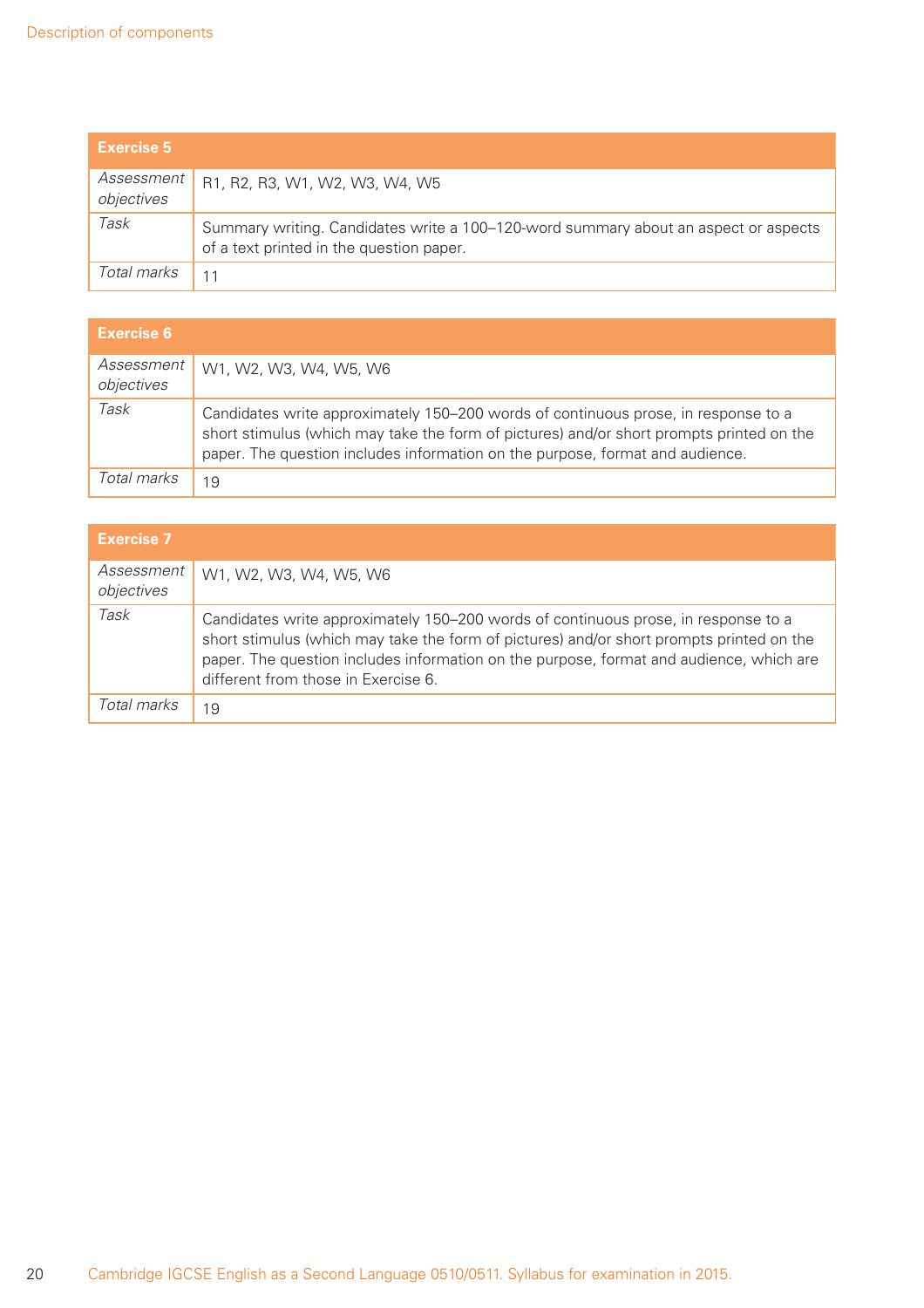### 6.3 Component 3: Listening (Core)

This is a written paper which lasts approximately 30–40 minutes.

Candidates may not use dictionaries.

Candidates write all their answers in spaces provided in a question paper booklet. Candidates should attempt all questions.

Each question tests listening comprehension of recorded texts (e.g. dialogues, announcements, conversations, talks) on a compact disc (CD) played in the examination room. Candidates hear each text twice.

An invigilator, not the candidate(s), controls the CD. Teachers/invigilators should consult the relevant sections of the *Cambridge Handbook* about the conduct of listening tests and for details about rooms, equipment, guidance on acoustics and checking the CDs in advance.

The paper is an externally set assessment, marked by Cambridge.

### Description of questions in Component 3: Listening (Core)

| Questions 1 to 4        |                                                                                                                                             |  |
|-------------------------|---------------------------------------------------------------------------------------------------------------------------------------------|--|
| Assessment<br>objective |                                                                                                                                             |  |
| Task                    | Candidates listen to four short extracts and answer questions on each. Questions<br>require short answers, no longer than three words each. |  |
| Text types              | Answerphone messages or brief dialogues (formal or informal).                                                                               |  |
| Total marks             | 8 (2 marks per extract)                                                                                                                     |  |

| <b>Question 5</b>        |                                                          |
|--------------------------|----------------------------------------------------------|
| Assessment<br>objectives | L1, L2                                                   |
| Task                     | Candidates listen to a talk and complete gaps in a form. |
| Text types               | A formal talk.                                           |
| Total marks              | 8                                                        |

| Question 6               |                                                                                        |
|--------------------------|----------------------------------------------------------------------------------------|
| Assessment<br>objectives | L3, L4                                                                                 |
| Task                     | Candidates listen to six short extracts and match each speaker to appropriate content. |
| Text types               | Short, informal monologues.                                                            |
| Total marks              | 6                                                                                      |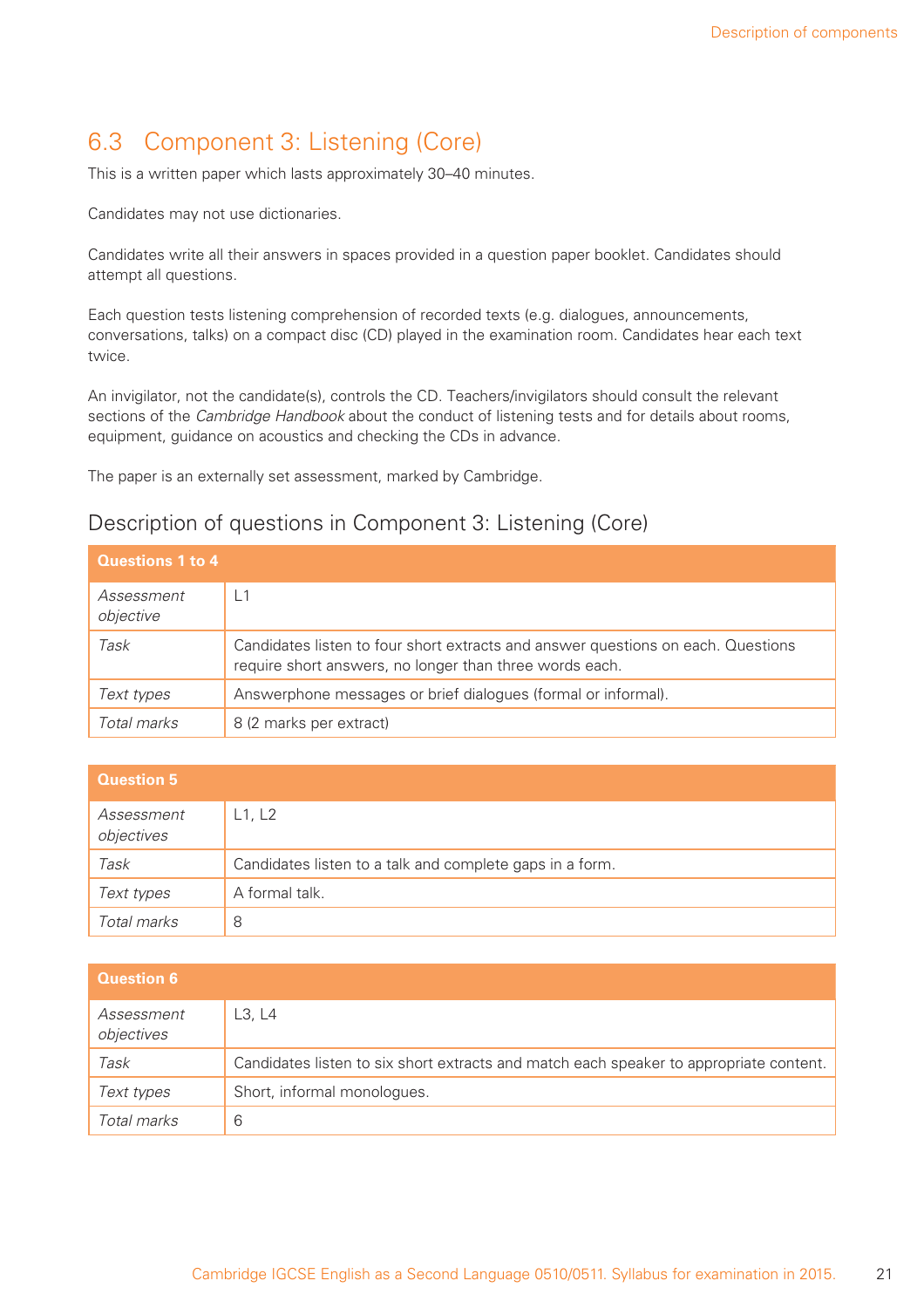| <b>Question 7</b>        |                                                                                                          |
|--------------------------|----------------------------------------------------------------------------------------------------------|
| Assessment<br>objectives | L3, L4                                                                                                   |
| Task                     | Candidates listen to a discussion between two speakers and answer 3-option<br>multiple-choice questions. |
| Text types               | A semi-formal discussion between two speakers, with a host to introduce the<br>discussion.               |
| Total marks              | 8                                                                                                        |

## 6.4 Component 4: Listening (Extended)

This is a written paper which lasts approximately 45 minutes.

Candidates may not use dictionaries.

Candidates write all their answers in spaces provided in a question paper booklet.

Candidates should attempt all questions.

Each question tests listening comprehension of recorded texts (e.g. dialogues, announcements, conversations, talks) on a compact disc (CD) played in the examination room. Candidates hear each text twice.

An invigilator, not the candidate(s), controls the CD. Teachers/invigilators should consult the relevant sections of the *Cambridge Handbook* about the conduct of listening tests and for details about rooms, equipment, guidance on acoustics and checking the CDs in advance.

The paper is an externally set assessment, marked by Cambridge.

### Description of questions in Component 4: Listening (Extended)

| <b>Questions 1 to 4</b> |                                                                                                                                             |  |
|-------------------------|---------------------------------------------------------------------------------------------------------------------------------------------|--|
| Assessment<br>objective |                                                                                                                                             |  |
| Task                    | Candidates listen to four short extracts and answer questions on each. Questions<br>require short answers, no longer than three words each. |  |
| Text types              | Answerphone messages or brief dialogues (formal or informal).                                                                               |  |
| Total marks             | 8 (2 marks per extract)                                                                                                                     |  |

| Question 5               |                                                          |
|--------------------------|----------------------------------------------------------|
| Assessment<br>objectives | L1, L2                                                   |
| Task                     | Candidates listen to a talk and complete gaps in a form. |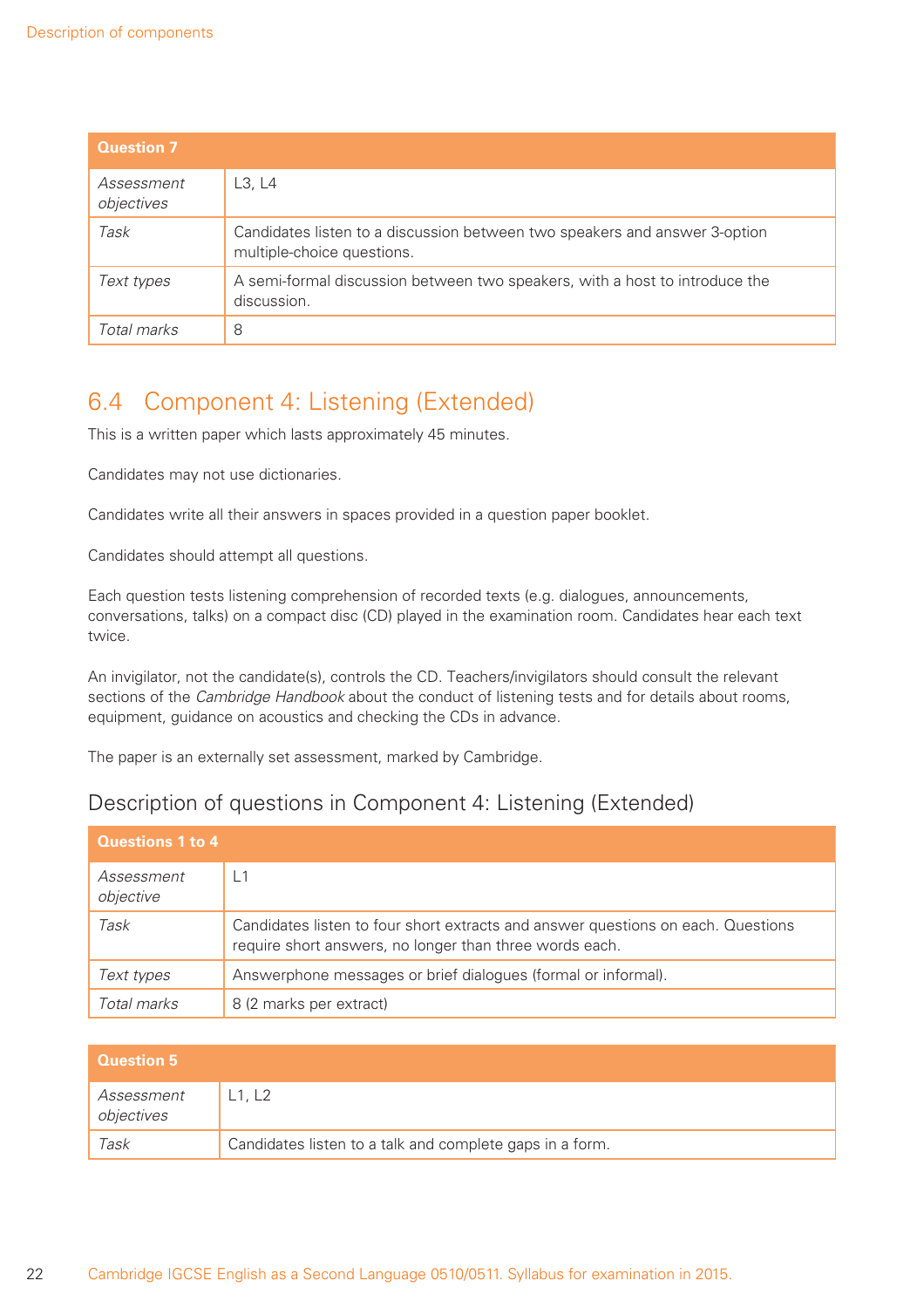| Text types  | ' A formal talk. |
|-------------|------------------|
| Total marks |                  |

| Question 6               |                                                                                        |
|--------------------------|----------------------------------------------------------------------------------------|
| Assessment<br>objectives | L3, L4                                                                                 |
| Task                     | Candidates listen to six short extracts and match each speaker to appropriate content. |
| Text types               | Short, informal monologues.                                                            |
| Total marks              | 6                                                                                      |

| <b>Question 7</b>        |                                                                                                 |
|--------------------------|-------------------------------------------------------------------------------------------------|
| Assessment<br>objectives | L3, L4                                                                                          |
| Task                     | Candidates listen to a discussion between two speakers and answer multiple-choice<br>questions. |
| Text types               | A semi-formal discussion between two speakers, with a host to introduce the<br>discussion.      |
| Total marks              | 8                                                                                               |

| <b>Question 8</b>        |                                                                                                                                                                                                                           |
|--------------------------|---------------------------------------------------------------------------------------------------------------------------------------------------------------------------------------------------------------------------|
| Assessment<br>objectives | L1, L2, L3, L4                                                                                                                                                                                                            |
| Task                     | Candidates listen to a talk and complete short notes either under bullet points or in<br>a template. Then they listen to a short discussion based on this talk, and complete<br>sentences using no more than three words. |
| Text types               | A formal talk followed by a semi-formal discussion.                                                                                                                                                                       |
| Total marks              | 10                                                                                                                                                                                                                        |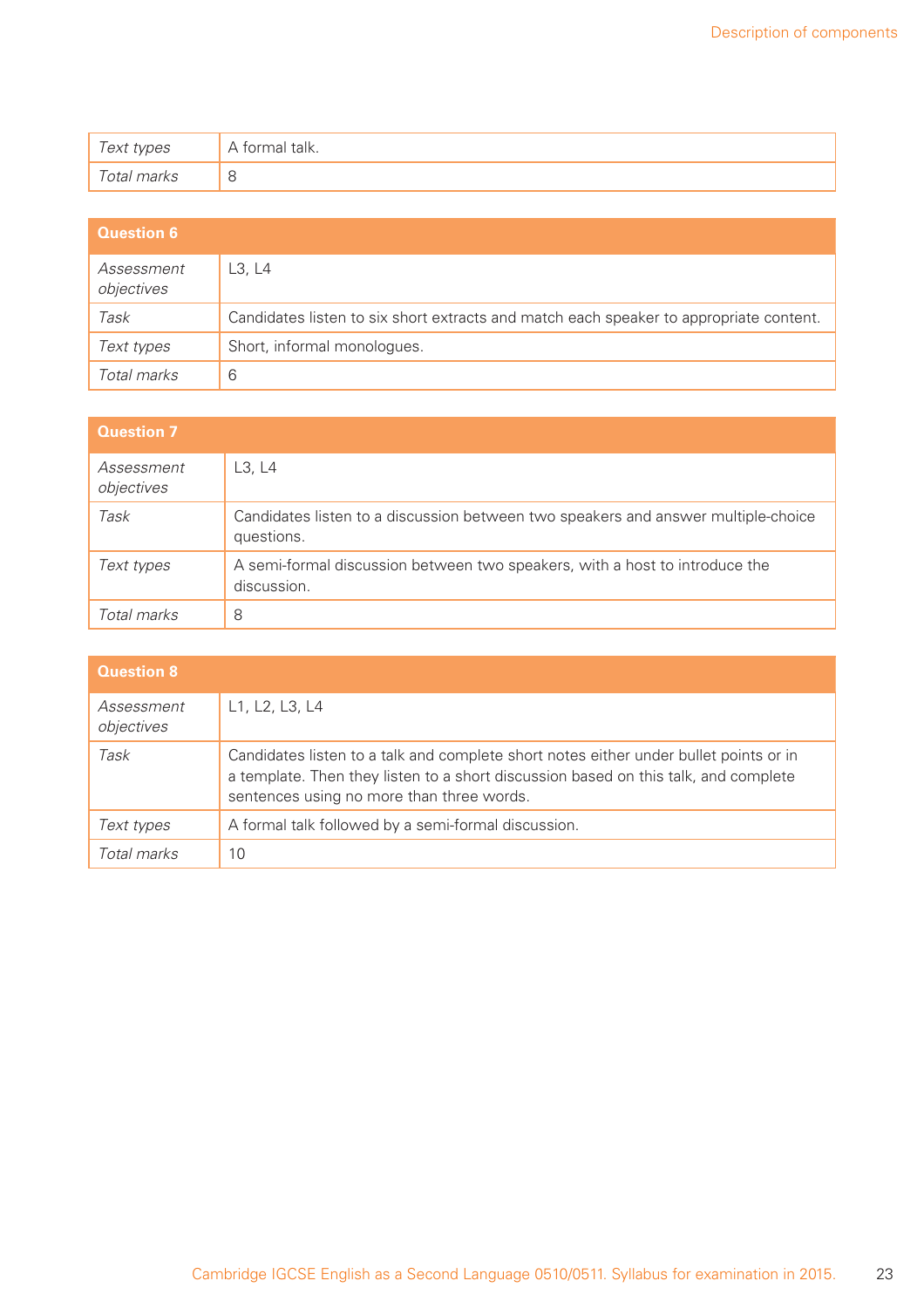### 6.5 Component 5: Speaking

Speaking tests take place before the main examination period (see the relevant series' timetable). Before this period Centres will receive materials for the test. Teachers/examiners must allow sufficient time to familiarise themselves with the materials and procedures (see the *Cambridge Handbook* for details). After the tests the Centre must send back material for external moderation before the advertised deadline.

Centres receive a range of speaking test cards, with an accompanying set of teacher's notes. Each card introduces a topic for discussion between the teacher/examiner and the candidate, together with prompts for the development of the conversation.

The teacher/examiner selects **one** speaking test card from the range provided for each candidate.

Each speaking test lasts approximately 10–15 minutes, as follows:

- non-assessed 'warm-up' conversation (approximately 2–3 minutes)
- time for the candidate to read the speaking test card and to prepare a response candidates may not write notes (approximately 2–3 minutes)
- assessed conversation (6–9 minutes).

Candidates may not use dictionaries.

A teacher/examiner at the Centre assesses the tests using the speaking assessment criteria grid (see Section 7 Speaking tests: guidance for Centres).

The teacher/examiner will usually be someone from the Centre's English Language department, but could be someone local from outside the Centre. In either case, Cambridge must accredit the teacher/examiner to conduct speaking tests, usually through successful completion of a Speaking Test Training Handbook, available from Cambridge Publications. In some cases, Cambridge may accredit a teacher/examiner on the basis of prior experience of conducting similar tests; for this, the teacher/examiner must write to Cambridge for permission, enclosing a CV detailing relevant experience.

The teacher/examiner will conduct and internally assess the tests, and will submit a recorded sample of candidate's performances for external moderation by Cambridge. Centres will receive a brief report on the outcome of moderation.

**The notes accompanying the speaking test cards contain full instructions on the administration of the speaking test. There is a summary in Section 7 of this syllabus to read in conjunction with general advice on submission of samples for moderation in the Cambridge Handbook.**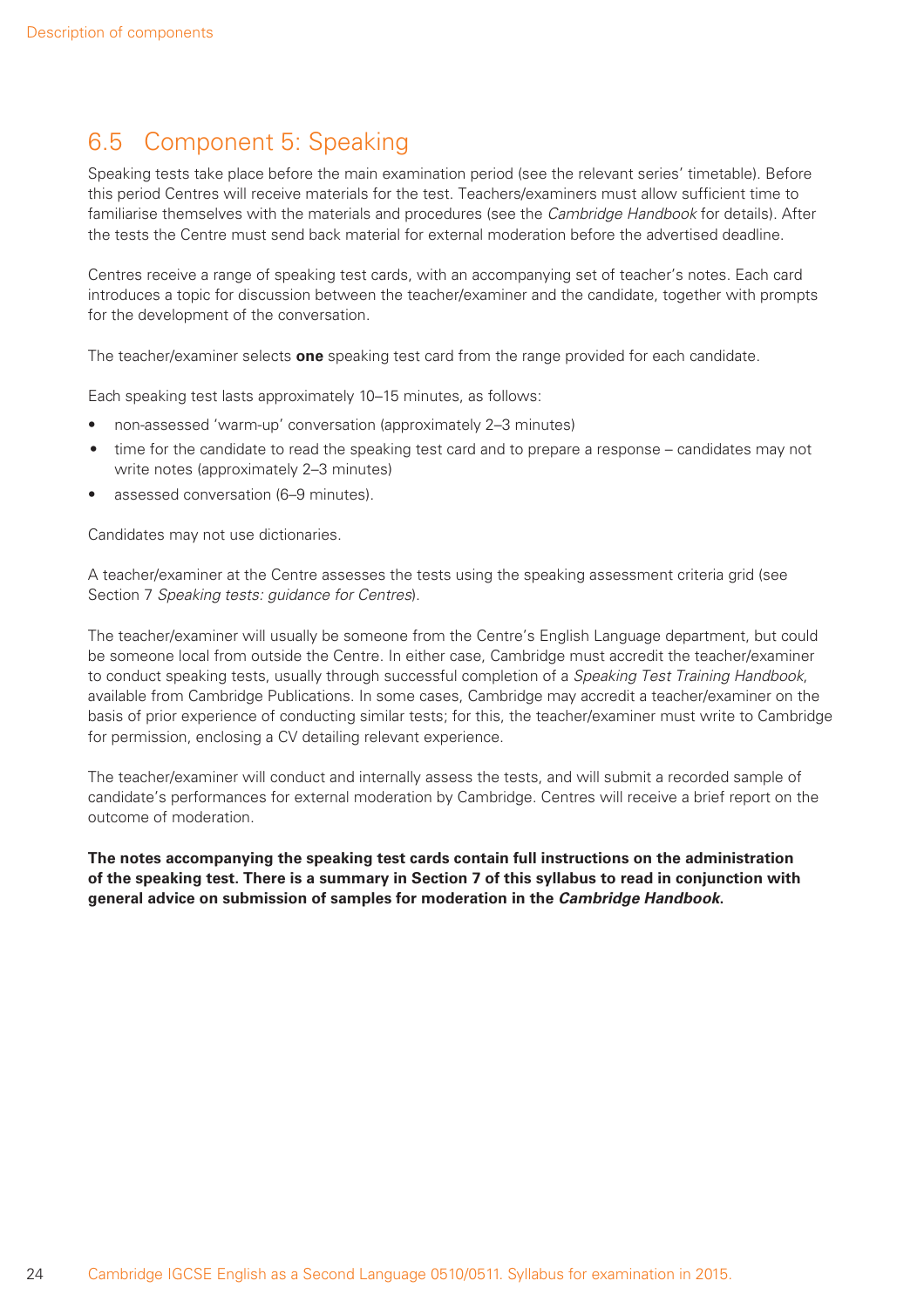### 6.6 Component 6: Speaking coursework

#### **This component is an alternative to Component 5.**

Centres devise their own speaking tasks. Examples of suitable tasks include:

- role-play situations
- interviews
- telephone conversations
- paired or group discussions
- debates.

Centres may devise other appropriate tasks which will help candidates demonstrate the skills outlined in the speaking assessment criteria grid in Section 7.1 of this syllabus.

Candidates can complete these tasks at any time during the year before the main examination series, to suit the Centre. After this, the Centre must submit a recorded sample and the relevant documentation to Cambridge for external moderation before the advertised deadline (which is the same as that for Component 5).

Candidates must complete **three** speaking tasks, and a teacher/examiner at the Centre assesses them using the speaking assessment criteria grid (see Section 7 Speaking tests: guidance for Centres).

Candidates may not use dictionaries.

The teacher/examiner will usually be someone from the Centre's English Language department, but could be someone local from outside the Centre. In either case, Cambridge must accredit the teacher/examiner to conduct speaking tests, usually through successful completion of a Speaking Test Training Handbook, available from Cambridge Publications. In some cases, Cambridge may accredit a teacher/examiner on the basis of prior experience of conducting similar tests; for this, the teacher/examiner must write to Cambridge for permission, enclosing a CV detailing relevant experience.

The teacher/examiner will conduct and internally assess the tests, and will submit a recorded sample of candidate performances for external moderation by Cambridge. Centres will receive a brief report on the outcome of moderation.

#### **The teacher/examiner must conduct internal assessment and submit samples for moderation in accordance with the instructions in the Cambridge Handbook.**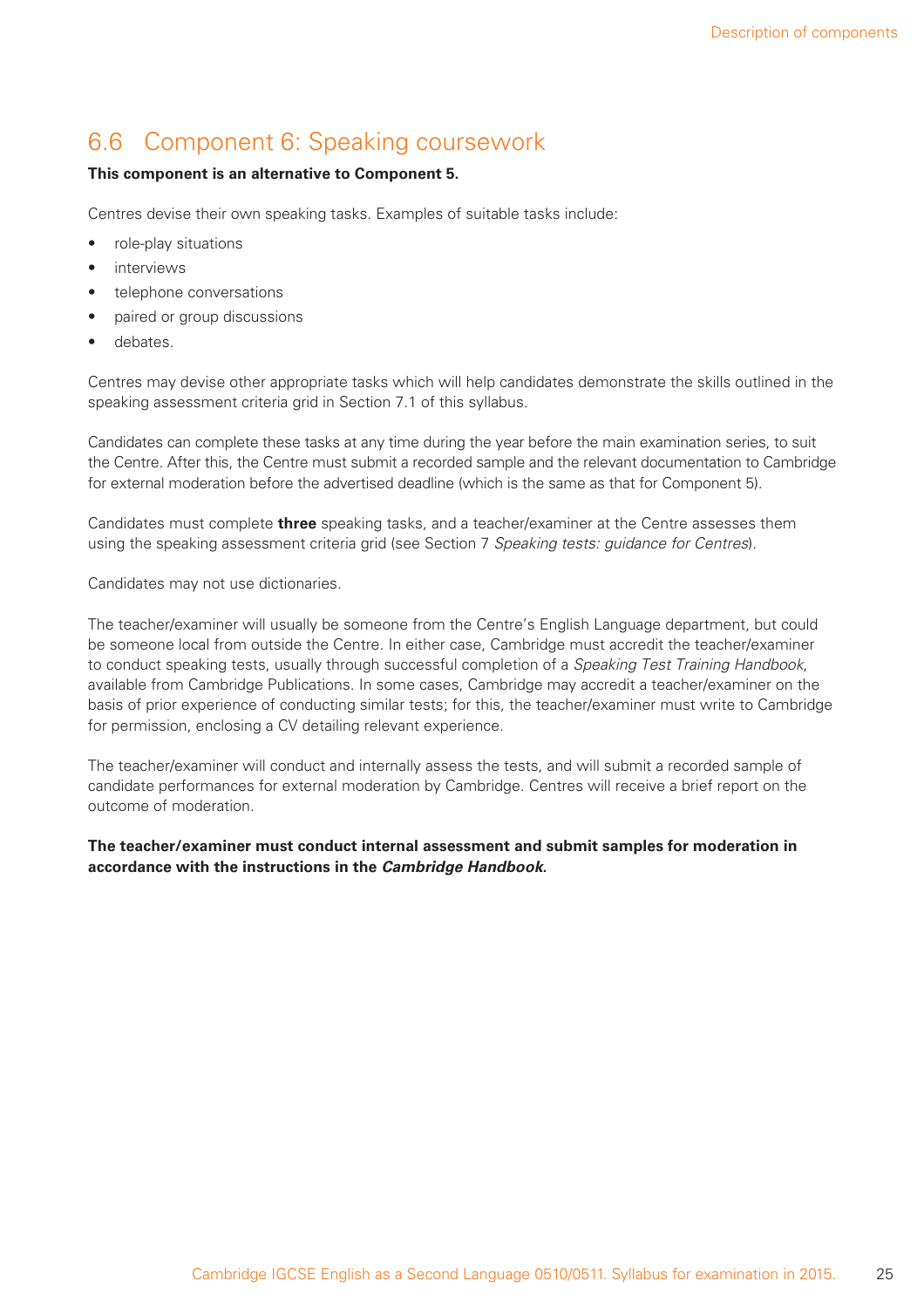## **7. Speaking tests: guidance for Centres**

#### General information

- **1** The speaking tests take place in the period before the main examination series as notified on the timetable. Each Centre decides on a convenient period within these dates to conduct the speaking tests.
- **2** Centres must ensure well in advance of the tests that a suitably quiet room is available and that recording equipment is in good order.
- **3** Centres must adhere to dates for completion of the speaking tests and for the receipt of marks and recordings, to allow sufficient time for external moderation. It is vital that material does not arrive late.
- **4** Centres with 30 or fewer candidates should normally just use one examiner. Each Centre selects its own examiner. This is normally a teacher within the English Language department, but could be someone local from outside the Centre. A group of neighbouring Centres might choose the same teacher to conduct all their tests; in such a case each Centre is still responsible for submitting properly completed forms and samples. Cambridge is not responsible for any fees agreed.

 Centres with more than 30 candidates may use more than one examiner (applying the ratio of an additional examiner for each 30 candidates). If using more than one examiner, internal moderation must be carried out by the Centre so that a common standard is applied to all candidates.

**5** Centres entering candidates for the examination will receive a set of speaking test cards, notes about administration and forms for entering marks. Teachers/examiners responsible for conducting the oral tests should familiarise themselves with these materials before the tests take place. The speaking test cards must remain confidential and must be kept in a secure place by the Centre until the end of the examination period.

#### **6 External moderation**

External moderation of internal assessment is carried out by Cambridge.

- Centres must submit the internally assessed **marks** of **all** candidates to Cambridge.
- Centres must also submit the internally assessed **work** of a **sample** of candidates to Cambridge. The Cambridge Administrative Guide, available on our website, provides details of which candidates are to be included in the sample.

The deadlines and methods for submitting internally assessed marks and work are in the Cambridge Administrative Guide available on our website.

In addition to submitting the marks and sample to Cambridge, Centres must complete the Speaking Examination Summary Form.

#### **Speaking Examination Summary Form**

 Enter marks in detail for each candidate on this document. Instructions for its completion are on the reverse of the form. Please check all mark additions. The Speaking Examination Summary Form must show the breakdown of marks for all the candidates, not just those included in the sample. Please put an asterisk (\*) against the names of candidates whose speaking tests have been submitted on the CD. You should keep a copy of the recorded sample in case of loss or damage to the original. If the sample sent to Cambridge is inaudible or faulty in any way, you may be asked to provide a replacement.

 **Please note: if the sample received is unsatisfactory, or the process of internal standardisation conducted at the Centre has not produced a reliable rank order of candidates, Cambridge will ask the Centre to send a further recorded sample.**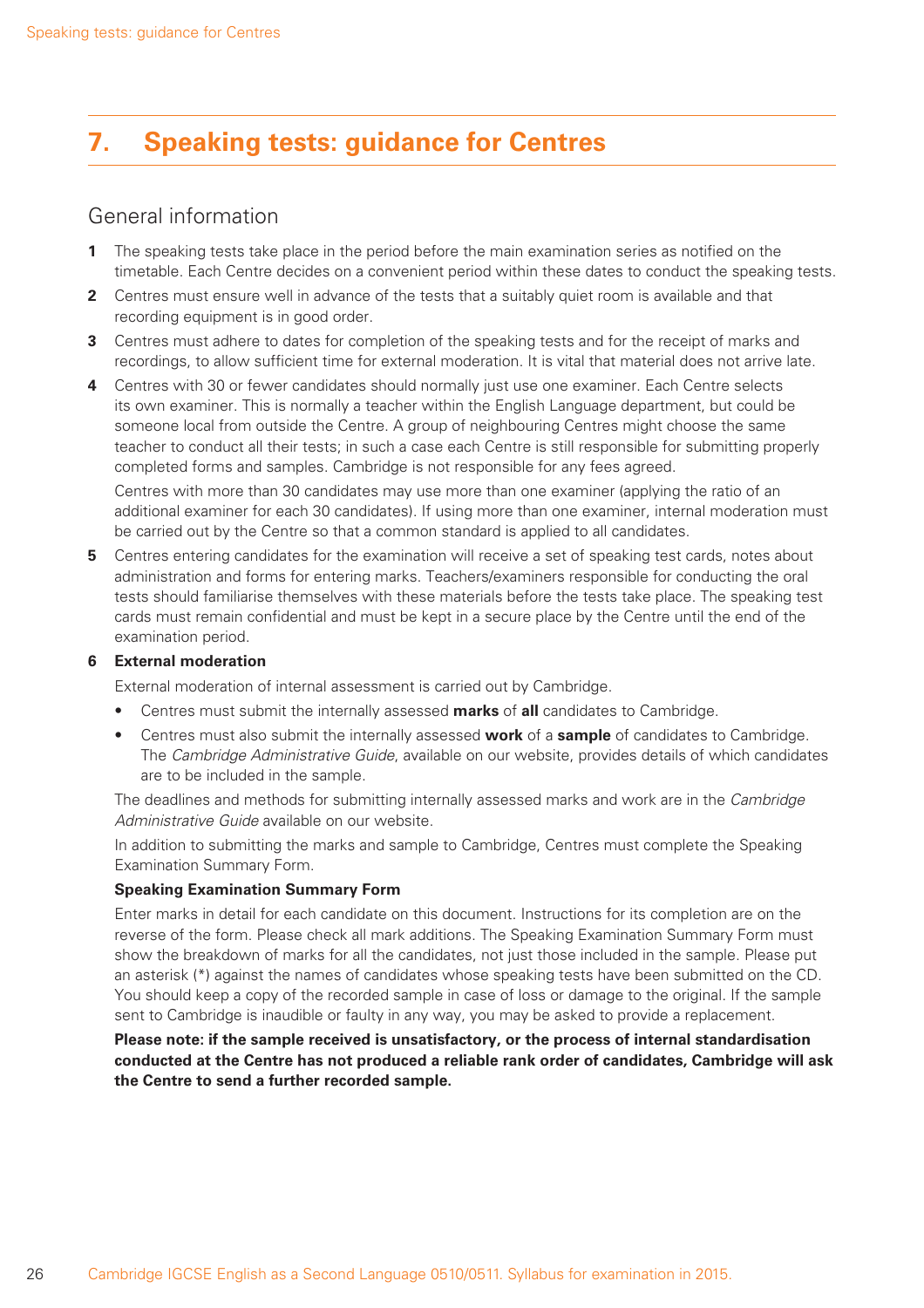### Conducting the speaking tests

- **7** The procedure for speaking tests is as follows:
	- (A) Start the recording. The test must be recorded throughout. The recording must **not** be paused or stopped at any point during the test. Give the candidate's name and number. Welcome the candidate(s) and explain briefly what is going to happen during the test.
	- (B) Warm-up section. Conduct a general conversation by asking the candidate(s) a few questions about herself/himself, the school, etc. to give candidate(s) time to get used to the examination situation. The purpose of this section of the test is to put candidates at their ease. As a guide, spend about 2–3 minutes on this section.
	- (C) Give the speaking test card to the candidate. This must take place AFTER the warm-up has taken place. Give any necessary explanation at this point, followed by a short preparation period (approximately 2–3 minutes), when the candidate may ask questions. The candidate may not make notes during this period.
	- (D) Main part of the test. This is a conversation based on the speaking test card. Either the examiner or the candidate may start the conversation. This section of the test should last approximately 6–9 minutes.

#### **The total duration of the speaking test, from the beginning of (A) to the end of (D), should be approximately 10–15 minutes. Note that only (D) is assessed**. **The speaking test must be conducted in English throughout.**

- **8** The speaking tests must take place under examination conditions. The Centre must provide adequate supervision to ensure that candidates leaving the room for the speaking tests do not communicate with those waiting to enter.
- **9** No other person should be present during the speaking test, with the exception of another teacher/ examiner, moderator or representative of Cambridge.
- **10** Candidates must not bring any notes into the examination room, or use a dictionary.
- **11** There is a range of speaking test cards, and the examiner (not the candidate) chooses the card for each candidate. Please use as wide a variety of the cards as possible during the speaking tests at the Centre. To give candidates every chance to do themselves justice, select the speaking test card with care. The warm-up may give the examiner an indication of the best card to select.
- **12** The examiner should face the candidate, with a table or desk in between. Candidates should not be able to see notes made on Speaking Examination Summary Forms or similar paperwork.

### Recording the sample

**13** Centres must ensure that their recording equipment is in good working order. It is preferable for the tests to be recorded in .mp3 format using a suitable digital voice recorder or sound recording program on a computer. The recorded .mp3 files should then be transferred to a standard format CD. Before the speaking tests take place, the Centre should test the recording equipment on site, ideally with one of the candidates. The warm-up section of the test also provides an opportunity to check audibility.

 It is important to check audibility levels before recording begins; avoid adjustments to the volume control during the test. Take care to avoid extraneous noise and long gaps. Examiners should carry out spot checks throughout the speaking testing session to ensure that voices are clearly audible.

Once the speaking test has begun, the recording must continue without interruption.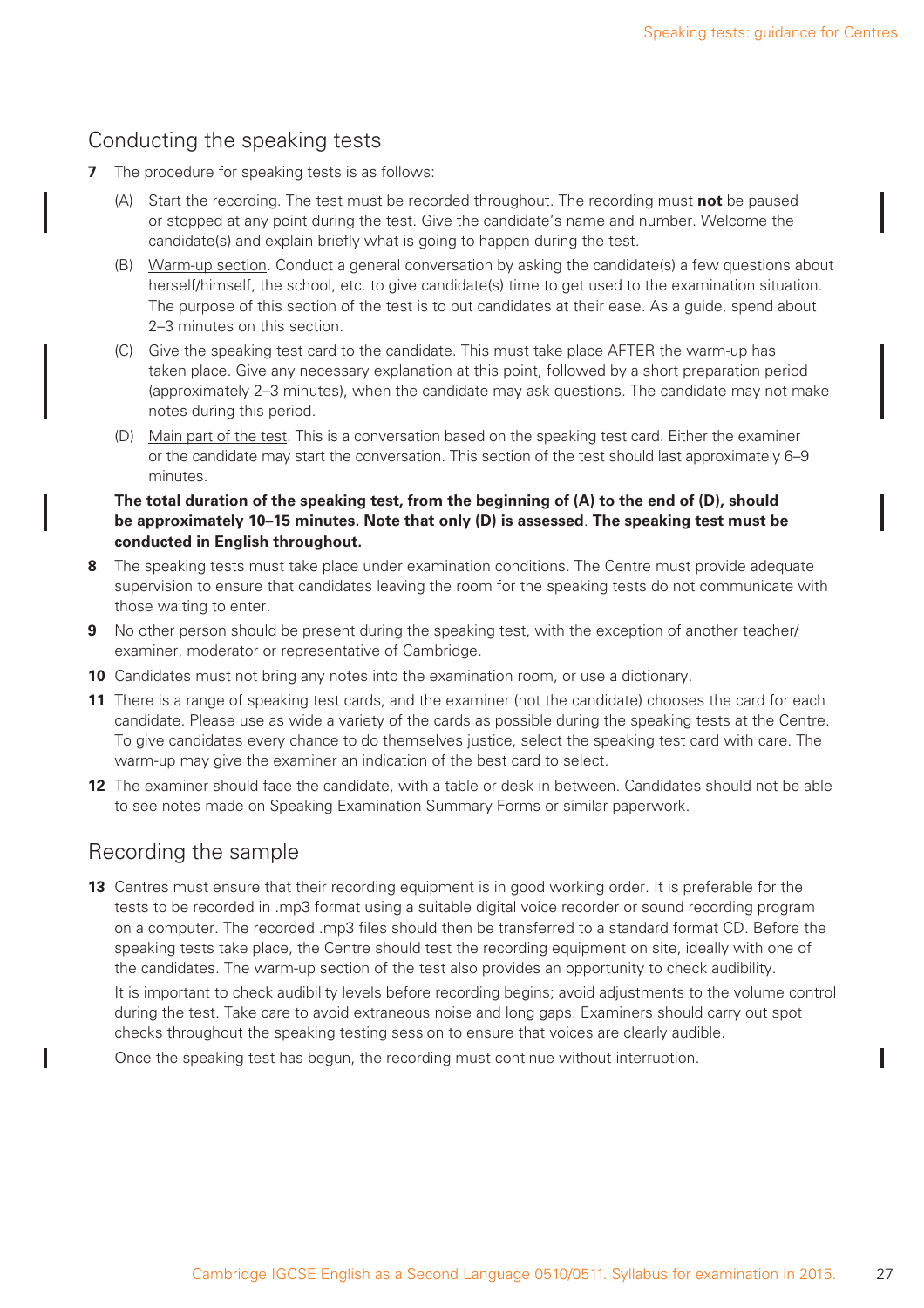Each recording should begin with a clear statement by the examiner as follows:

| 'Centre Number:                                                                        | [e.q.] | AZ 999                       |
|----------------------------------------------------------------------------------------|--------|------------------------------|
| Centre Name:                                                                           | le.a.l | Abcxyz Academy               |
| Examination:                                                                           | 0510   | English as a Second Language |
| Examiner Name:                                                                         | [e.q.] | Ms Z. Abced                  |
| Date:                                                                                  | le.a.1 | 1 October 2015'              |
| The examiner should clearly indicate each candidate recorded on the sample as follows: |        |                              |

| 'Candidate Number [e.g.] |      | 1234            |
|--------------------------|------|-----------------|
| Candidate Name           | e.q. | Abdi Zachariah' |

At the end of the sample, the examiner should state clearly 'End of sample'.

 Before despatching the CD(s), please check that each candidate is clearly audible. The individual tracks on each CD should be re-named to those of the candidates, rather than 'Track 1', 'Track 2', etc. Each CD should be clearly labelled.

 Please submit the recorded sample, marks of all candidates and Speaking Assessment Summary Form(s) immediately after completing the speaking tests at the Centre. Do not wait until the end of the assessment period before sending them.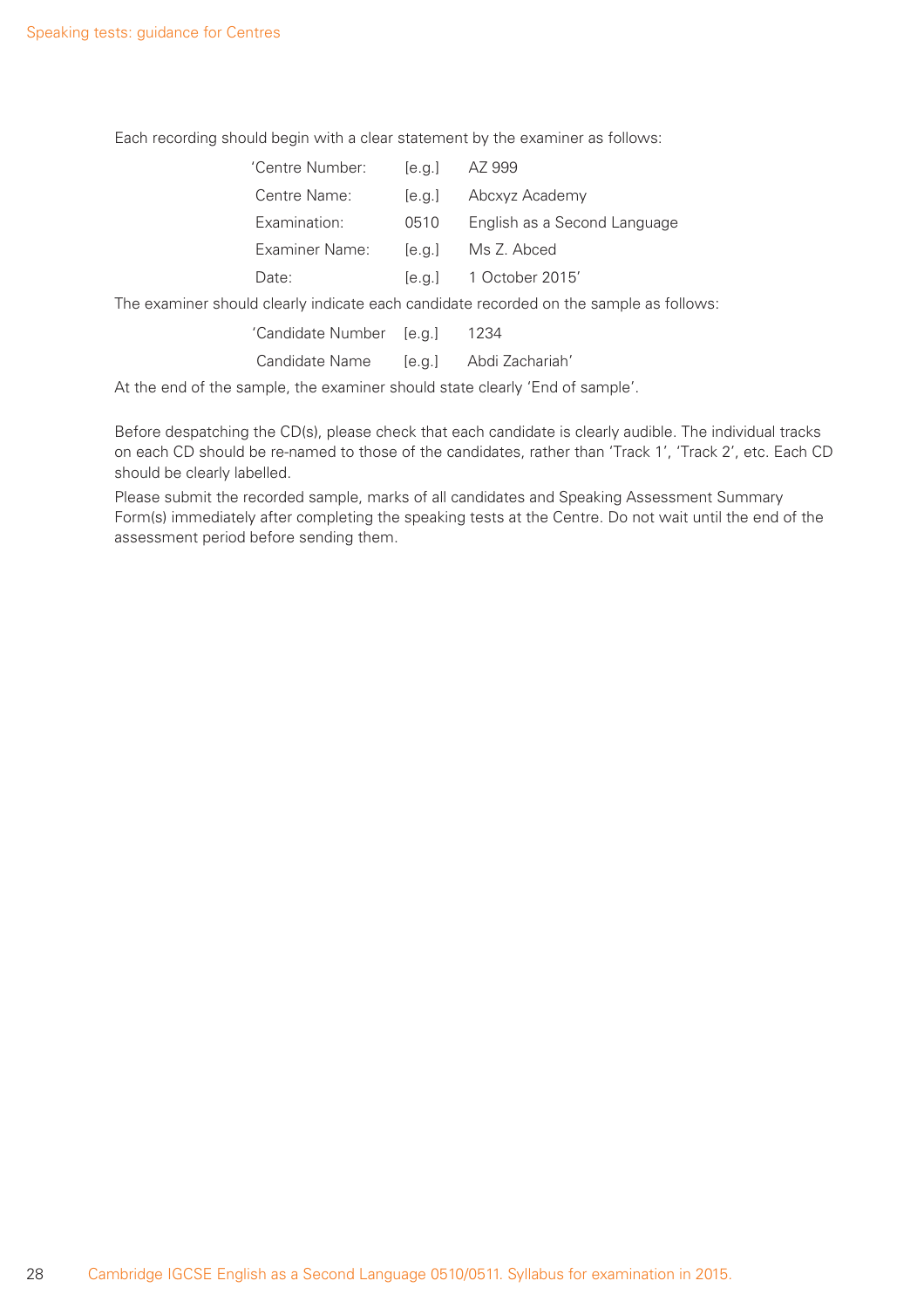## 7.1 Speaking assessment criteria grid

Give a mark out of 10 for each category (structure, vocabulary, development and fluency), and then add these marks to give an overall total out of 30.

| <b>Mark</b> | <b>Structure</b>                                                                                                                                                                                     | <b>Vocabulary</b>                                                                                                                                                                | <b>Development and fluency</b>                                                                                                                                                                                                                                                                         |
|-------------|------------------------------------------------------------------------------------------------------------------------------------------------------------------------------------------------------|----------------------------------------------------------------------------------------------------------------------------------------------------------------------------------|--------------------------------------------------------------------------------------------------------------------------------------------------------------------------------------------------------------------------------------------------------------------------------------------------------|
| $9 - 10$    | The candidate<br>demonstrates ability<br>to use a variety of<br>structures accurately and<br>consistently. The candidate<br>is confidently in control of<br>the structures used.                     | The candidate shows<br>enough command of<br>vocabulary to respond<br>with precision. Shades of<br>meaning are achieved and<br>some sophisticated ideas<br>are communicated.      | The candidate shows sustained<br>ability to maintain a conversation<br>and to contribute at some length.<br>The candidate can respond<br>to change in direction of the<br>conversation.<br>Pronunciation and intonation are<br>clear.                                                                  |
| $7 - 8$     | Structures will be generally<br>sound, but will not be used<br>entirely accurately or with<br>consistent confidence.<br>There will be some errors<br>in attempting to use more<br>complex sentences. | The candidate has<br>a sufficient range of<br>vocabulary to convey<br>information and ideas with<br>competence and some<br>confidence.                                           | The candidate responds relevantly<br>and at length which makes<br>frequent prompting unnecessary,<br>resulting in a competent<br>conversation.<br>Pronunciation and intonation are<br>generally clear.                                                                                                 |
| $5-6$       | The candidate can use<br>simple structures securely<br>but has difficulty venturing<br>beyond them.                                                                                                  | Vocabulary conveys<br>simple ideas and<br>information clearly.<br>Errors are noticeable,<br>however, and only partial<br>competence is achieved.                                 | The candidate makes an attempt to<br>respond to questions and prompts.<br>Effort will need to be made to<br>develop the conversation; only<br>partial success will be achieved.<br>There is some lack of clarity of<br>pronunciation and intonation,<br>but it is unlikely to impede<br>communication. |
| $3 - 4$     | Structures will generally<br>be very simple, limited<br>and with errors, which will<br>restrict communication.                                                                                       | Vocabulary is not wide<br>or varied and there will<br>be difficulty in conveying<br>simple ideas. There is<br>likely to be hesitation,<br>repetition and searching<br>for words. | Responses tend to be brief and<br>widely spaced. The candidate has<br>to be encouraged to go beyond<br>short responses and struggles to<br>develop a conversation.<br>Pronunciation and intonation cause<br>some communication difficulty.                                                             |
| $1 - 2$     | Attempts at structured<br>sentences will rarely<br>achieve communication.<br>However, some attempt<br>at a response will be made<br>during the discussion.                                           | Vocabulary will generally<br>be inadequate to convey<br>even simple ideas.                                                                                                       | Responses are so brief that little<br>is communicated. The candidate<br>hardly engages in a conversation.<br>Pronunciation and intonation<br>patterns cause difficulty for even<br>the most sympathetic listener.                                                                                      |
| $\mathbf 0$ | Completely limited/no<br>attempt at a response.                                                                                                                                                      | Completely limited/no<br>attempt at a response.                                                                                                                                  | Completely limited/no attempt at a<br>response.                                                                                                                                                                                                                                                        |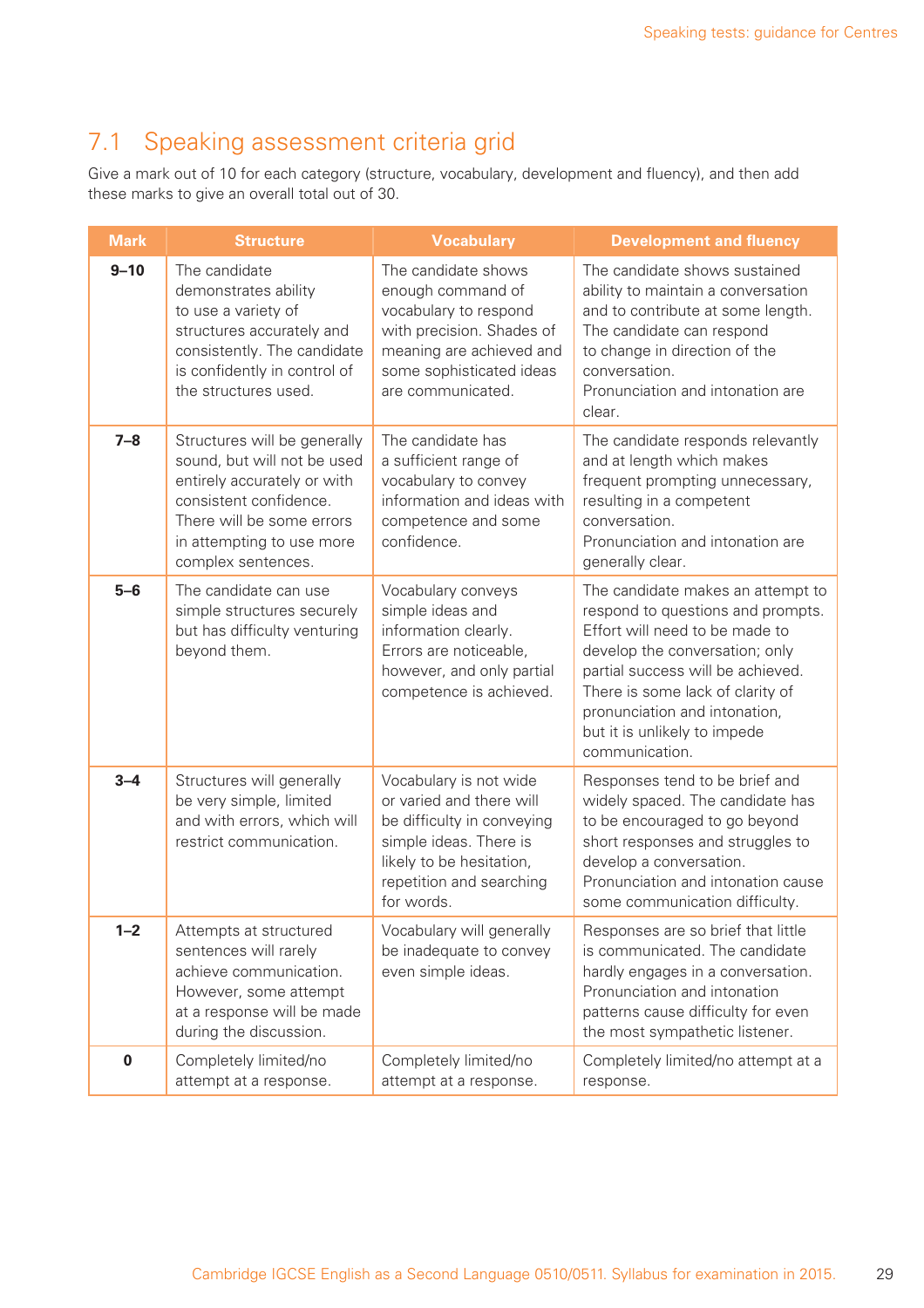## **8. Other information**

### Equality and inclusion

Cambridge International Examinations has taken great care in the preparation of this syllabus and assessment materials to avoid bias of any kind. To comply with the UK Equality Act (2010), Cambridge has designed this qualification with the aim of avoiding direct and indirect discrimination.

The standard assessment arrangements may present unnecessary barriers for candidates with disabilities or learning difficulties. Arrangements can be put in place for these candidates to enable them to access the assessments and receive recognition of their attainment. Access arrangements will not be agreed if they give candidates an unfair advantage over others or if they compromise the standards being assessed.

Candidates who are unable to access the assessment may be eligible to receive an award based on the parts of the assessment they have taken.

Information on access arrangements is found in the Cambridge Handbook which can be downloaded from the website **www.cie.org.uk**

#### Language

This syllabus and the associated assessment materials are available in English only.

### Grading and reporting

Cambridge IGCSE results are shown by one of the grades A\*, A, B, C, D, E, F or G indicating the standard achieved, A\* being the highest and G the lowest. 'Ungraded' indicates that the candidate's performance fell short of the standard required for grade G. 'Ungraded' will be reported on the statement of results but not on the certificate. The letters  $Q$  (result pending);  $X$  (no results) and  $Y$  (to be issued) may also appear on the statement of results but not on the certificate.

### Entry codes

To maintain the security of our examinations we produce question papers for different areas of the world, known as 'administrative zones'. Where the component entry code has two digits, the first digit is the component number given in the syllabus. The second digit is the location code, specific to an administrative zone. Information about examination timetable, administrative instructions and entry codes for your administrative zone can be found in the Cambridge Guide to Making Entries.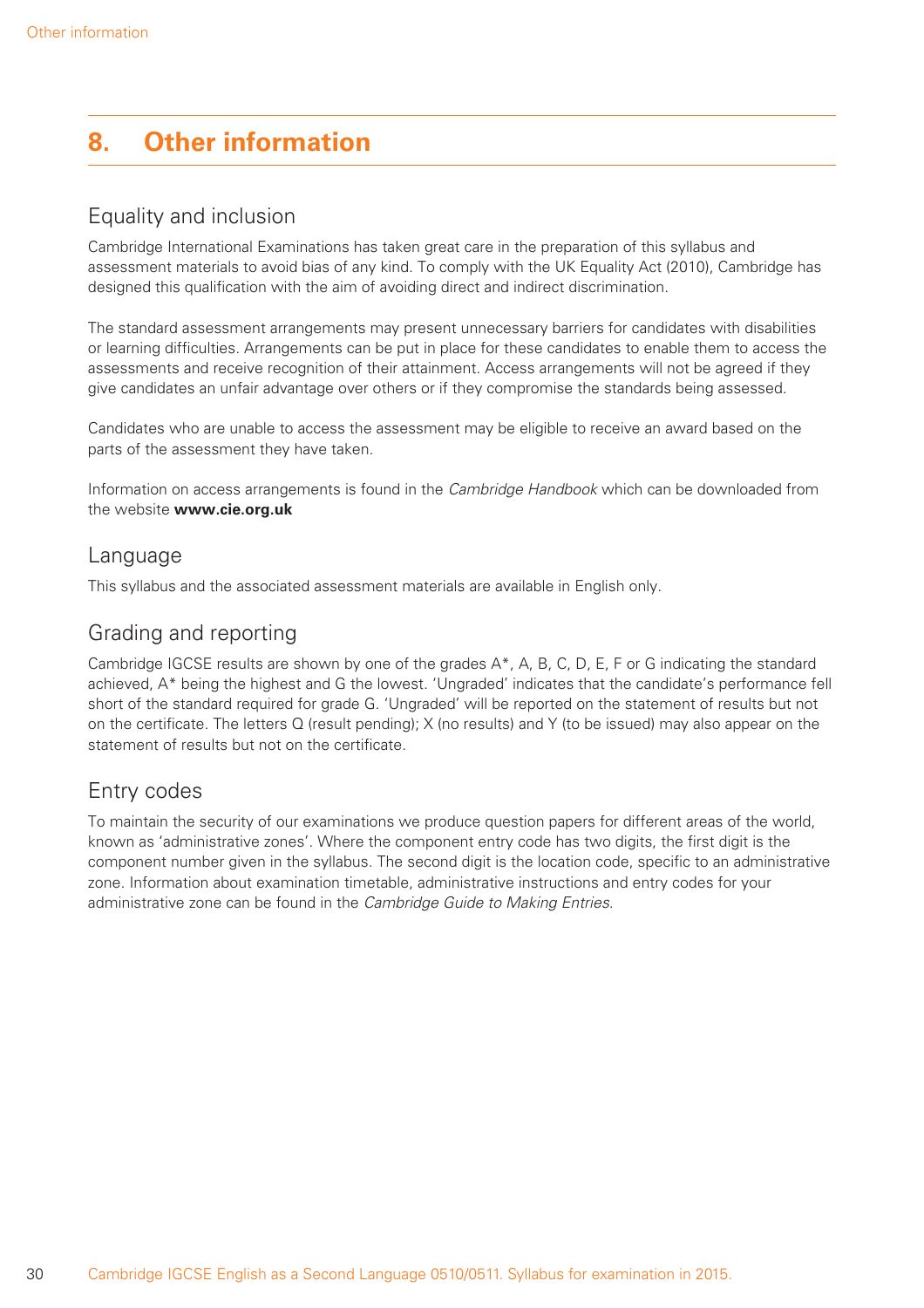## **9. Additional information for England, Wales and Northern Ireland**

This syllabus appears on the Register of Regulated Qualifications (**http://register.ofqual.gov.uk**) as a Cambridge International Level 1/Level 2 Certificate. In other contexts it is known as a Cambridge IGCSE.

Cambridge International Level 1/Level 2 Certificates are approved for regulation in England, Wales and Northern Ireland and are eligible for inclusion in school and college performance tables.

For up-to-date information on the performance tables please see the Department for Education website **www.education.gov.uk**

Candidates who are awarded grades D to G will have achieved an award at Level 1 of the National Qualifications Framework. Candidates who are awarded grades A\* to C will have achieved an award at Level 2 of the National Qualifications Framework.

### Prior learning

Candidates in England who are beginning this course should normally have followed the Key Stage 3 programme of study within the National Curriculum for England.

Other candidates beginning this course should have achieved an equivalent level of general education.

#### Progression

Cambridge International Level 1/Level 2 Certificates are general qualifications that enable learners to progress directly to employment, or to proceed to further qualifications.

This syllabus provides a foundation for further study at Levels 2 and 3 of the National Qualifications Framework, including GCSE, Cambridge International AS and A Level GCE, and Cambridge Pre-U qualifications.

Candidates who are awarded grades A\* to C are well prepared to follow courses leading to Level 3 AS and A Level GCE English Language, or the Cambridge International AS and A Level English.

### Grading and reporting

Cambridge International Level 1/Level 2 Certificate results are shown by one of the grades A\*, A, B, C, D, E, F or G indicating the standard achieved, A\* being the highest and G the lowest. 'Ungraded' indicates that the candidate's performance fell short of the standard required for grade G. 'Ungraded' will be reported on the statement of results but not on the certificate. The letters  $Q$  (result pending);  $X$  (no results) and Y (to be issued) may also appear on the statement of results but not on the certificate.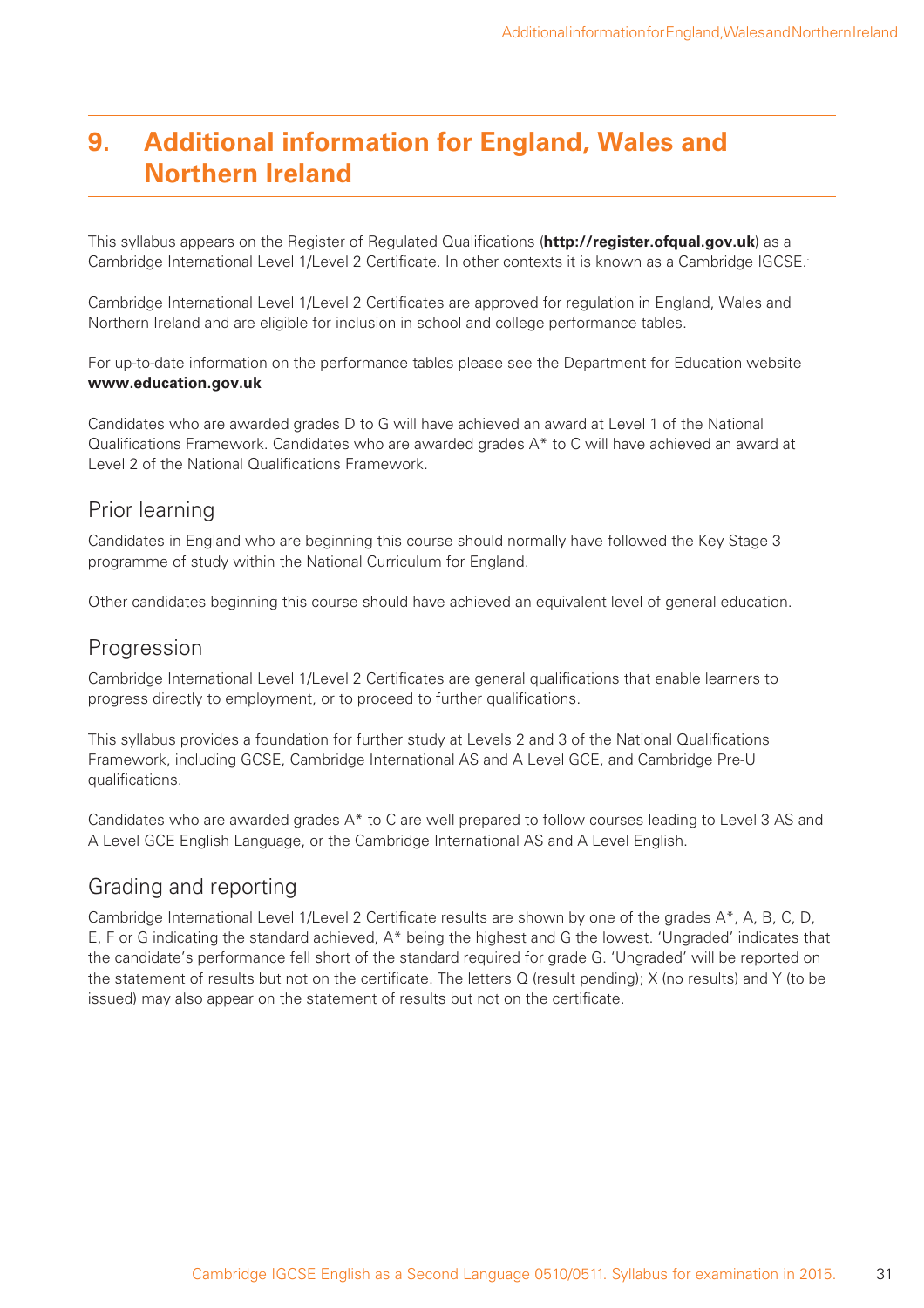### Overlapping qualifications

Every qualification is assigned to a national classification code indicating the subject area to which it belongs. Candidates who enter for more than one qualification with the same classification code will only have one grade (the highest) counted for the purpose of the school and college performance tables. Centres may wish to advise candidates that, if they take two qualifications with the same classification code, colleges are very likely to take the view that they have achieved only one of the two qualifications. Candidates who have any doubts about their subject combinations should seek advice, either from their Centre or the institution to which they wish to progress.

### Spiritual, moral, ethical, social, legislative, economic and cultural issues

The study of English as a Second Language demands from candidates an understanding of the cultural contexts from which spring the many forms and varieties of the English language. In undertaking a course in English as a Second Language, candidates are likely to extend their linguistic knowledge and ability and widen their appreciation of social and cultural issues. The study of a range of texts may raise spiritual, moral, ethical and social issues and help develop candidates' awareness of other cultures.

### Sustainable development, health and safety considerations and international developments

English as a Second Language offers opportunities to develop ideas on sustainable development and environmental issues, health and safety, and the international dimension by way of the varied content of reading material, writing tasks and speaking and listening discussions.

### Key Skills

This syllabus provides opportunities for learners to develop the following Key Skills at Level 1 and/or Level 2:

- Application of number
- Communication
- Information technology
- Improving own learning and performance
- Working with others
- Problem solving.

The extent to which this evidence fulfils the Key Skills criteria at these levels will be totally dependent on the style of teaching and learning. Further information on Key Skills can be found on the Ofqual website **www.ofqual.gov.uk**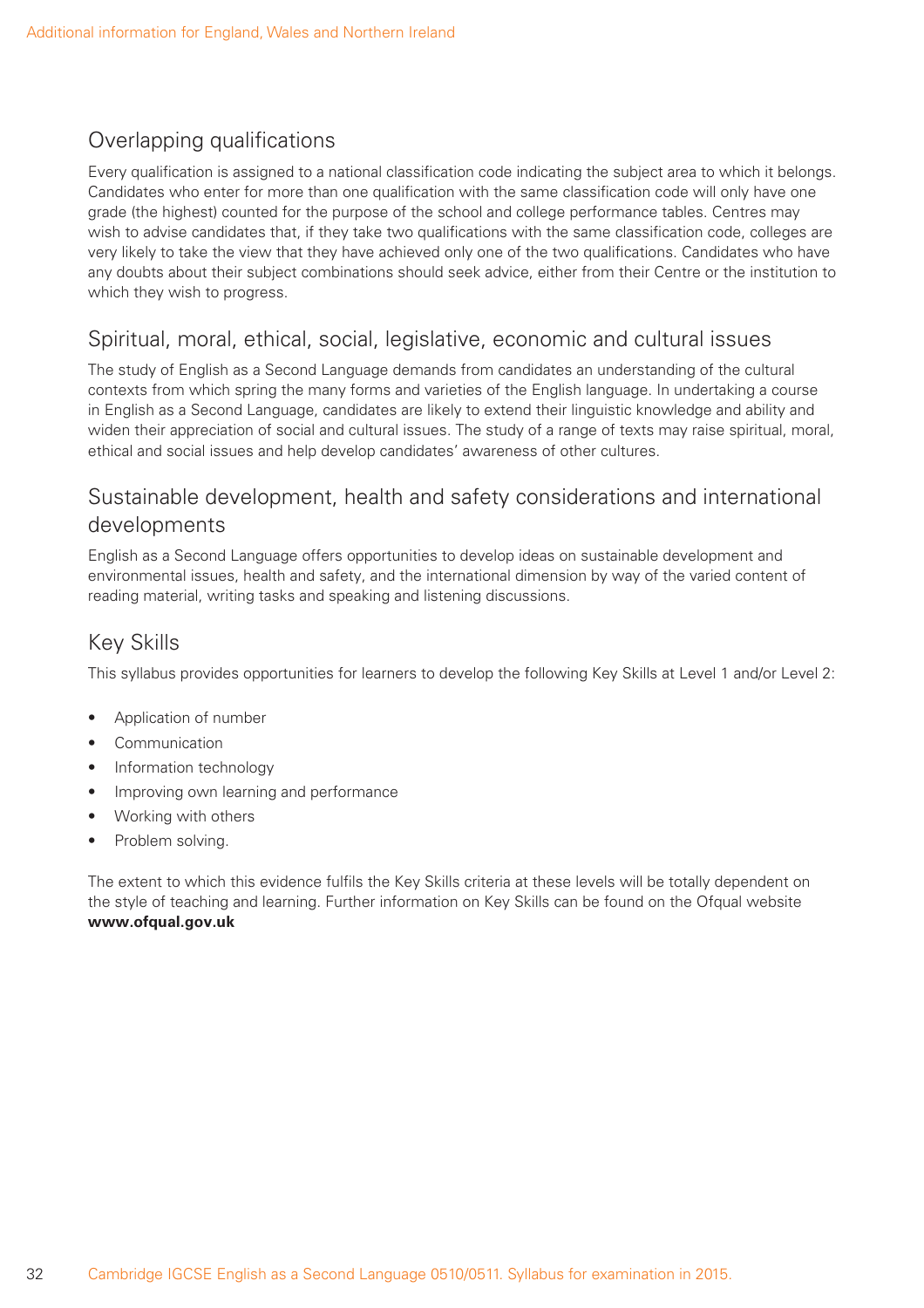## **10. Appendix**

- 0510/05 Speaking Examination Summary Form
- 0510/06 Speaking Coursework Summary Form
- 0510/06 Individual Candidate Record Card
- 0511/05 Speaking Examination Summary Form
- 0511/06 Speaking Coursework Summary Form
- 0511/06 Individual Candidate Record Card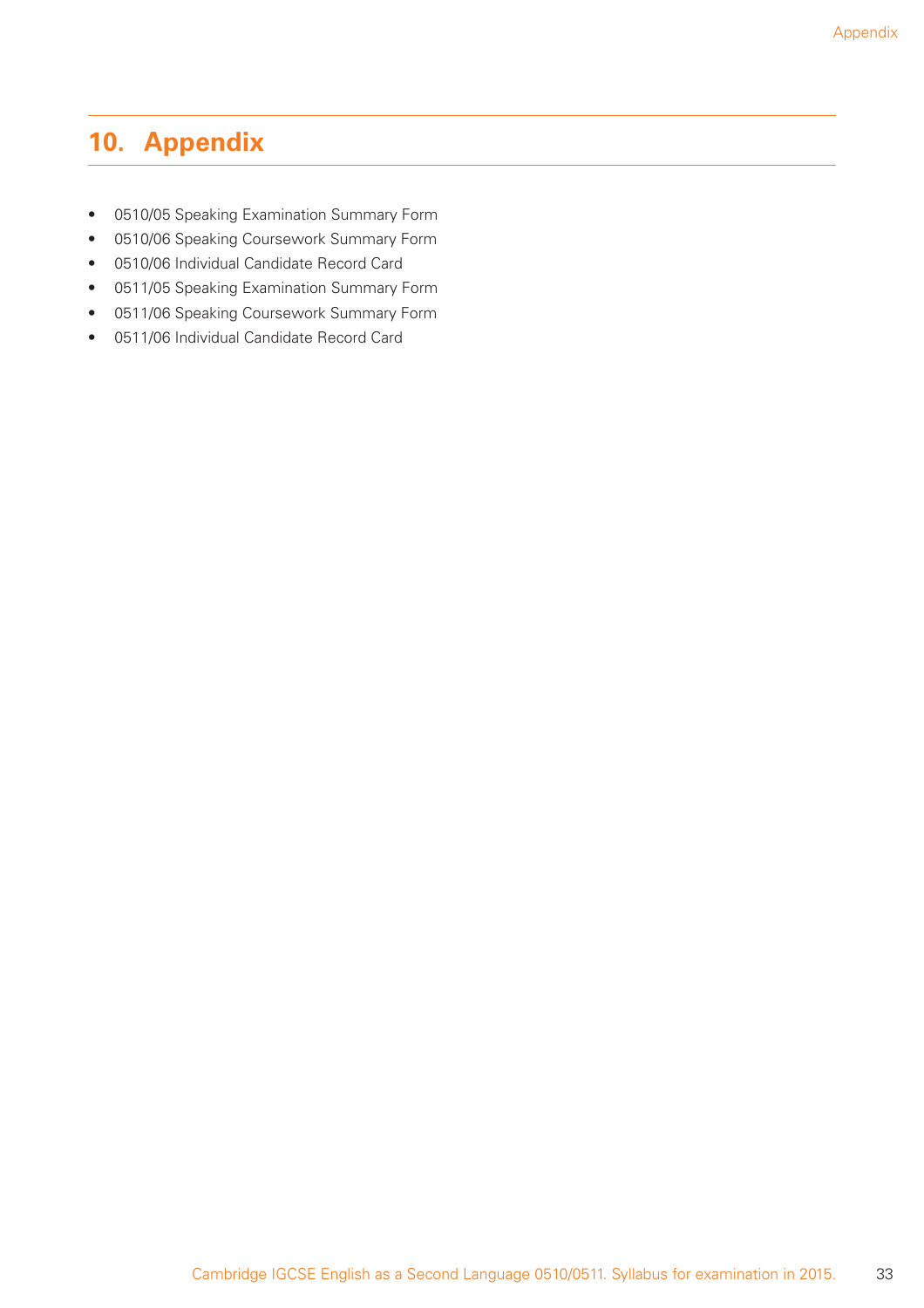BLANK PAGE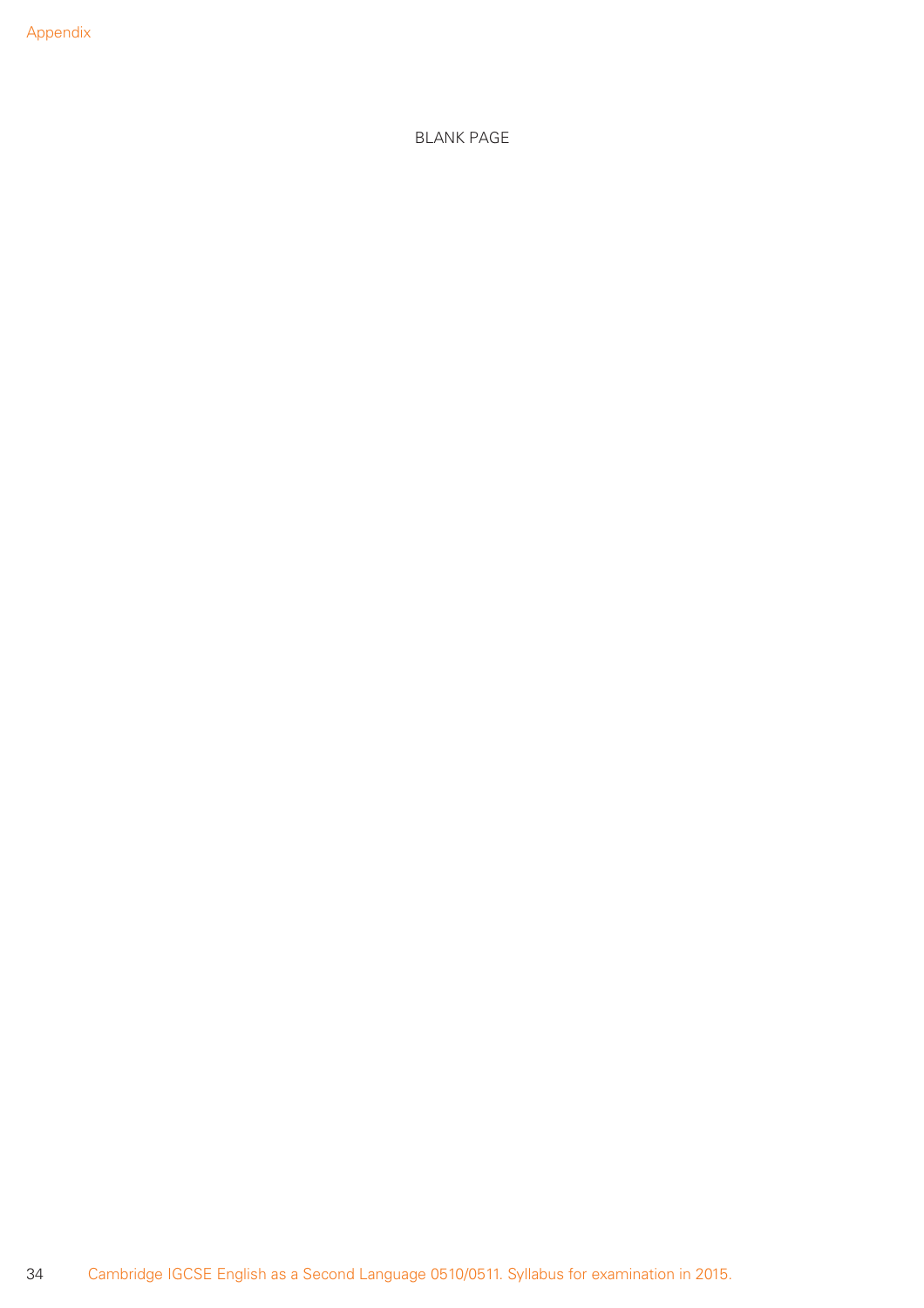#### **Please read the instructions printed overleaf and in section 7 of this syllabus Speaking tests: guidance for Centres before completing this form.**

| Centre Number |                       | Centre Name |            |           |           |            |                  | June/November     | $\overline{2}$              | $\mathbf 0$ | 1             | 5 <sup>5</sup> |
|---------------|-----------------------|-------------|------------|-----------|-----------|------------|------------------|-------------------|-----------------------------|-------------|---------------|----------------|
|               |                       |             |            |           |           |            |                  |                   |                             |             |               |                |
| Candidate     |                       |             | Teaching   | Speaking  | Structure | Vocabulary | Development and  | <b>Total Mark</b> | <b>Internally Moderated</b> |             |               |                |
| Number        | <b>Candidate Name</b> |             | Group/ Set | Test Card | (max 10)  | (max 10)   | Fluency (max 10) | (max 30)          |                             |             | Mark (max 30) |                |
|               |                       |             |            |           |           |            |                  |                   |                             |             |               |                |
|               |                       |             |            |           |           |            |                  |                   |                             |             |               |                |
|               |                       |             |            |           |           |            |                  |                   |                             |             |               |                |
|               |                       |             |            |           |           |            |                  |                   |                             |             |               |                |
|               |                       |             |            |           |           |            |                  |                   |                             |             |               |                |
|               |                       |             |            |           |           |            |                  |                   |                             |             |               |                |
|               |                       |             |            |           |           |            |                  |                   |                             |             |               |                |
|               |                       |             |            |           |           |            |                  |                   |                             |             |               |                |
|               |                       |             |            |           |           |            |                  |                   |                             |             |               |                |
|               |                       |             |            |           |           |            |                  |                   |                             |             |               |                |
|               |                       |             |            |           |           |            |                  |                   |                             |             |               |                |
|               |                       |             |            |           |           |            |                  |                   |                             |             |               |                |
|               |                       |             |            |           |           |            |                  |                   |                             |             |               |                |
|               |                       |             |            |           |           |            |                  |                   |                             |             |               |                |
|               |                       |             |            |           |           |            |                  |                   |                             |             |               |                |
|               |                       |             |            |           |           |            |                  |                   |                             |             |               |                |
|               |                       |             |            |           |           |            |                  |                   |                             |             |               |                |

| Name of teacher/examiner completing this form  | Signature                                         | Date |  |                 |  |
|------------------------------------------------|---------------------------------------------------|------|--|-----------------|--|
| Name of internal moderator (where appropriate) | Signature                                         | Date |  |                 |  |
| 2015                                           | <b>EX CAMBRIDGE</b><br>International Examinations |      |  | 0510/05/SP/S/15 |  |

Cambridge IGCSE English as a Second Language 0510/0511. Syllabus for examination in 2015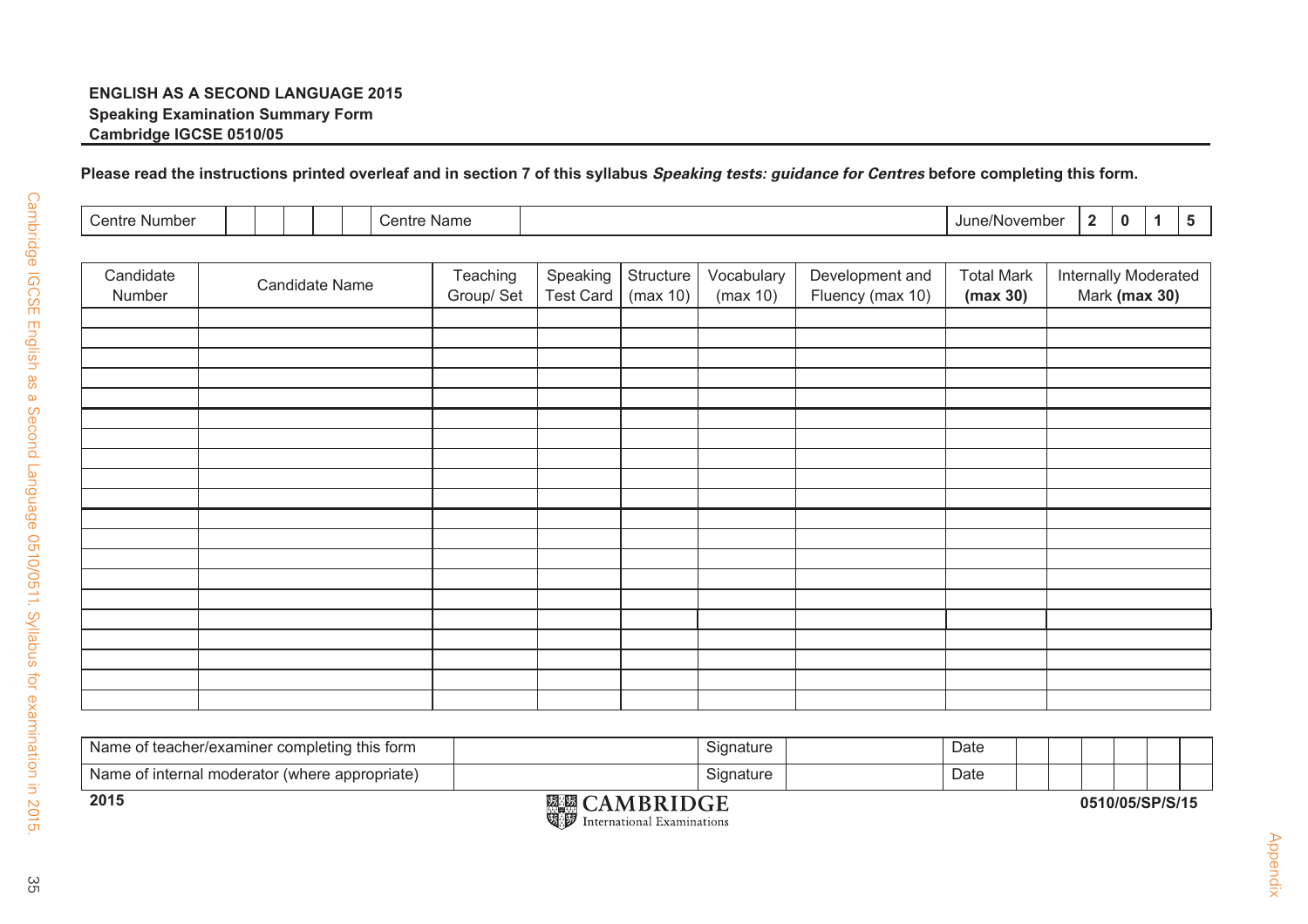- 
- 
- 
- 
- 

- 
- A INSTRUCTIONS FOR COMPLETING SPEAKING TON SUMMATION SUMMARY FORMS<br>
2. Listine candidates in a order with will also exact the formula of information at a later stage, Show the leading quape one for each candidate. The hil
	-
	-
	-

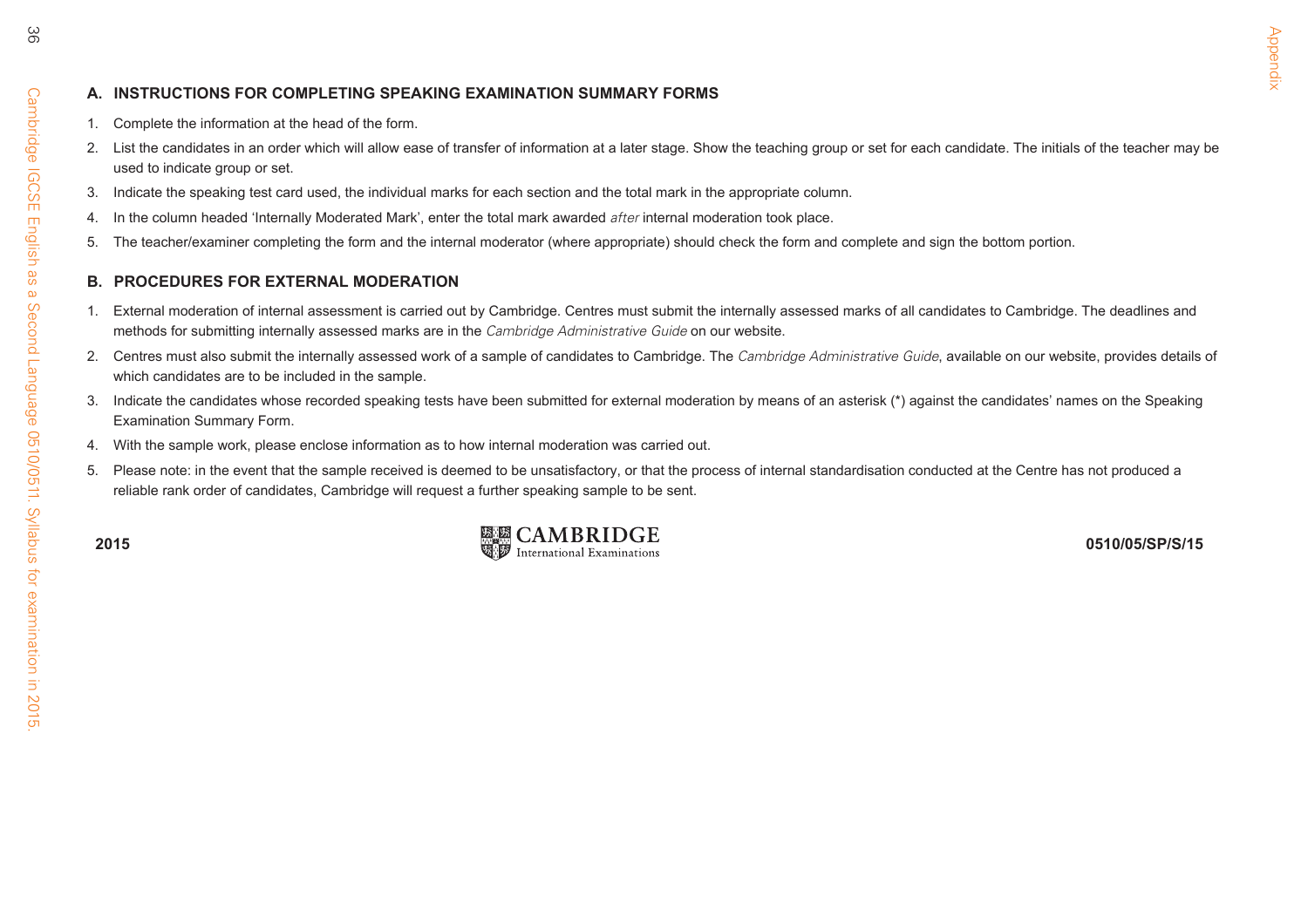#### **Please read the instructions printed overleaf and in section 3 of the** *Cambridge Handbook* **before completing this form.**

| Centre Number       |  |                | Centre Name |                        |                       |                        |                                     | June/November                 | $\overline{\mathbf{2}}$ | $\mathbf 0$ | $\mathbf 1$   | 5 <sub>5</sub>       |
|---------------------|--|----------------|-------------|------------------------|-----------------------|------------------------|-------------------------------------|-------------------------------|-------------------------|-------------|---------------|----------------------|
|                     |  |                |             |                        |                       |                        |                                     |                               |                         |             |               |                      |
| Candidate<br>Number |  | Candidate Name |             | Teaching<br>Group/ Set | Structure<br>(max 10) | Vocabulary<br>(max 10) | Development and<br>Fluency (max 10) | <b>Total Mark</b><br>(max 30) |                         |             | Mark (max 30) | Internally Moderated |
|                     |  |                |             |                        |                       |                        |                                     |                               |                         |             |               |                      |
|                     |  |                |             |                        |                       |                        |                                     |                               |                         |             |               |                      |
|                     |  |                |             |                        |                       |                        |                                     |                               |                         |             |               |                      |
|                     |  |                |             |                        |                       |                        |                                     |                               |                         |             |               |                      |
|                     |  |                |             |                        |                       |                        |                                     |                               |                         |             |               |                      |
|                     |  |                |             |                        |                       |                        |                                     |                               |                         |             |               |                      |
|                     |  |                |             |                        |                       |                        |                                     |                               |                         |             |               |                      |
|                     |  |                |             |                        |                       |                        |                                     |                               |                         |             |               |                      |
|                     |  |                |             |                        |                       |                        |                                     |                               |                         |             |               |                      |
|                     |  |                |             |                        |                       |                        |                                     |                               |                         |             |               |                      |
|                     |  |                |             |                        |                       |                        |                                     |                               |                         |             |               |                      |
|                     |  |                |             |                        |                       |                        |                                     |                               |                         |             |               |                      |
|                     |  |                |             |                        |                       |                        |                                     |                               |                         |             |               |                      |

| 2015                                           | <b>图图 CAMBRIDGE</b> |      |  |  | 0510/06/CW/S/15 |  |
|------------------------------------------------|---------------------|------|--|--|-----------------|--|
| Name of internal moderator (where appropriate) | Signature           | Date |  |  |                 |  |
| Name of teacher/examiner completing this form  | Signature           | Date |  |  |                 |  |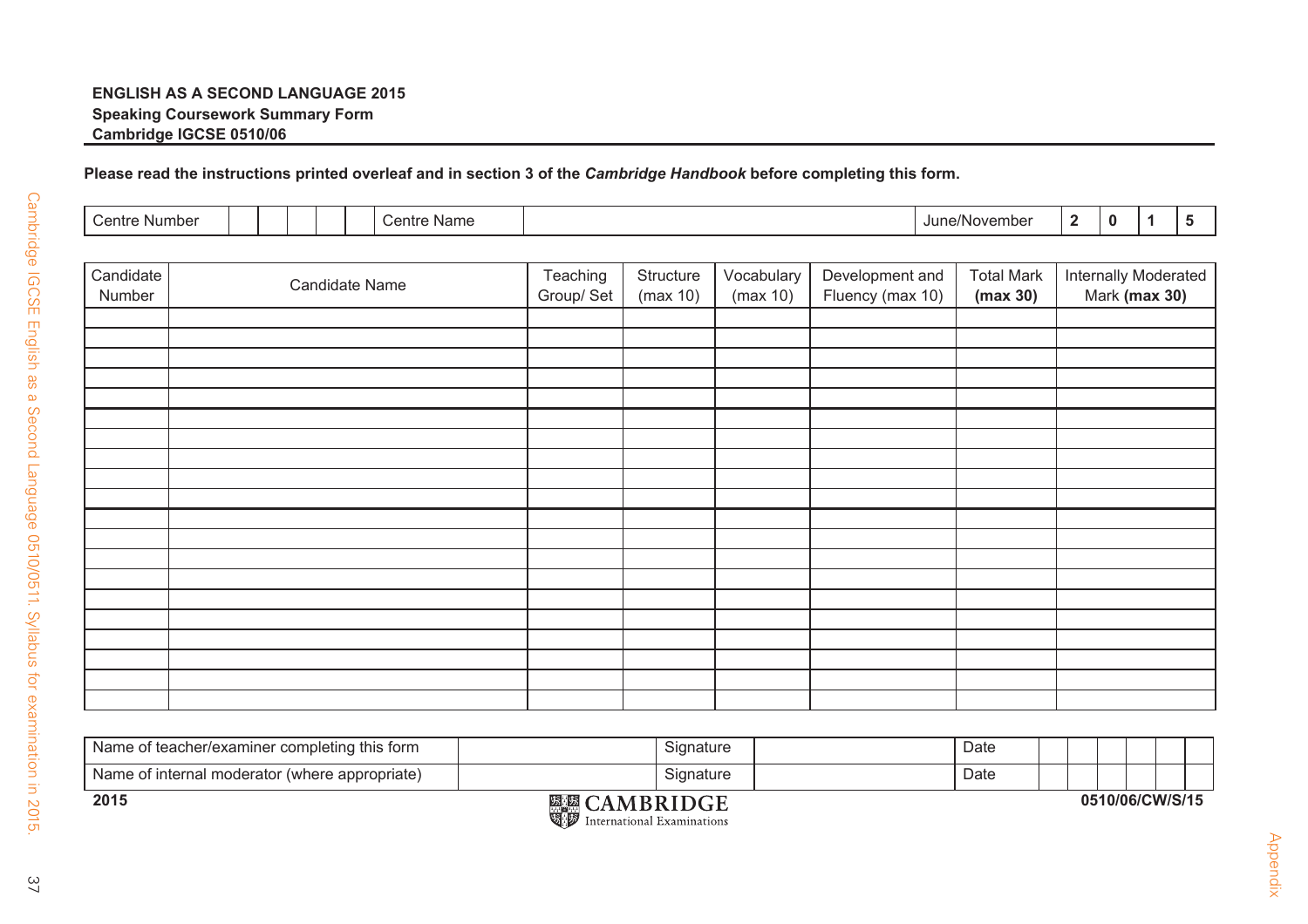- 
- ANSTRUCTIONS FOR COMPLETING SPEANING COURSEVORKS UMMARY FORMS<br>
2. Listine conditions in an order of the form of the form of the state of the state of the state of the state of the state of the state of the state of the sta
	- -
		-
		-
	-

- 
- 
- 
- 
- 

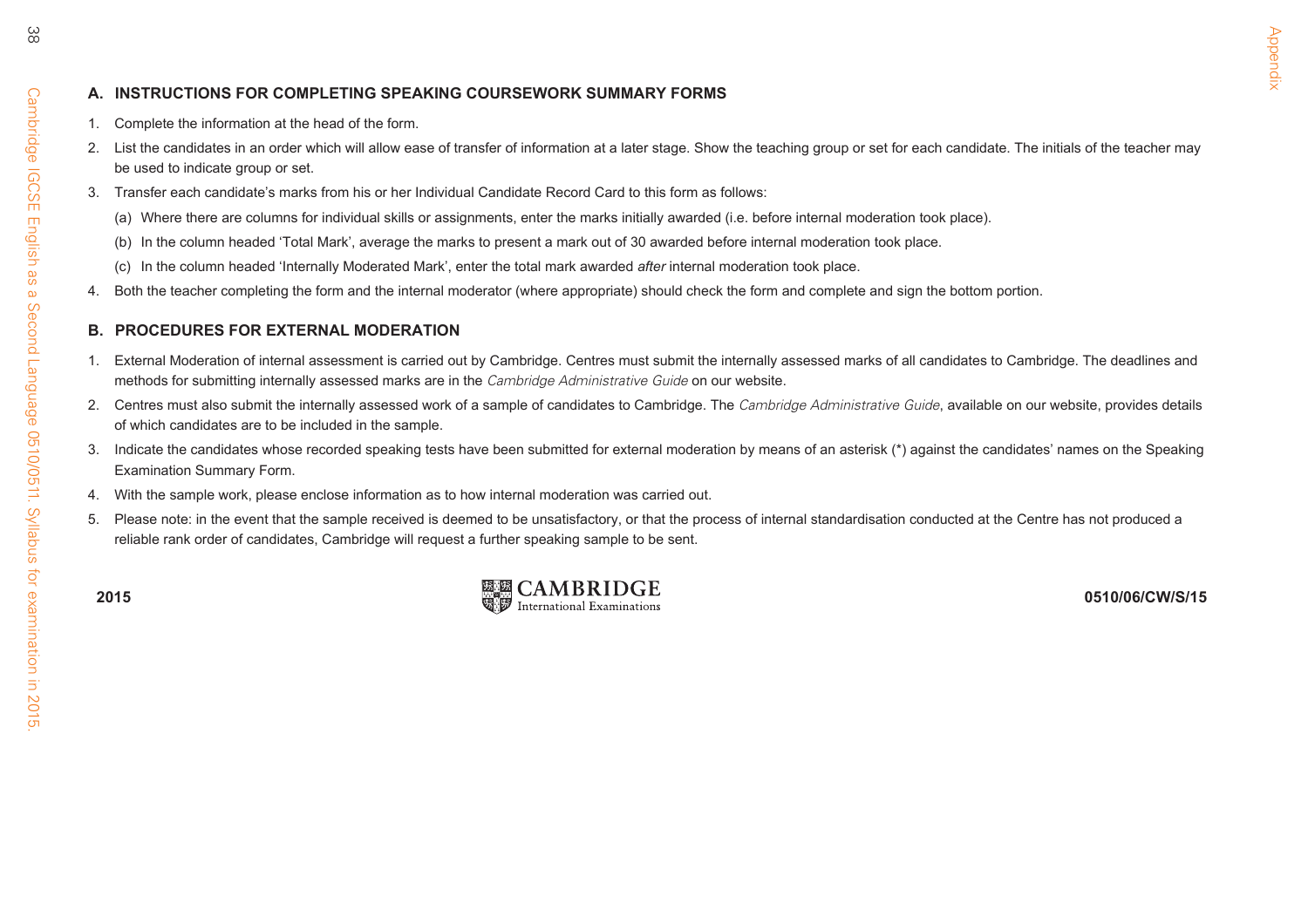**Please read the instructions printed overleaf and in section 3 of the** *Cambridge Handbook* **before completing this form.**

| Centre Number    |  |  | Centre Name           | June/November      | - | n | ູ |
|------------------|--|--|-----------------------|--------------------|---|---|---|
| Candidate Number |  |  | <b>Candidate Name</b> | Teaching Group/Set |   |   |   |

| Description of task              | Structure        | Vocabulary       | Development<br>and Fluency |              |
|----------------------------------|------------------|------------------|----------------------------|--------------|
|                                  |                  |                  |                            |              |
|                                  | (max 10)         | (max 10)         | (max 10)                   |              |
|                                  |                  |                  |                            |              |
|                                  |                  |                  |                            |              |
|                                  | (max 10)         | (max 10)         | (max 10)                   |              |
|                                  |                  |                  |                            |              |
|                                  | (max 10)         | (max 10)         | (max 10)                   |              |
| Marks to be transferred to the   |                  |                  |                            | <b>TOTAL</b> |
|                                  |                  |                  |                            |              |
| Speaking Coursework Summary Form | Average of above | Average of above | Average of above           |              |
|                                  | marks (max 10)   | marks (max 10)   | marks (max 10)             | (max 30)     |

| completing<br>thn<br>this form<br>Name<br>acher/exar:<br>mıne<br>теа |  | $\mathbf{r}$<br>nna |  | Date |  |  |  |  |  |
|----------------------------------------------------------------------|--|---------------------|--|------|--|--|--|--|--|
|----------------------------------------------------------------------|--|---------------------|--|------|--|--|--|--|--|

**2015**

**0510/06/CW/S/2015**

89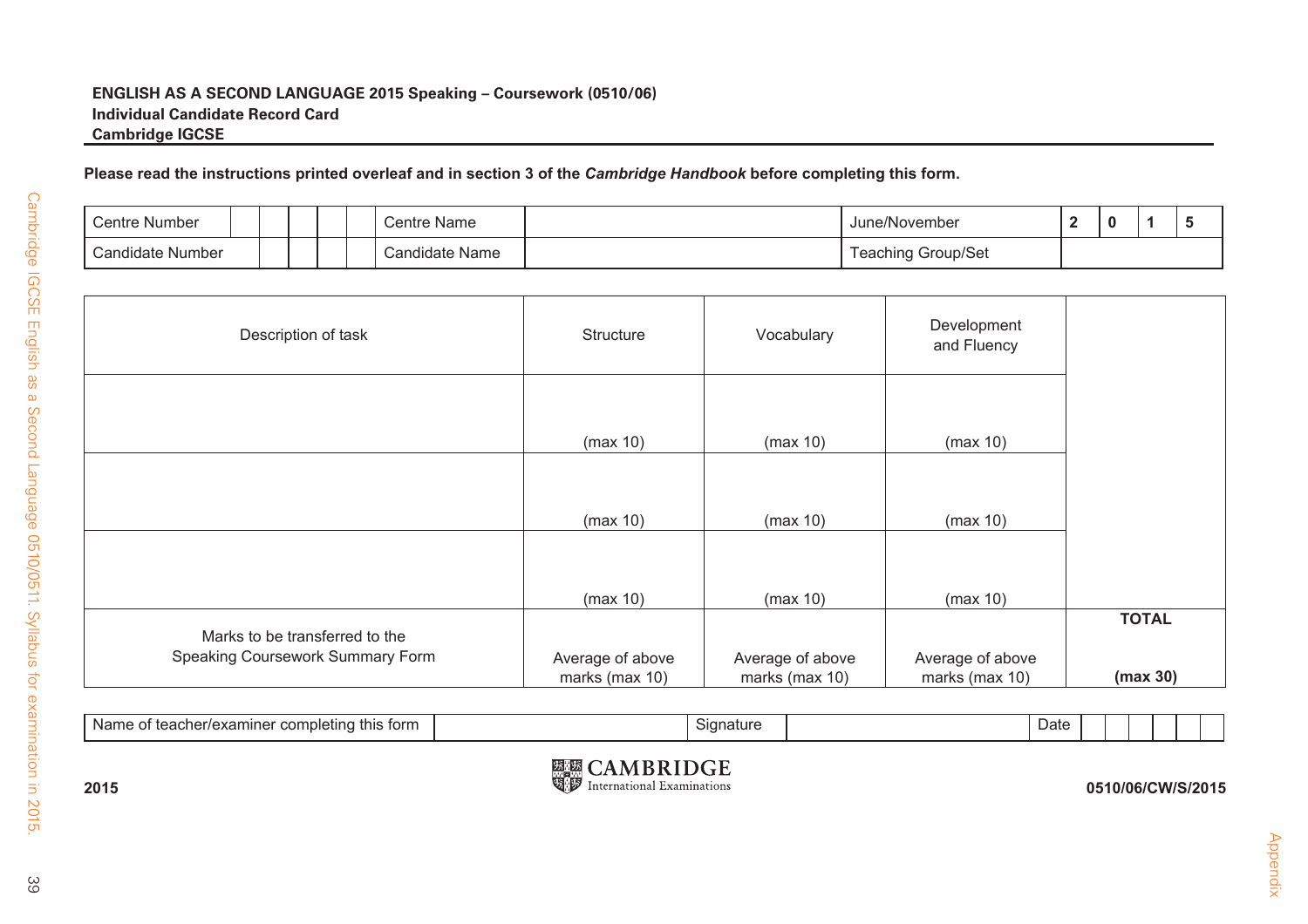- 
- 
- 
- 
- INSTRUCTIONS FOR COMPLETING INDIVIDUAL RECORD CARDS<br>
1. Congide the information at the head of the torm.<br>
2. Mach Responsible Courses on an information and the second of the SUC THAT THE FINAL TOTAL MARK FOR EACH CANDIDAT
	-
	-



40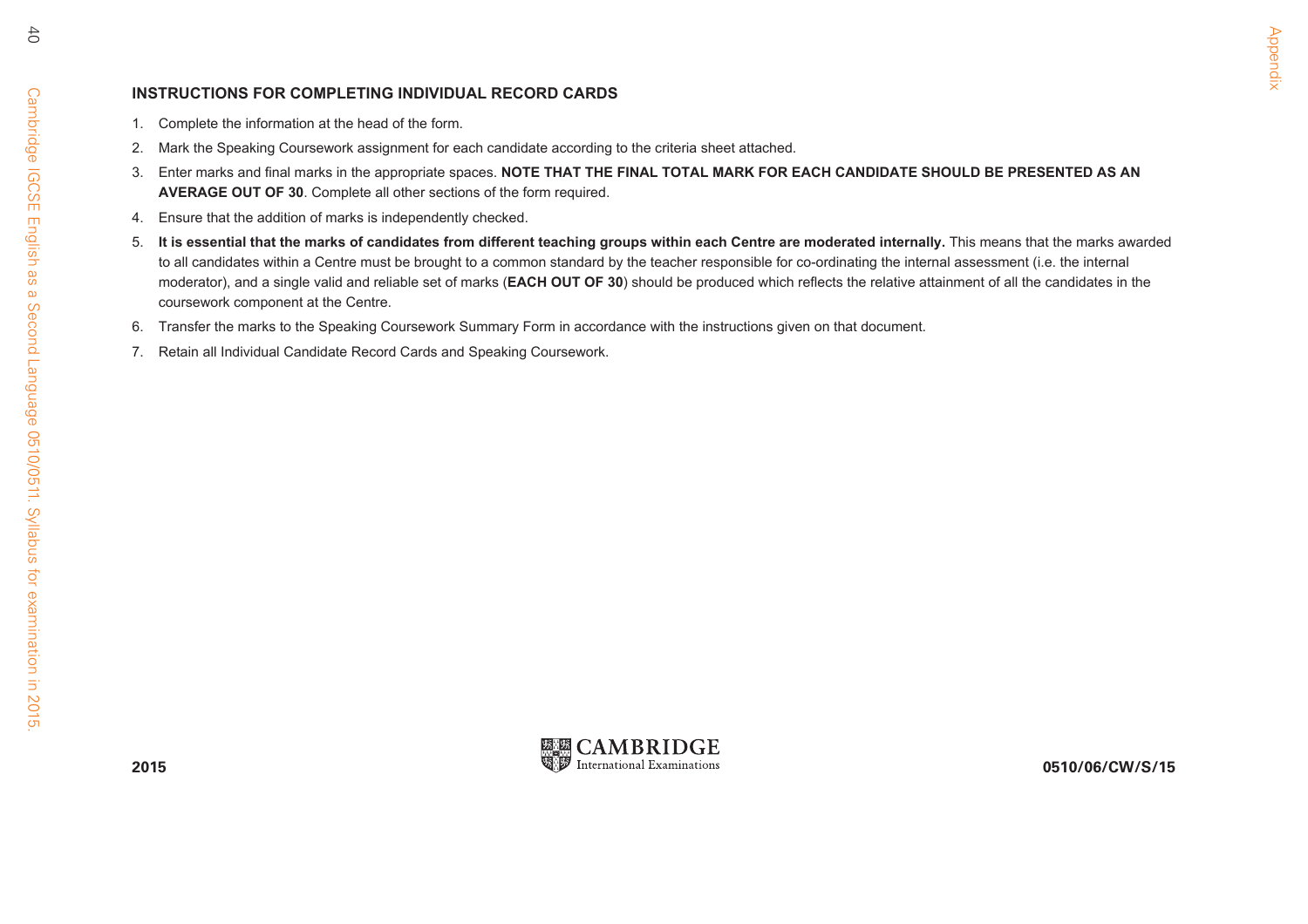#### **ENGLISH AS A SECOND LANGUAGE 2015**

#### **Speaking Examination Summary Form**

**Cambridge IGCSE 0511/05**

**Please read the instructions printed overleaf and in section 7 of this syllabus Speaking tests: guidance for Centres before completing this form.**

| Centre Number |                | Centre Name |            |           |           |            |                  | June/November     | $\overline{\mathbf{2}}$     | $\mathbf 0$   | $\mathbf{1}$ | $5\phantom{a}$ |
|---------------|----------------|-------------|------------|-----------|-----------|------------|------------------|-------------------|-----------------------------|---------------|--------------|----------------|
| Candidate     |                |             | Teaching   | Speaking  | Structure | Vocabulary | Development and  | <b>Total Mark</b> | <b>Internally Moderated</b> |               |              |                |
| Number        | Candidate Name |             | Group/ Set | Test Card | (max 10)  | (max 10)   | Fluency (max 10) | (max 30)          |                             | Mark (max 30) |              |                |
|               |                |             |            |           |           |            |                  |                   |                             |               |              |                |
|               |                |             |            |           |           |            |                  |                   |                             |               |              |                |
|               |                |             |            |           |           |            |                  |                   |                             |               |              |                |
|               |                |             |            |           |           |            |                  |                   |                             |               |              |                |
|               |                |             |            |           |           |            |                  |                   |                             |               |              |                |
|               |                |             |            |           |           |            |                  |                   |                             |               |              |                |
|               |                |             |            |           |           |            |                  |                   |                             |               |              |                |
|               |                |             |            |           |           |            |                  |                   |                             |               |              |                |
|               |                |             |            |           |           |            |                  |                   |                             |               |              |                |
|               |                |             |            |           |           |            |                  |                   |                             |               |              |                |
|               |                |             |            |           |           |            |                  |                   |                             |               |              |                |

| e of teacher/examiner completing this form<br>Nam∈ | Signature | Date |  |  |  |
|----------------------------------------------------|-----------|------|--|--|--|
| ' internal moderator (where appropriate)<br>Name   | Signature | Date |  |  |  |

**2015**



 $\overline{41}$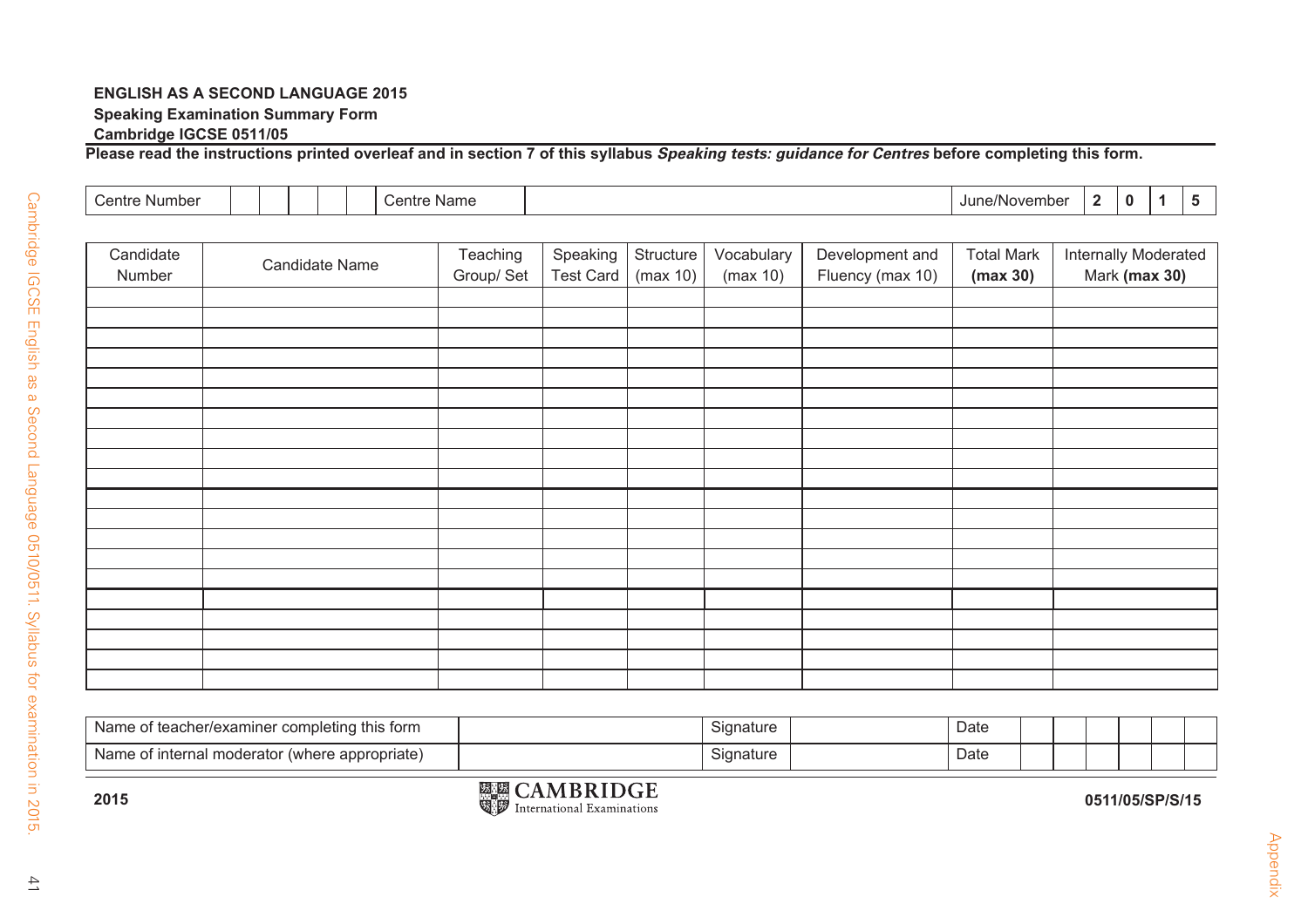- 
- A. INSTRUCTIONS FOR COMPLETING SPEAKING TON SUMMARY FORMS<br>
2. Ltd. the card be formed the former than the same of the star of information at a later star, Show the leading group or set for each cardidate. The initials of
	-
	-
	-

- 
- 
- 
- 
- 

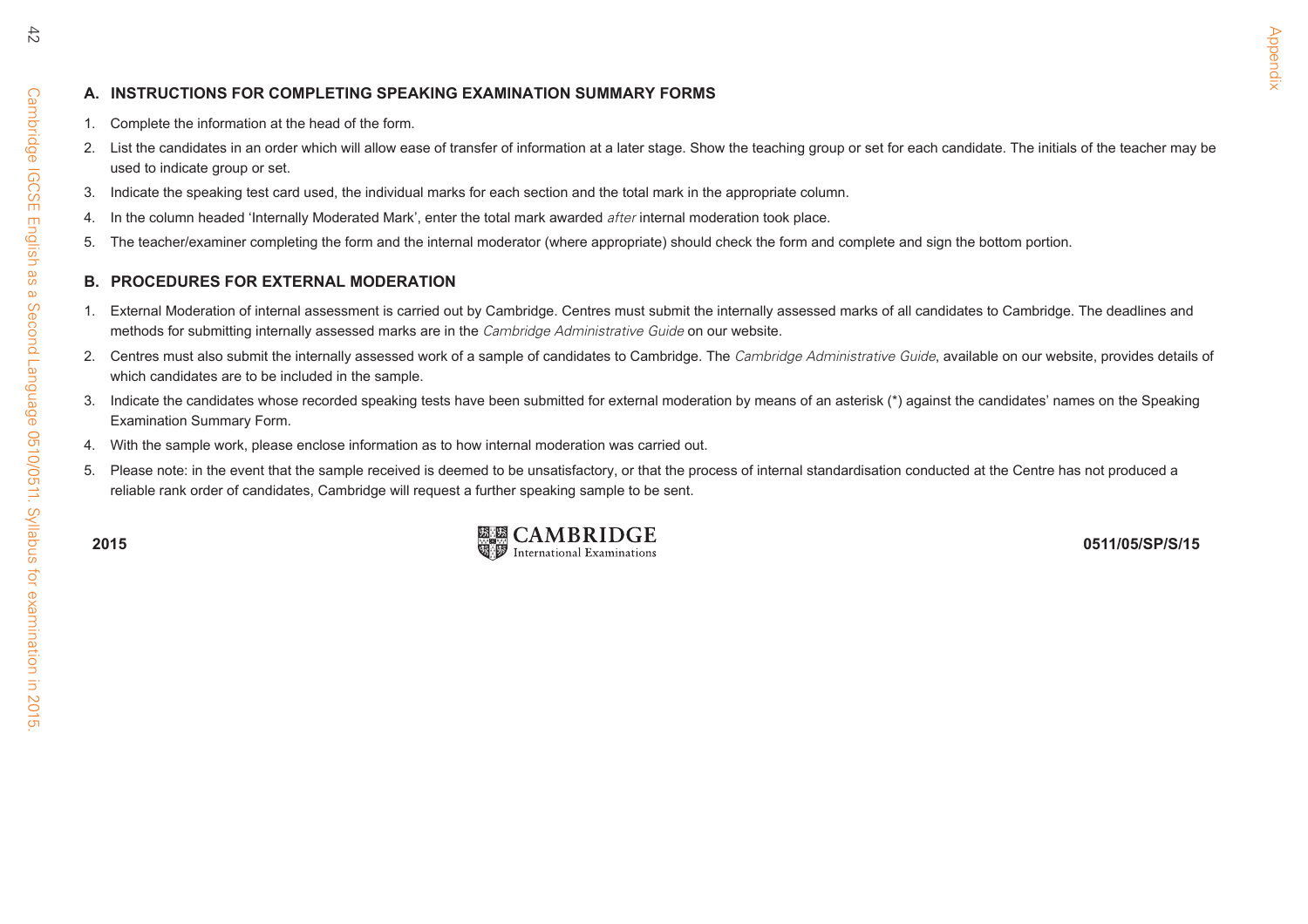#### **Please read the instructions printed overleaf and section 3 of the** *Cambridge Handbook* **before completing this form.**

| Centre Number       |                | Centre Name |                        |                       |                        |                                     | June/November                 | $\overline{\mathbf{2}}$ | $\mathbf 0$ | $\mathbf 1$   | 5 <sub>5</sub>              |
|---------------------|----------------|-------------|------------------------|-----------------------|------------------------|-------------------------------------|-------------------------------|-------------------------|-------------|---------------|-----------------------------|
|                     |                |             |                        |                       |                        |                                     |                               |                         |             |               |                             |
| Candidate<br>Number | Candidate Name |             | Teaching<br>Group/ Set | Structure<br>(max 10) | Vocabulary<br>(max 10) | Development and<br>Fluency (max 10) | <b>Total Mark</b><br>(max 30) |                         |             | Mark (max 30) | <b>Internally Moderated</b> |
|                     |                |             |                        |                       |                        |                                     |                               |                         |             |               |                             |
|                     |                |             |                        |                       |                        |                                     |                               |                         |             |               |                             |
|                     |                |             |                        |                       |                        |                                     |                               |                         |             |               |                             |
|                     |                |             |                        |                       |                        |                                     |                               |                         |             |               |                             |
|                     |                |             |                        |                       |                        |                                     |                               |                         |             |               |                             |
|                     |                |             |                        |                       |                        |                                     |                               |                         |             |               |                             |
|                     |                |             |                        |                       |                        |                                     |                               |                         |             |               |                             |
|                     |                |             |                        |                       |                        |                                     |                               |                         |             |               |                             |
|                     |                |             |                        |                       |                        |                                     |                               |                         |             |               |                             |
|                     |                |             |                        |                       |                        |                                     |                               |                         |             |               |                             |
|                     |                |             |                        |                       |                        |                                     |                               |                         |             |               |                             |

| Nam<br>r completing this form-<br>t teacher/examiner<br>не ог | sianature | Date |  |  |  |
|---------------------------------------------------------------|-----------|------|--|--|--|
| Mame J<br>t internal moderator (where appropriate)            | Sianature | Date |  |  |  |



Cambridge IGCSE English as a Second Language 0510/0511. Syllabus for examination in 2015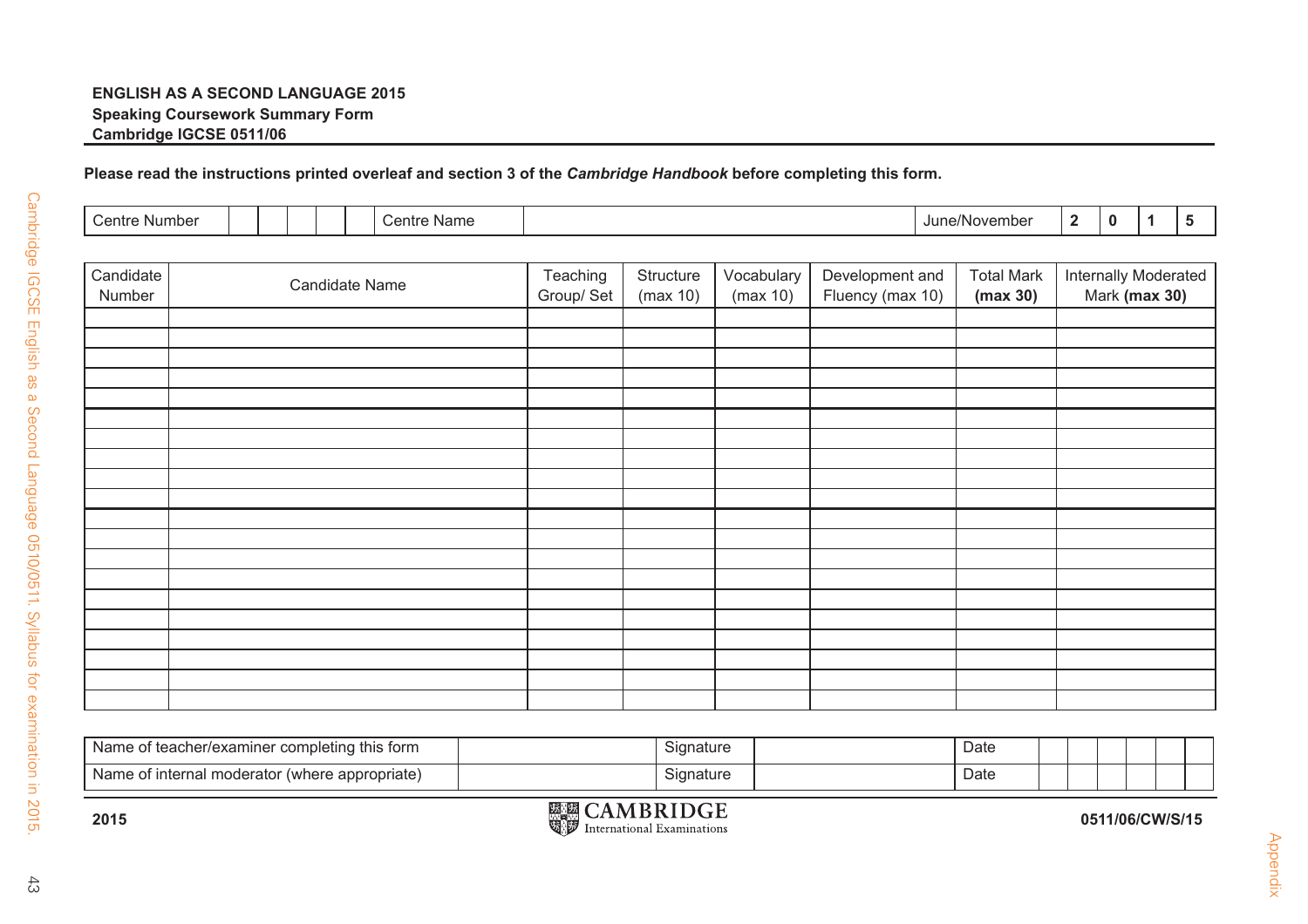# 44

- 
- A. INSTRUCTIONS FOR COMPLETING SPEAKING COURSEWORK SUMMARY FORMS<br>
2. List the caudibles is an order orbital allows associates the formula in a list stage, Show the list and propose set for each caudibles. The initials of
	- -
		-
		-
	-

- 
- 
- 
- 
- 

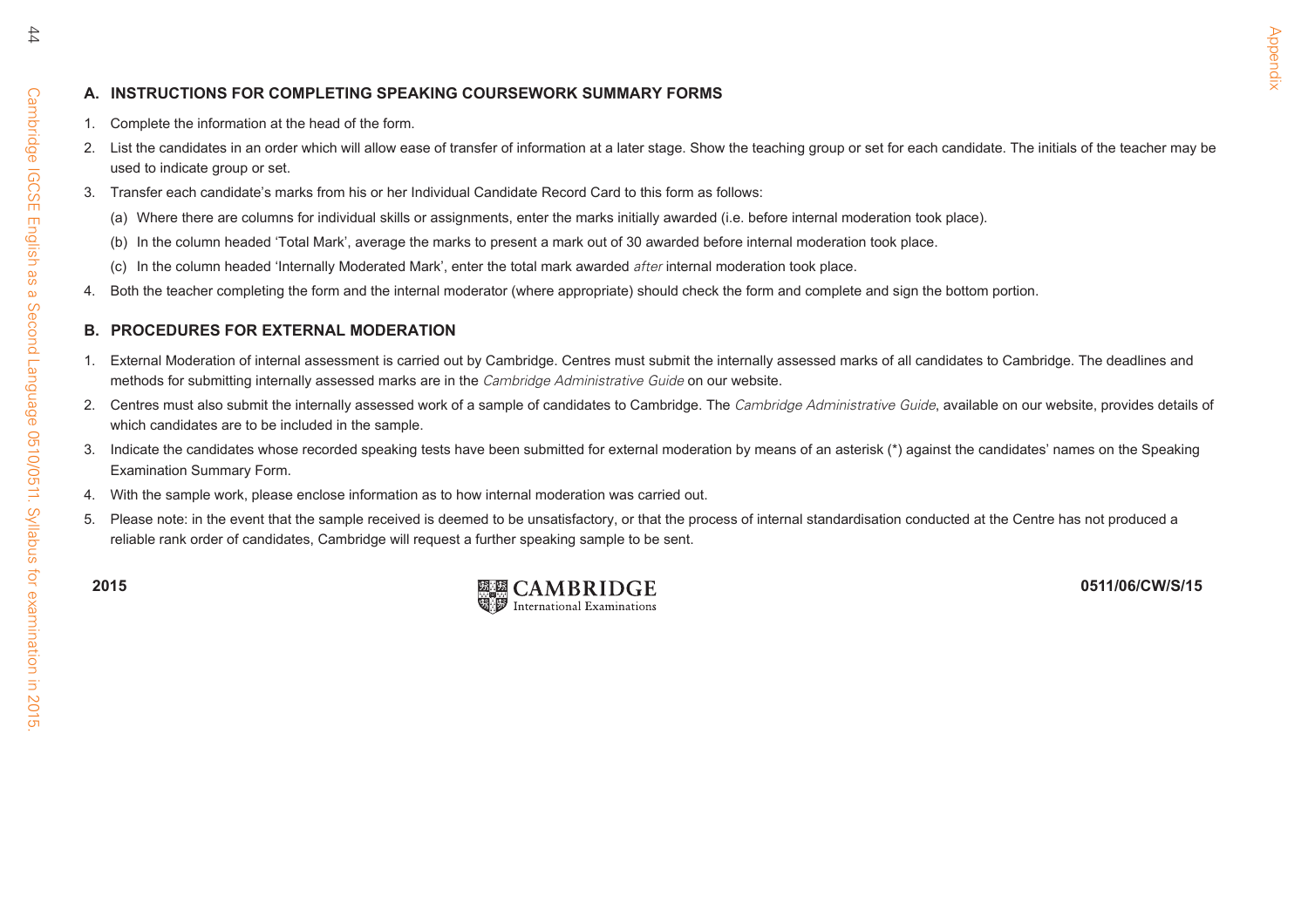#### **ENGLISH AS A SECOND LANGUAGE 2015 Speaking – Coursework (0511/06)**

**Individual Candidate Record Card**

#### **Cambridge IGCSE**

**Please read the instructions printed overleaf and in section 3 of the** *Cambridge Handbook* **before completing this form.**

| Centre Number    |  |  | Centre Name           | June/November      | 0 | $\mathbf{r}$<br>◡ |
|------------------|--|--|-----------------------|--------------------|---|-------------------|
| Candidate Number |  |  | <b>Candidate Name</b> | Teaching Group/Set |   |                   |

| Description of task              | Structure                          | Vocabulary                         | Development<br>and Fluency         |              |
|----------------------------------|------------------------------------|------------------------------------|------------------------------------|--------------|
|                                  |                                    |                                    |                                    |              |
|                                  | (max 10)                           | (max 10)                           | (max 10)                           |              |
|                                  |                                    |                                    |                                    |              |
|                                  |                                    |                                    |                                    |              |
|                                  | (max 10)                           | (max 10)                           | (max 10)                           |              |
|                                  |                                    |                                    |                                    |              |
|                                  |                                    |                                    |                                    |              |
|                                  | (max 10)                           | (max 10)                           | (max 10)                           |              |
|                                  |                                    |                                    |                                    | <b>TOTAL</b> |
| Marks to be transferred to the   |                                    |                                    |                                    |              |
| Speaking Coursework Summary Form | Average of above<br>marks (max 10) | Average of above<br>marks (max 10) | Average of above<br>marks (max 10) | (max 30)     |

| $\mathbf{r}$<br>torm<br>Name<br>this<br>mnletir<br><b></b><br>ΤF<br>.<br>.<br>$\mathbf{u}$ | anc |  | -<br>Date |  |  |  |  |  |
|--------------------------------------------------------------------------------------------|-----|--|-----------|--|--|--|--|--|
|--------------------------------------------------------------------------------------------|-----|--|-----------|--|--|--|--|--|



Appendix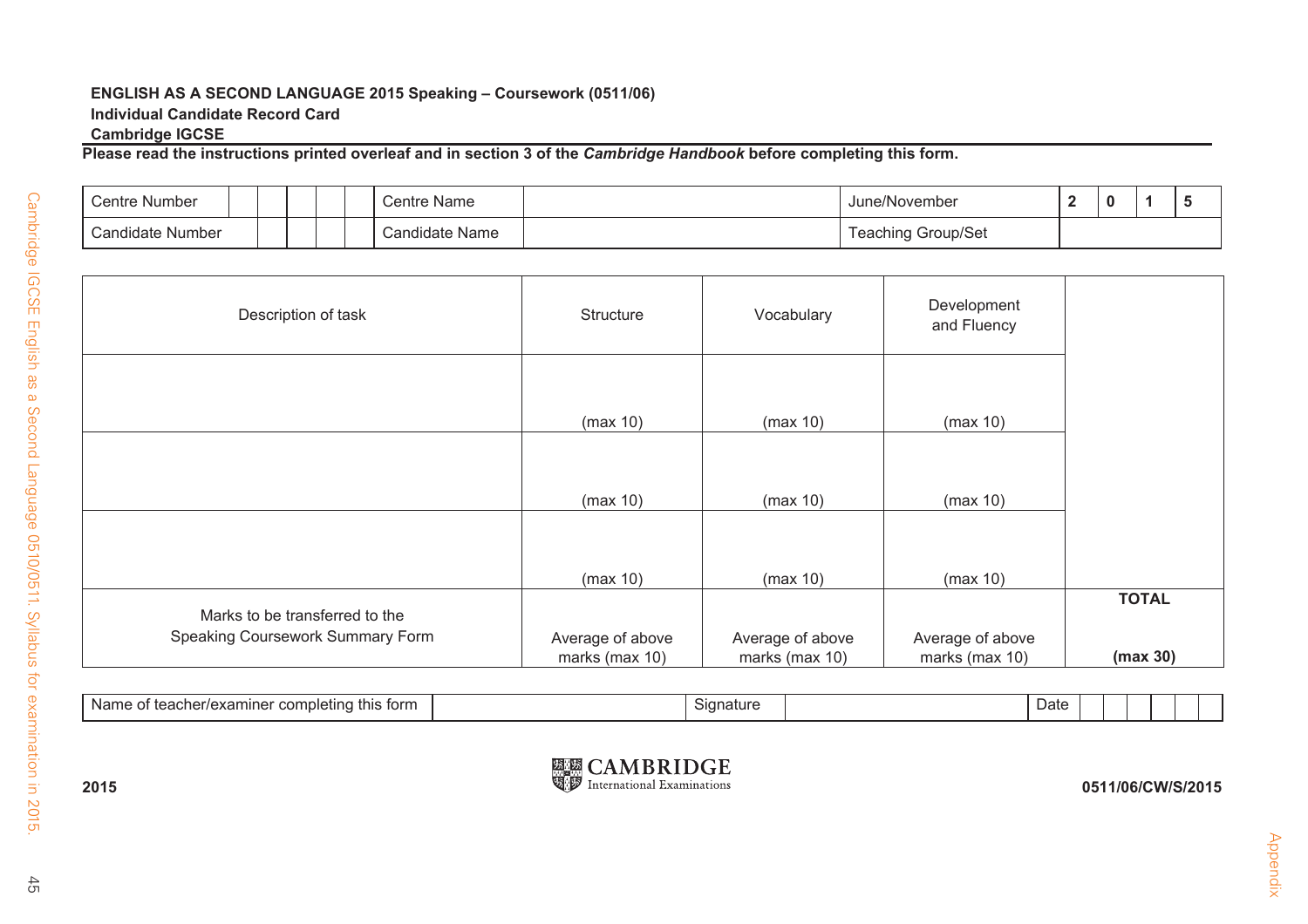- 
- 
- 
- 
- INSTRUCTIONS FOR COMPLETING INDIVIDUAL RECORD CARDS<br>
1. Complete the Special contents and the species to read contributions are cliented sheet alliathed.<br>
2. Inter-time Special Contents are approximate paix in the Matter
	-
	-

**2015**